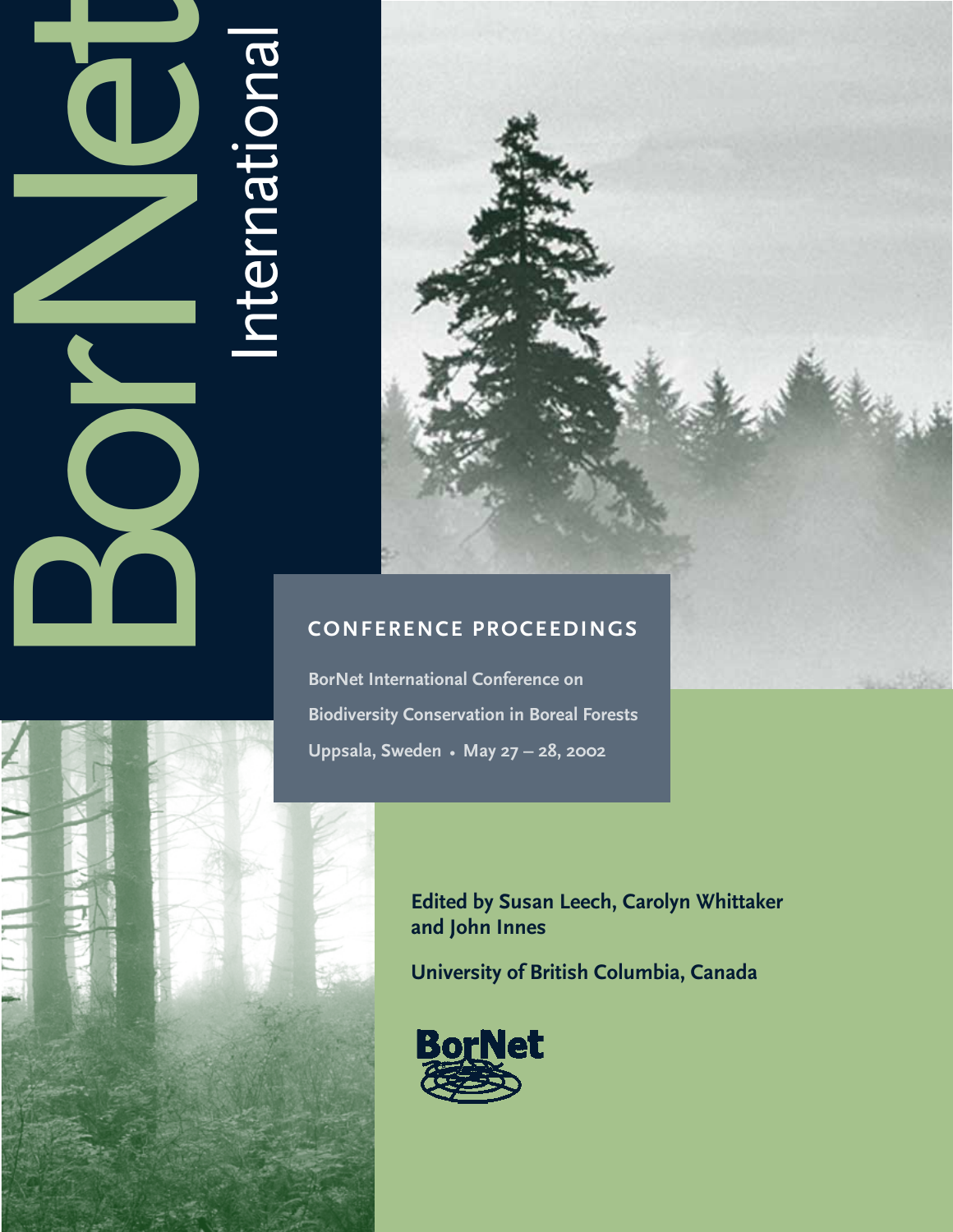## Conference proceedings

BorNet International Conference on Biodiversity Conservation in Boreal Forests

Uppsala, Sweden • May 27 – 28, 2002

**Edited by Susan Leech, Carolyn Whittaker and John Innes University of British Columbia, Canada**



BorNet International is a network of researchers, forest managers and government representatives developing a synthesis of available information on the conservation of biological diversity and identifying gaps in our understanding in order to further develop coordinated research efforts among boreal countries worldwide.

BorNet Canada 2005 – 2424 Main Mall University of British Columbia Vancouver, B.C. Canada V6T 1Z4

Telephone: (604) 822-3668 Fax: (604) 822-9102 E-mail: sleech@interchange.ubc.ca Internet: www.bornet.org



The Sustainable Forest Management Network is a national partnership in research and training excellence. Its mission is to deliver an internationally recognized, interdisciplinary program that undertakes relevant university-based research. It will develop networks of researchers, industry, government and First Nations partners, and offer innovative approaches to knowledge transfer. The Network will train scientists and advanced practitioners to meet the challenges of modern natural resource management.

The Sustainable Forest Management Network G208 Biological Sciences Building University of Alberta Edmonton, Alberta Canada T6G 2E9

Telephone: (780) 492-6659 Fax: (780) 492-8160 E-mail: el2@ualberta.ca Internet: www.ualberta.ca/sfm



 $\textbf{P} \textbf{ORREX}$  This publication was supported by FORREX – Forest Research Extension  $\textbf{P} \textbf{P}$ Partnership: a not-for-profit society focused on promoting, sustaining and facilitating co-operative research and extension to support sustainable natural resource management decisions (www.forrex.org).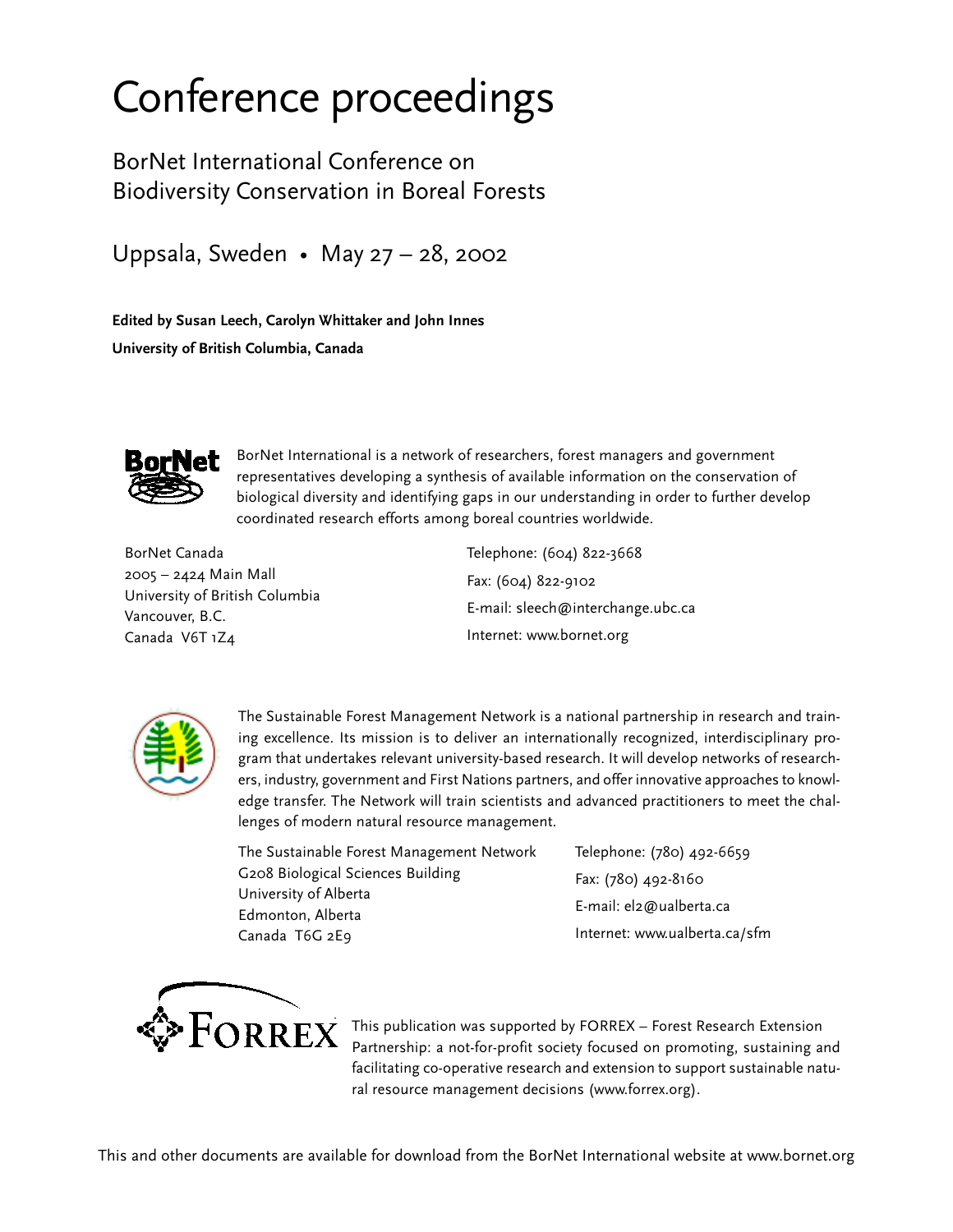## **Contents**

| Ola Ullsten, Co-Chair of the World Commission on Forest and Sustainable Development,                                                                                                                                                                                      |  |
|---------------------------------------------------------------------------------------------------------------------------------------------------------------------------------------------------------------------------------------------------------------------------|--|
|                                                                                                                                                                                                                                                                           |  |
| Session II: How much and where should forests be fully protected in reserves?                                                                                                                                                                                             |  |
| 2.1 Inventory of intact natural forest landscapes in northern European Russia  14                                                                                                                                                                                         |  |
| 2.2 Detection of thresholds in forest bird species' response to silvicultural intensity<br>Marc-André Villard, Canada Research Chair in Landscape Conservation at the University of Moncton,                                                                              |  |
| 2.3 How much habitat is enough? Towards a scientific basis for setting boreal<br>Per Angelstam, Department of Conservation Biology at the Swedish University of Agricultural                                                                                              |  |
| Sciences, WWF and Department of Natural Sciences at Örebro University, Sweden  18                                                                                                                                                                                         |  |
|                                                                                                                                                                                                                                                                           |  |
| 2.6 Rachel F. Holt, Veridian Ecological Research Ltd., WWF Canada, British Columbia, Canada 20<br>2.7 Jean Paul Gladu, Aboriginal Forest Research Coordinator, National Aboriginal<br>Forestry Association and Sustainable Forest Management Network, Ontario, Canada  20 |  |
| 2.9 Stig Larsson, Department of Entomology, Swedish University of Agricultural Sciences, Sweden  21                                                                                                                                                                       |  |
|                                                                                                                                                                                                                                                                           |  |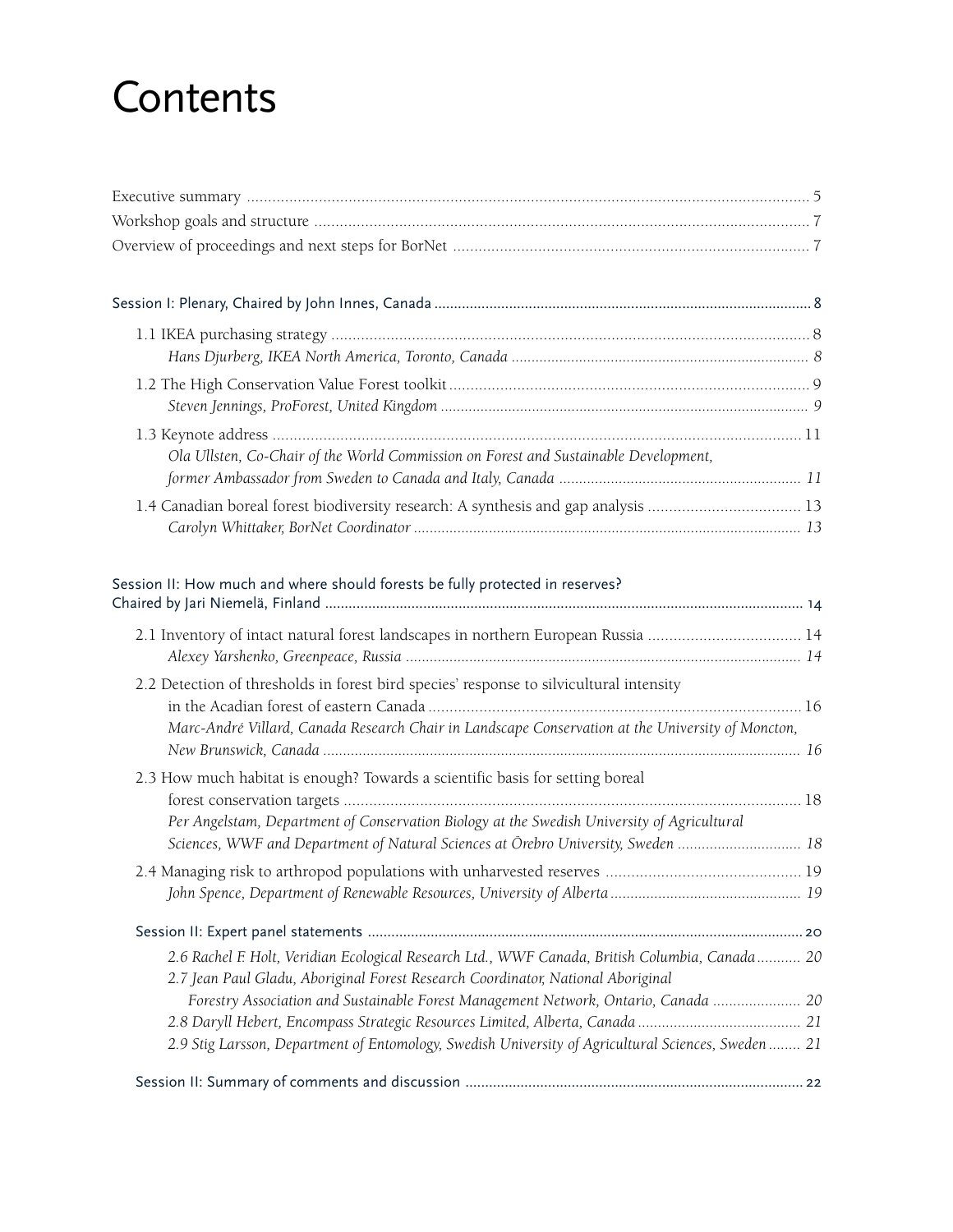| Session III: How can management effectively restore/recreate/maintain important features<br>required to conserve biodiversity? Chaired by John Spence, Canada ………………………………………………………………………………………                                                                                              |  |
|----------------------------------------------------------------------------------------------------------------------------------------------------------------------------------------------------------------------------------------------------------------------------------------------|--|
| 3.1 Integrating biodiversity conservation into forest planning and operational practices in Canada  27                                                                                                                                                                                       |  |
|                                                                                                                                                                                                                                                                                              |  |
|                                                                                                                                                                                                                                                                                              |  |
|                                                                                                                                                                                                                                                                                              |  |
| 3.4 Suvi Raivio, Biodiversity Specialist, Finnish Forest Industries Federation, Finland 31<br>3.5 Jan Volney, Research Scientist, Canadian Forest Service, Northern Forestry Centre, Canada 31<br>3.6 Russell Graham, USDA Forest Service, Rocky Mountain Research Station, United States 32 |  |
|                                                                                                                                                                                                                                                                                              |  |

| Session IV: How can we determine the effectiveness of these biodiversity conservation efforts? |  |
|------------------------------------------------------------------------------------------------|--|
|                                                                                                |  |
|                                                                                                |  |
|                                                                                                |  |
|                                                                                                |  |
| 4.3 Using landbirds to assess the effectiveness of ecosystem management                        |  |
|                                                                                                |  |
|                                                                                                |  |
|                                                                                                |  |
|                                                                                                |  |
|                                                                                                |  |
|                                                                                                |  |
|                                                                                                |  |
|                                                                                                |  |
|                                                                                                |  |
|                                                                                                |  |
|                                                                                                |  |
|                                                                                                |  |
|                                                                                                |  |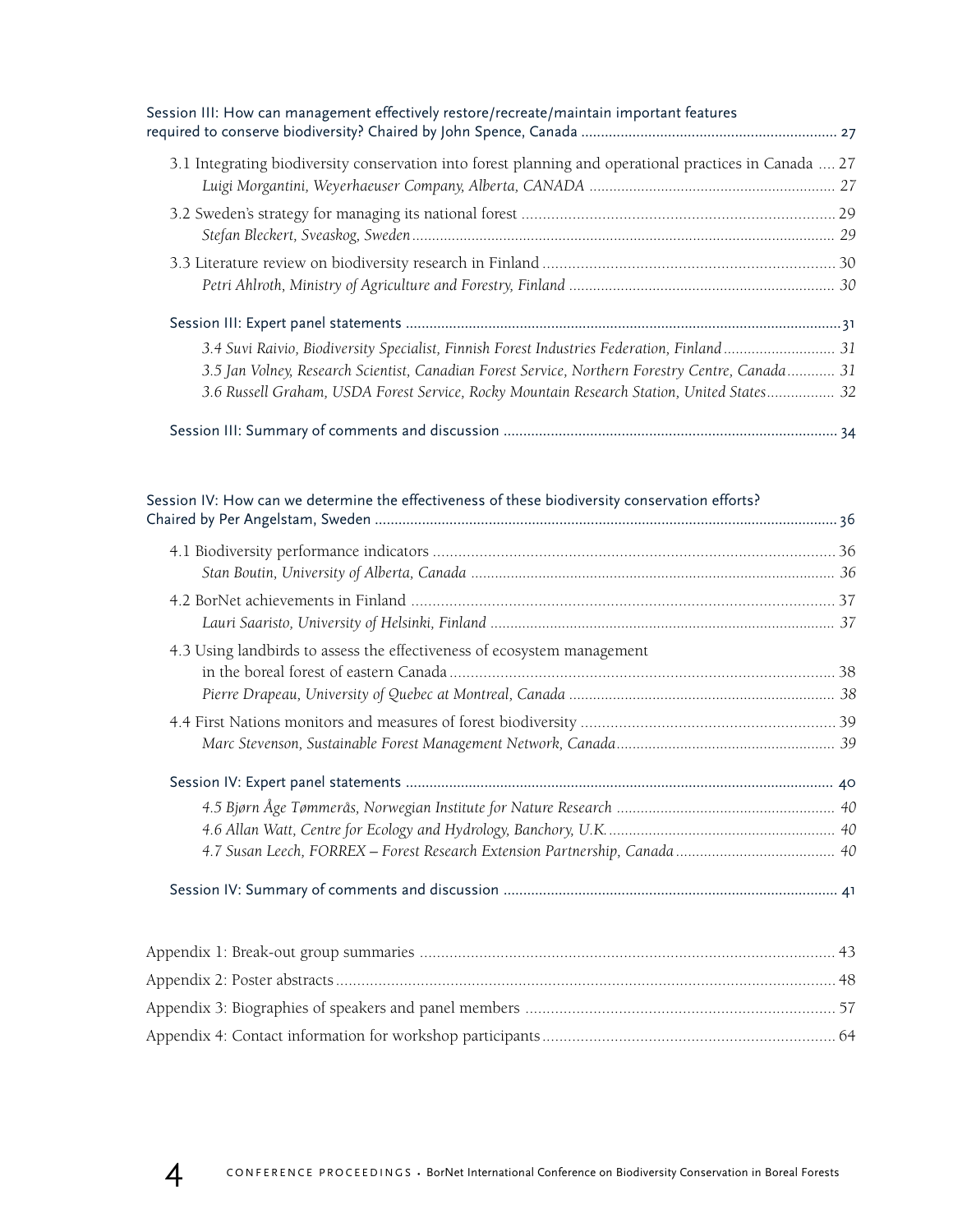## Executive summary

IN MAY 2002, BORNET HELD AN INTERNATIONAL WORKSHOP IN UPPSALA, SWEDEN. THE OBJECTIVE of this workshop was to compare international approaches to the following three questions about forest management in boreal forests:

- How much and where should forests be fully protected in reserves?
- How can management effectively restore/recreate/maintain biodiversity?
- How should we monitor the effectiveness of our biodiversity conservation efforts?

The workshop was attended by over 40 participants from eight countries, including all countries with significant amounts of boreal forest.

Within the workshop, there was general agreement that even with an emphasis on retaining habitat elements, current forest management practices in the boreal forest are likely to homogenize areas, reducing the complexity of stands and reducing the variety of microhabitats. To maintain biodiversity across all scales and to provide benchmarks against which to compare different types of management, we need large, intact, natural protected areas. There was a feeling that high conservation values should be maintained across the international boreal. A synthesis and pan-boreal gap analysis regarding how much is currently protected, levels of protection and what gaps there are in the network of reserves is required. An approach similar to that used by the European Union BEAR project would be useful, with an emphasis on a common classification system. There is a critical industry need (for wood-users such as IKEA) for access to information about where wood is being sourced. Industry requires a method for assessing whether wood is coming from High Conservation Value Forests (HCVFs). It is evident that some countries have more HCVFs simply because of their short history of forest management; work needs to be done to address the need to treat countries equitably across the boreal. Europe must focus on restoring HCVFs, while Canada and Russia must work to avoid losing HCVFs. The workshop proposed that research should be focused on currently intact forests or restoring intact forests so that there is ecological representation and equitable distribution of protected areas across the boreal.

There is no clear answer to the question: How much is enough? Workshop participants agreed that this question is impossible to answer without a clear statement of goals, but even assuming that the goals of forest management are clearly stated, we still have insufficient information to answer this question. Eventually, a well-designed monitoring program could provide an answer. Thresholds are important because they provide forest managers and policy-makers with a target which can then be assessed over time and adjusted as required. There is a need to put more effort into defining thresholds of habitat loss for different species, with a particular focus on the species most sensitive to forest harvesting. Thresholds are an important means to communicate and effect change on the ground.

There is currently a good understanding of stand-level concerns regarding the maintenance of key habitat elements (e.g., snags, coarse woody debris); a lot is known about methods for maintaining/ restoring biodiversity. Scale is key, as there are gaps in our fine-scale knowledge of groups such as lichens, fungi, insects and the processes related to this scale of organism, as well as gaps in the landscape-scale biodiversity factors. We have limited knowledge regarding some landscape-level questions (e.g., the effectiveness of corridors and connectivity between intact forests). There was some discussion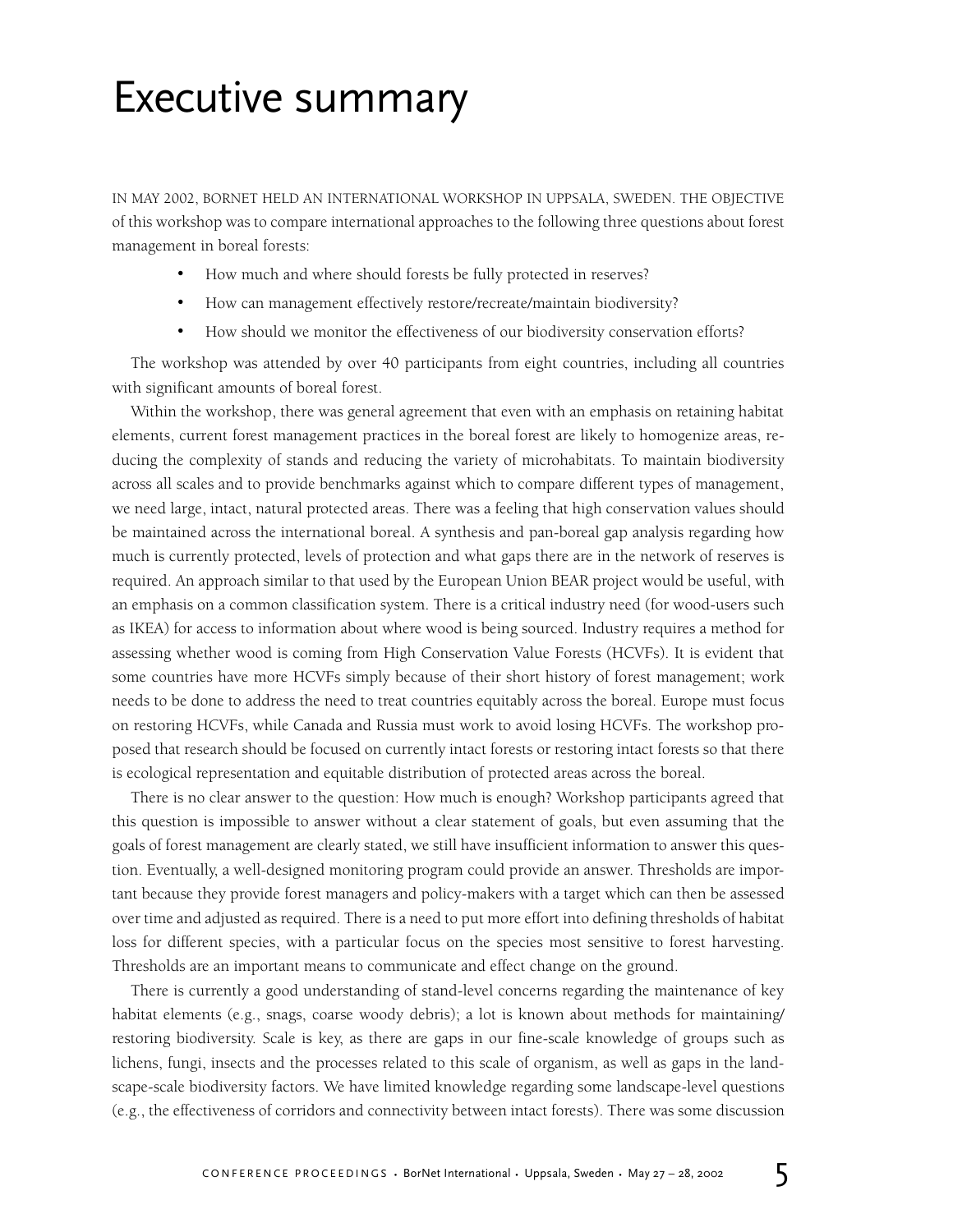about using natural disturbance as a template, but a zoning approach may be more appropriate in areas with extensive management history and with land tenure constraints. We also need more information about the relative effectiveness of different methods for restoring/maintaining biodiversity.

A multi-metric index will not be sensitive enough to warn us of rare/endangered species loss before it occurs. Several studies have shown that indicators do not correlate well with one another. The correlations are so weak that it would be hard to use them as an index. We need a more sensitive measure as an early warning system; however, collecting data for this purpose will be very expensive. We need an indicator system that looks after all species. Current assessment programs are biased against rare species; we should try to incorporate these in a cost-effective way. On a coarse scale, indicators (e.g., of amount of dead wood) are useful. In summary, by looking at a comparison of different disturbances or human footprints (e.g., from Europe to Russia to Canada), we could study how variation in disturbance correlates to different indicators.



The circumpolar twinflower symbolizes the need to consider the boreal from a global perspective. JOHN INNES PHOTO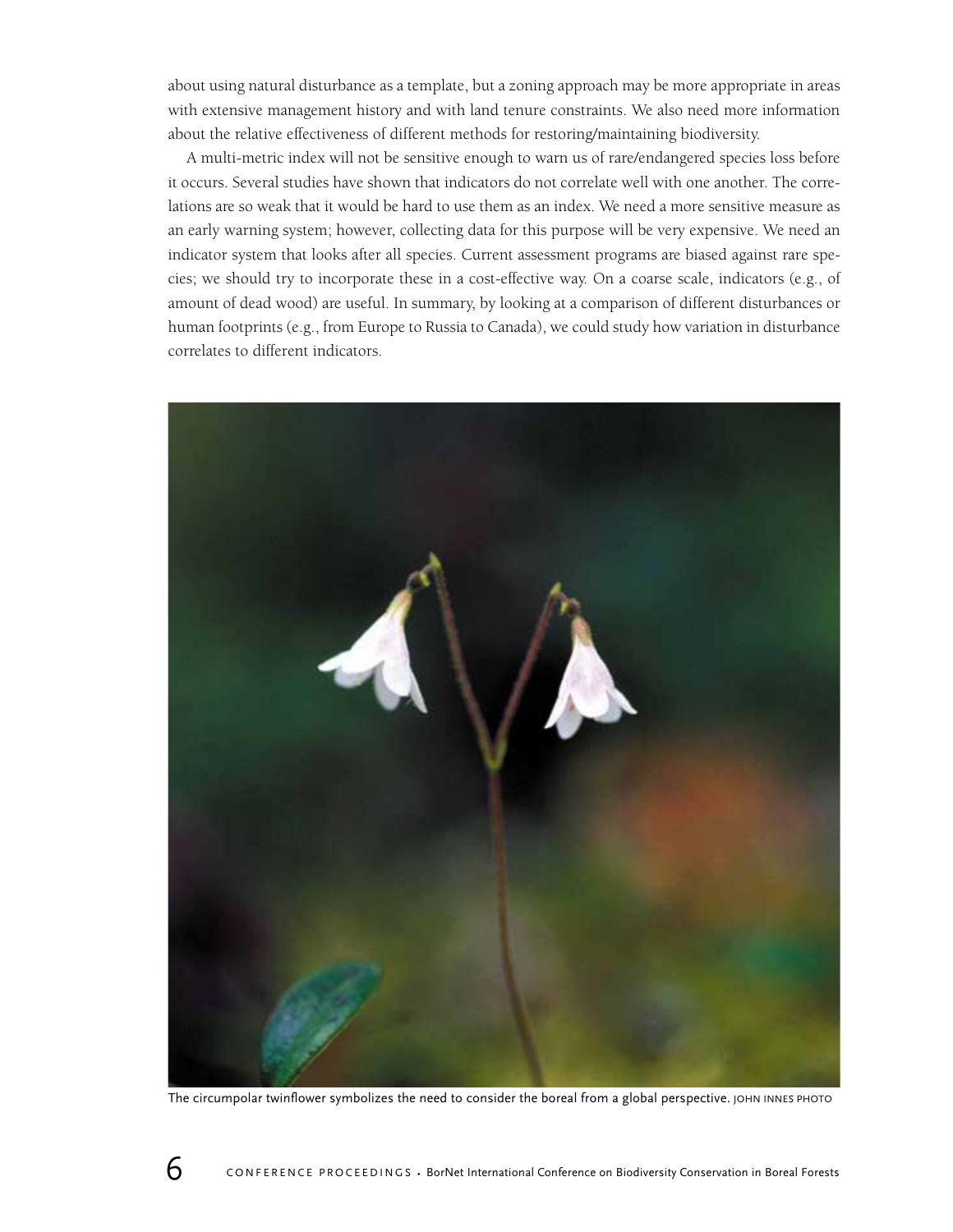## Workshop goals and structure

This document summarizes the presentations and ensuing discussions from the first international BorNet workshop, held in May 2002 in Uppsala, Sweden. The goal of this workshop was to synthesize information and identify knowledge gaps around three key thematic areas related to biodiversity conservation in boreal forests, as identified by the BorNet steering committee. These areas are:

How much and where should forests be fully protected in reserves?

How can management effectively restore/recreate/maintain biodiversity?

How should we monitor the effectiveness of our biodiversity conservation efforts?

To accomplish this goal, the two-day workshop was divided into four sessions. The plenary session set the global context for our discussions, providing participants with the perspectives of industry and policymakers around the issue of biodiversity conservation in boreal forests. The three subsequent sessions focused on each thematic area, providing opportunities for focused discussions around synthesis opportunities and knowledge gaps for each question. Within each session, invited speakers identified what they felt that we know about each thematic area. Following these presentations, expert panels were invited to give brief statements to define some of the challenges around each question. Finally, break-out groups following each panel presentation were charged with the task of developing research questions to fill knowledge gaps.

## Overview of proceedings and next steps for BorNet

These proceedings summarize presentations made in each session, including key points and subsequent discussions. At the end of sessions two, three and four, a summary of information synthesis ideas and knowledge gaps around each thematic area is provided in a table format. These summary tables include information raised during presentations, the panel sessions, and the break-out groups. A detailed summary of discussions in break-out groups is provided in Appendix 1.

As a result of this workshop, two expressions of interest have been presented to the European Union 6<sup>th</sup> Framework around the effects of different forest management practices on biodiversity conservation around the boreal. Both projects focus on using the gradient of forest management conditions to establish research sites that will investigate many facets of biodiversity conservation, including habitat thresholds. If accepted, these research projects will represent a significant move towards international cooperation on biodiversity conservation across boreal forests.

In addition to these research proposals, the summary tables of synthesis ideas and knowledge gaps around each thematic area will be used at a workshop in November 2002 to determine how BorNet should prioritise these items into a funding proposal for Phase Three of the project. Following this workshop, BorNet will outline how it will progress with information synthesis and dissemination to policy-makers, practitioners and researchers around the boreal.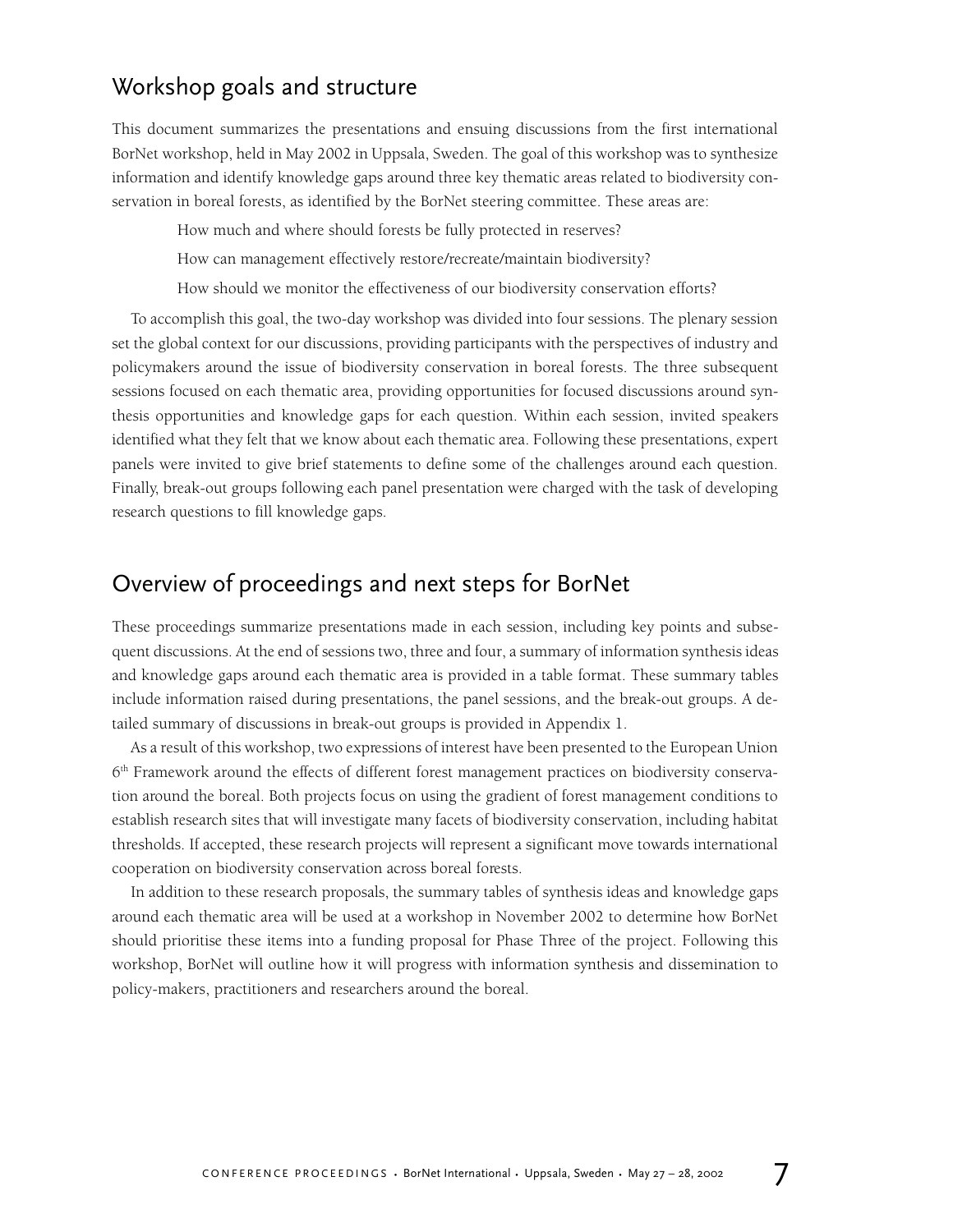## 1.1 IKEA purchasing strategy

## Hans Djurberg, IKEA North America, Toronto, Canada

**ABSTRACT:** IKEA believes wood is an excellent resource; it is renewable, recyclable and biodegradable. However, IKEA recognizes that knowing where wood comes from is critical. Like many companies, it is responding to consumer demand that wood products be sourced from well-managed forests. IKEA, which has 500 suppliers working with wood procurement, has developed the "staircase model," a set of forest management standards arranged in four levels. The principle behind this model is that solid wood suppliers must meet certain minimum standards, and must work towards improving their practices by gradually working through the steps of the staircase model. Over the long term, IKEA would like to have all wood sourced from verified well-managed forests; i.e., forests that have been certified according to a forest management standard recognized by IKEA.

### The staircase model

- Level 1. Wood cannot be sourced from Intact Natural Forests (INFs) or High Conservation Value Forests (HCVFs), unless the Forest Stewardship Council (FSC) has certified these operations. INFs are identified using information from Global Forest Watch. IKEA is developing a toolkit to help wood suppliers identify HCVFs (see the following presentation by Steve Jennings).
- Level 2. Sourced wood must have a known origin, tropical species must be FSC certified, and wood cannot be sourced from plantations that have replaced INF from 1994 onward. IKEA conducts supply-chain audits to ensure wood has a known origin.

Level 3. Called 4Wood, the purpose of this level of the IKEA standard is to promote a transition of forest

management from the minimum demands at level 2 towards the level 4 standard; it is applicable particularly to forests that are certified to other standards. These standards are compared to 4Wood and, if they are found equivalent, are referred to as "4Wood equivalent."

Level 4. Wood comes from "well-managed forests" – i.e., those that meet an official standard that includes established performance levels cooperatively developed by a balanced group of environmental, economic and social stakeholders and verified by an independent third party. The only standard currently recognized by IKEA is FSC.

### Information needs

To source wood from appropriate suppliers as described above, and to apply these rules in a fair and consistent manner, IKEA needs access to *objective information* on the status of forests and wood suppliers. Global datasets on conservation and other values are a key industry need.

## **DJURBERG: KEY MESSAGES**

- IKEA has developed a framework called the staircase model to guide its acquisition of wood from well-managed forests.
- Together with ProForest, IKEA is developing a toolkit to help wood suppliers identify HCVFs.
- IKEA requires objective and accessible information on high conservation values in the boreal forest to support its purchasing decisions.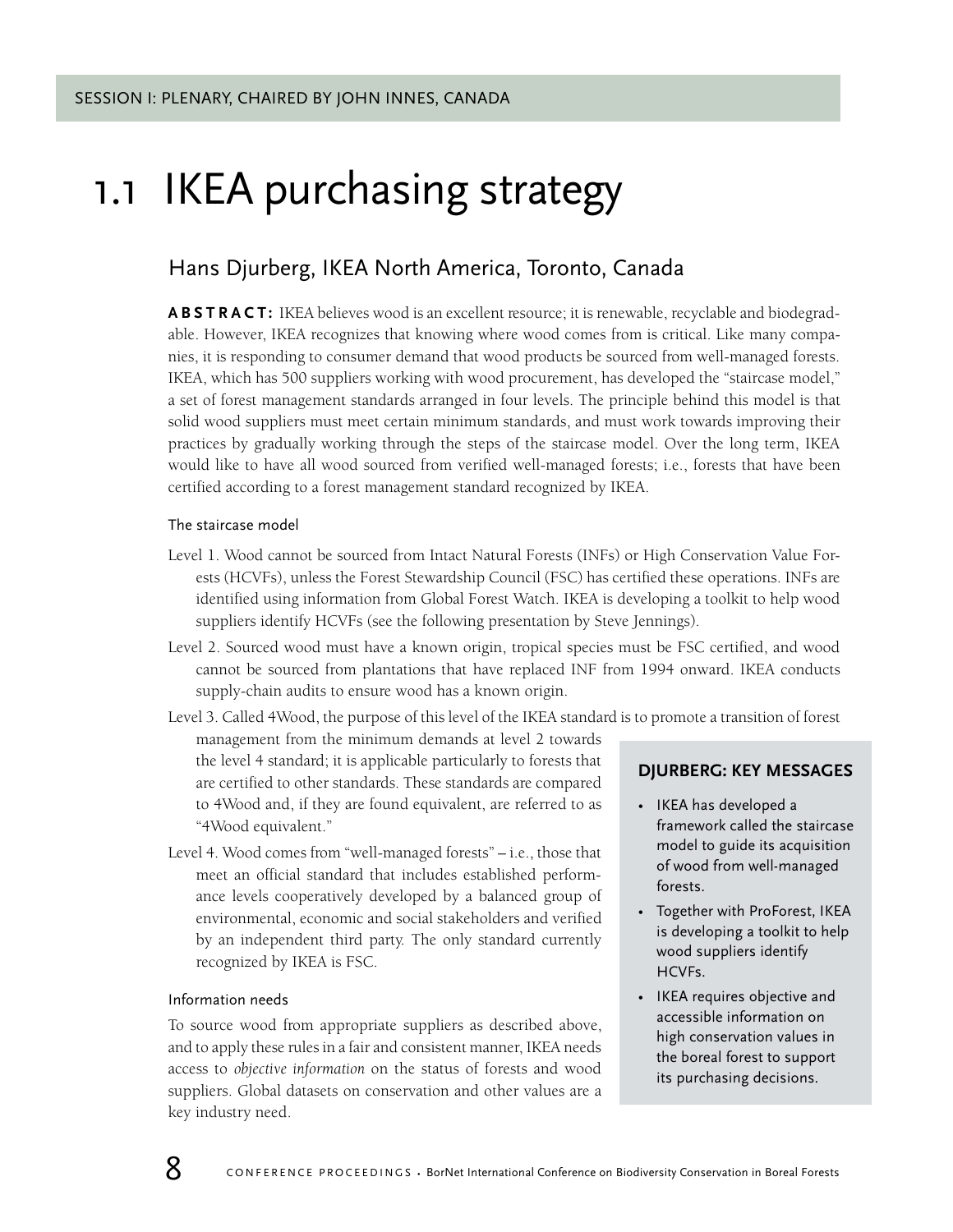## 1.2 The High Conservation Value Forest toolkit

## Steven Jennings, ProForest, United Kingdom

Abstract High Conservation Value Forests (HCVFs) are those forests that contain exceptional biological, environmental or social values. HCVFs were first defined by the Forest Stewardship Council (FSC), forming Principle 9 of the FSC Principles and Criteria. There has since been great interest in applying the concept to forest management, timber procurement and land-use planning. This rapid uptake reflects the elegance of the idea, which focuses on first identifying important or critical values, and then managing forests in such a way as to maintain or enhance these values. However, to date, forest stakeholders have been given little guidance on how to identify or define HCVFs. ProForest is coordinating the development of a global HCVF toolkit to provide guidance and harmonization to the process of identifying HCVFs. This project is funded by the WWF/IKEA forest partnership. ProForest is a consultancy company that specializes in making forest policy practical; it deals particularly with forest certification issues.

## What are HCVs and HCVFs?

All forests contain biological, environmental or social values, but we generally agree that some contain more of these values than others. FSC developed a concept for forests where these values are outstanding or critical. The concept works by identifying high conservation values and managing the forest to maintain or enhance those values*.* The advantage of identifying forests in this manner is that it avoids debate on definitions such as "natural," "primary" or "industrial logging." The identification of HCVFs is a key area in which NGOs, the forest industry and scientists can and are working together.

## The toolkit

## *What is it?*

A practical guide to assist stakeholders in identifying and managing HCVs and HCVFs for FSC certification and other initiatives.

The toolkit defines key HCVF in terms of biodiversity values (HCV1, 2 and 3), ecosystem services (HCV4) and social and cultural values (HCV5 and 6).

## *Who is it for?*

Forest managers, certification auditors, national standards writers, purchasers and others.

## **JENNINGS: KEY MESSAGES**

- Identifying and managing HCVFs is increasingly important for responsible forest management, timber purchasing and land-use planning.
- A toolkit is being developed to provide guidance for identifying and managing HCVFs, and to harmonize international approaches to identifying HCVFs.
- One of the strengths of the HCVF concept is that it is inclusive – it incorporates existing scientific and social data and knowledge, which can then be used to improve forest stewardship.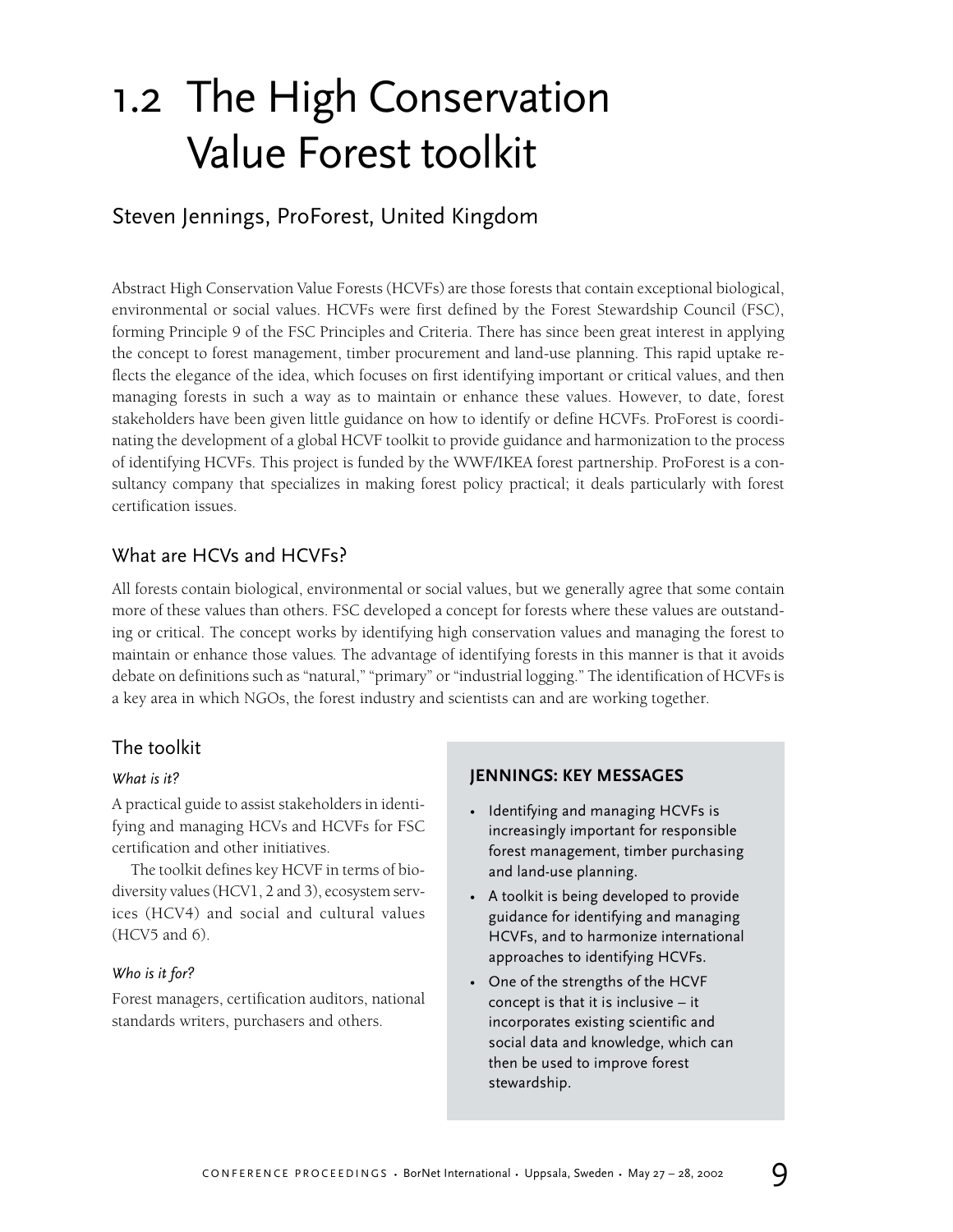## The assessment process

- 1. Preliminary assessment of the forest area eliminates forests that are clearly not HCVFs. This process requires global datasets and access to objective information. Examples of assessment categories include: protected areas under current or future local/regional or national legislation or designated by an international authority; forests containing rare species; forests containing endemic species; and forests containing critical migration or breeding sites.
- 2. Forests not eliminated through the preliminary assessment are subjected to the full assessment, which is more detailed and requires significant expertise. This assessment identifies values according to assessment categories; if they are present, they must be managed for. For example, detailed questions for *1.2 Rare species* include:
	- Clarifying what is there;
	- Highlighting important ecological processes; and
	- Identifying extraordinary evolutionary processes.



Grey jay, a typical bird of the Canadian boreal forest. JOHN INNES PHOTO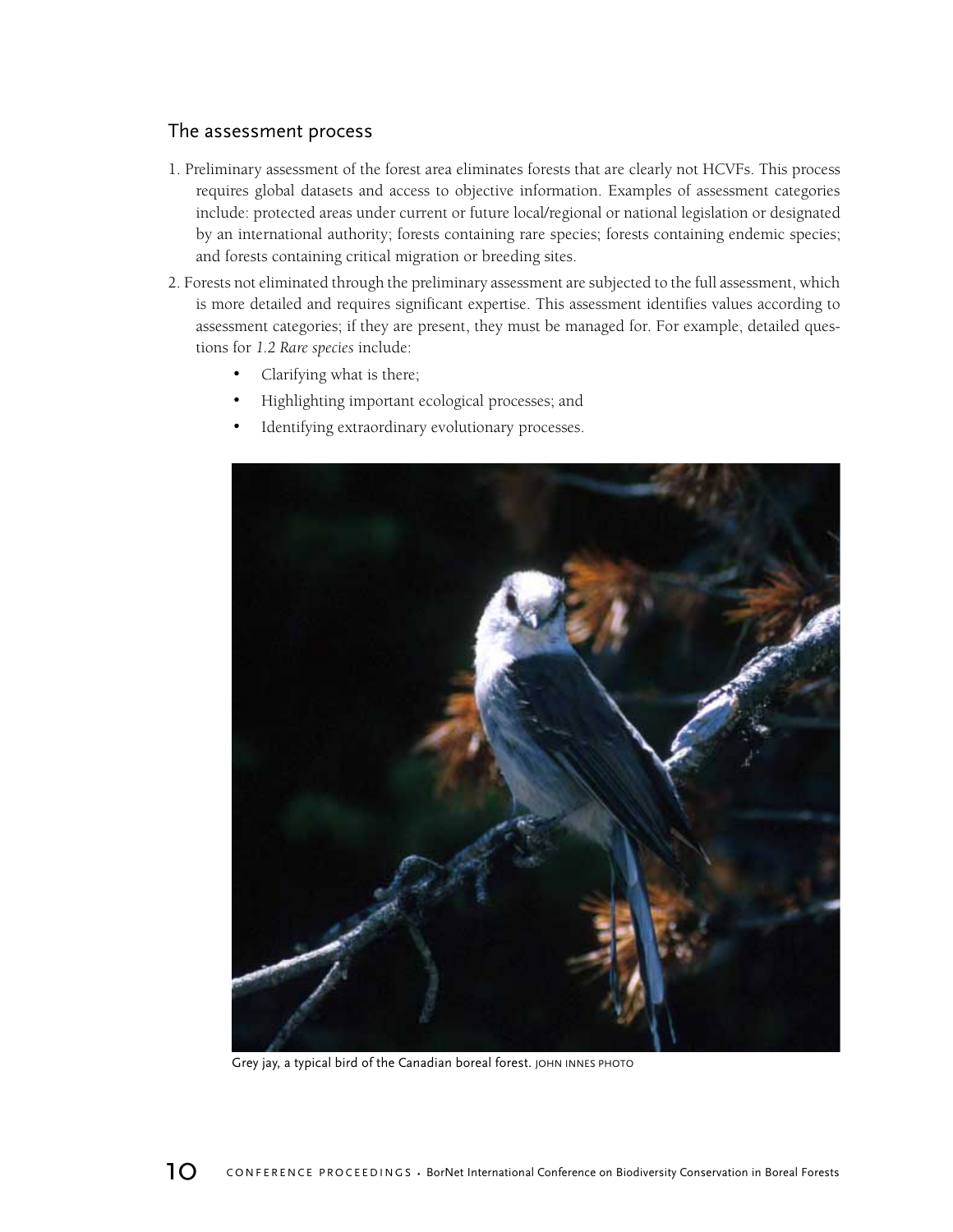## 1.3 Keynote address

## Ola Ullsten, Co-Chair of the World Commission on Forest and Sustainable Development, former Ambassador from Sweden to Canada and Italy, Canada

**ABSTRACT:** We need to look at forestry from a global perspective, to really see where there are needs around achieving sustainable forest management. Initially, sustainability was used synonymously with "sustained yield" and the emphasis was placed on increasing the yield of our forests. As a result, Sweden, for example, has 65 per cent more volume in forests than it did at the turn of the century. We now need to think outside the forests and look at forest management within a broader context. In particular, the looming spectre of climate change will put huge pressures on our forests. Some estimates say we may lose 50 per cent of the boreal forest due to climate change, and that this change will proceed too quickly for adaptation of boreal species. Maintaining forests and forest cover is key to buffering the effects of climate change.

## Coping with climate change: UN recommendations related to forestry

- 1. We need to focus on *reforestation*. This program will be important as a carbon sink, to provide an energy source, and to help meet future wood supply demands.
- 2. We need to establish reserves and conserve biodiversity hotspots (to fulfil the need for biodiversity conservation).
- 3. We should make more use of plantations to relieve pressures on HCVFs.

Related to the last point, only 3 per cent of the world's forests are plantations, yet these plantations produce 22 per cent of the world's forest product needs.

## Canadian perspective: the Forest 2020 program

This program is built on two key principles.

- 1. The need to meet demands from the environmental movement to stop logging in pristine forests. This need is key: 80 per cent of logging in Canada occurs in pristine forest.
- 2. The need to compete with wood products from South America and New Zealand. There is a need to begin intensive management in Canada, by establishing plantations containing fast growing species.

## Ecological economics

Traditionally, people have viewed ecology and economy as two separate issues. However, economy relies on ecology

## "Real economic growth doesn't rely on capital borrowed from future

and vice versa. Politicians need to understand and hold this view. Without a healthy environment, economic growth is not sustainable and is borrowed capital from future generations. There is no point in making a distinction between what is good for nature and what is good for people: these are one and the same. Although setting targets for wood harvest is important, the concept of sustainability implies that ecological concerns set limits for economic activities.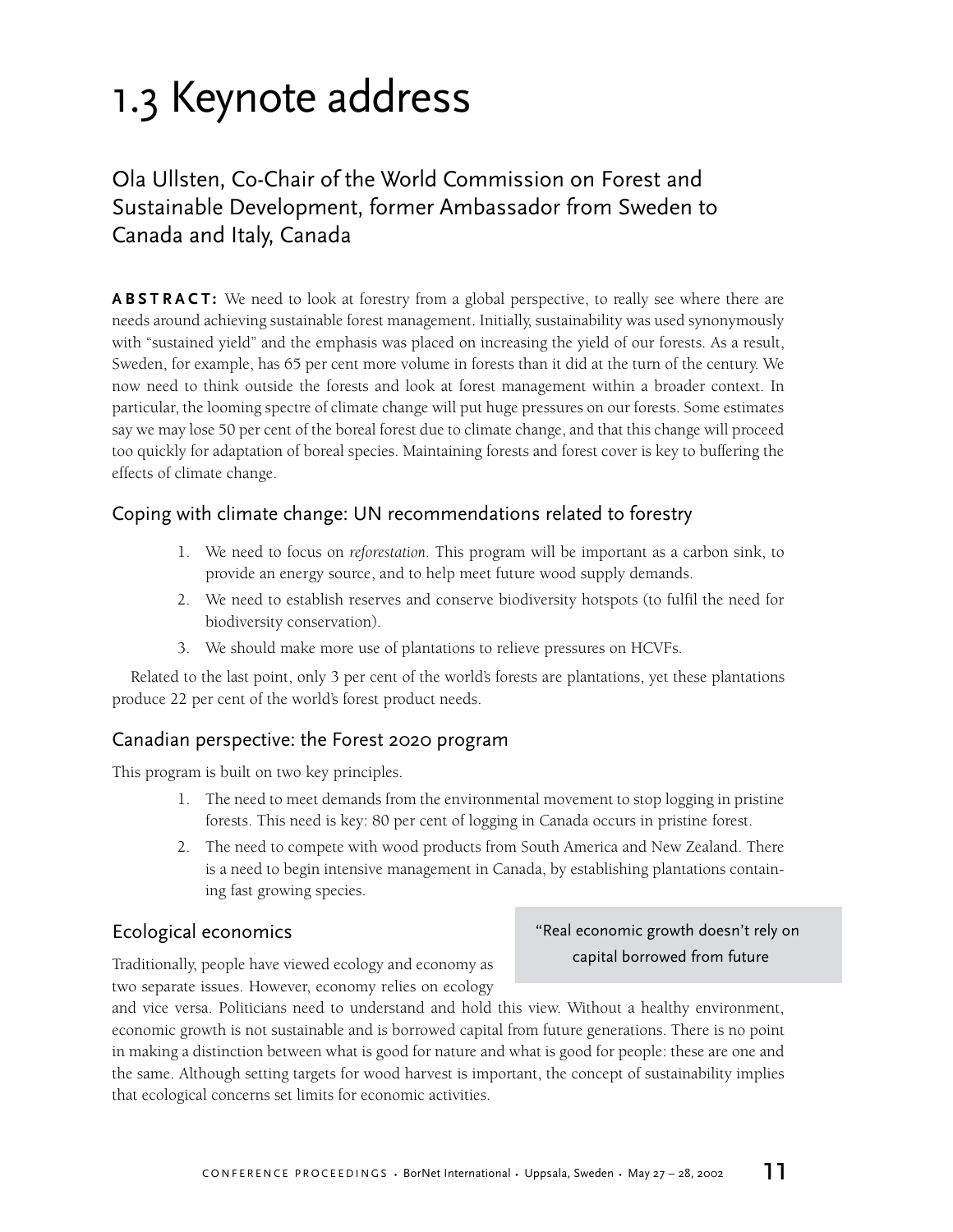## Measuring our impact: The Forest Capital Index

We know that the planet has lost approximately 40 per cent of its original forested landscape (WCFSD report, 1999). We have a financial capital index (the gross domestic product) that tells us on a coarse scale how a country is doing economically. However, we have no way of measuring the ecological performance of different countries. We need:

- Information about how forest use through time has changed from natural to intensive management;
- Information about how forest use is affecting the health of ecosystems; and
- Crisis signals and policy guides to achieve sustainability.

Many agencies now monitor the incremental gain or loss of forests, and publish periodic measures of the world's forest cover. There is currently no quantitative measure of the biophysical integrity of forests and their contribution to local and global environmental stability, and therefore to human well-being and security. A Forest Capital Index would provide a single numeric measure comprised of sub-indices and indicators that will introduce a measure of the quality and quantity of forests, in terms of their biotic wealth and their contribution to a range of other ecological, socioeconomic and cultural functions. The Forest Capital Index proposed by the World Commission on Forests and Sustainable Development in its 1999 report builds on initiatives such as the Earth Summit, the Helsinki and Montreal Processes, and forest certification, and would cap the process of creating information policy tools for sustainable use and conservation of forest resources.

The FCI will be developed through the following process (as agreed through an international development meeting held in Guelph, Canada in January 2002):

- 1. Using existing data and satellite images, select a limited number of indicators on forest ecosystem functions;
- 2. Aggregate indicators into a Forest Capital Index, to be regularly updated to permit evaluation of progress or lack thereof in sustaining ecosystem functions provided by forests as related to ecological and socioeconomic factors;
- 3. Identify data gaps in creating reliable indicators;
- 4. Assess changes over time in the sustainable use of forest resources, focusing on forest ecosystem conditions measured against benchmarks and policy targets;
- 5. Ensure that the FCI has the potential of being linked to existing and future indices for sustainable development at the national and international level;
- 6. Test FCI through pilot studies in different countries with different forest types using the same protocol; and
- 7. Make a separate study on the need to gather, maintain and update data over time.

## **ULLSTEN: KEY MESSAGES**

- We need access to data to create an objective Forest Capital Index.
- Research should focus on testing indicators (to fill data gaps).
- We need benchmarks against which to measure forest ecosystem conditions.
- Information management systems are required to keep the FCI complete and up to date.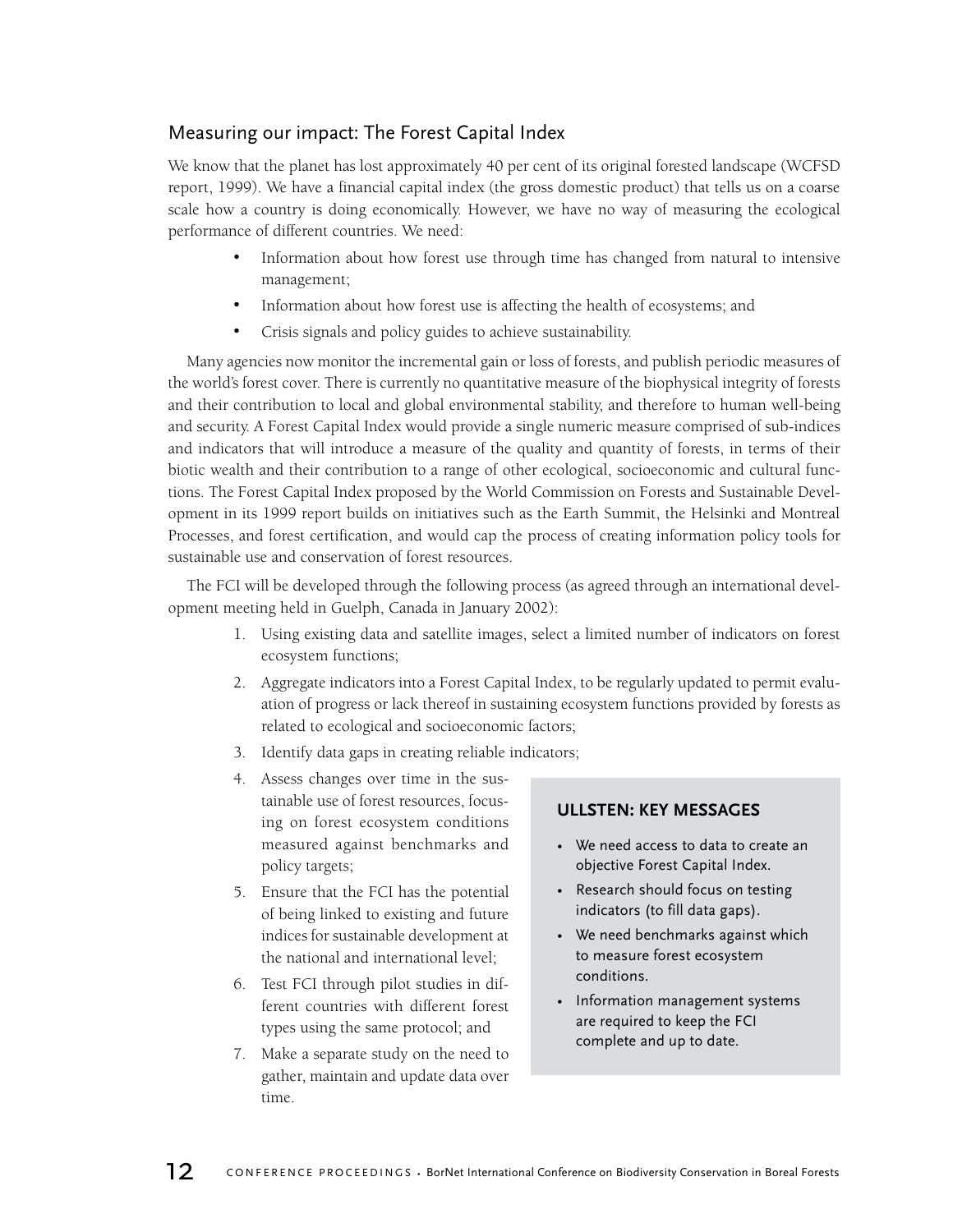## 1.4 Canadian boreal forest biodiversity research: A synthesis and gap analysis

## Carolyn Whittaker, BorNet Coordinator

## Authors: John Innes and Carolyn Whittaker, BorNet Canada, University of British Columbia, Canada

**ABSTRACT:** The BorNet Canada project was initiated with a grant from the Sustainable Forest Management Network in 2001. The objective was to assess the current context for boreal biodiversity research across Canada and identify gaps in our knowledge. Another task for BorNet Canada was to develop an international network of boreal researchers, resource managers and NGOs focused on biodiversity conservation.

Compiling information from across Canada has been challenging. We have developed an annotated bibliography and draft synthesis paper based on peer-reviewed publications and regional workshops. Proceedings from regional workshops include summaries of discussions; these are available from the BorNet website or the Sustainable Forest Management Network at the University of Alberta. These regional workshops have led us to conclude that there are knowledge gaps in habitat requirements of individual species and taxa, as well as gaps in our understanding of habitat requirements over different spatial scales.

Within the regional workshops, many of our discussions revolved around selecting indicator species and focusing on habitat specialists. Literature illustrates that habitat specialists are not necessarily negatively impacted by forestry; some open-habitat bird and mammal species benefit from early post-harvest habitat. To develop indicator species sensitive to loss of habitat, it would be most useful to identify the types of habitats that are being lost or converted and then focus on the species associated with those habitats. Indicator species must indicate changes in the quality of the habitat, and those species selected should be sensitive to forest harvesting.

Discussions in Canada revealed that we often do not test the assumptions made in assessing biodiversity impacts. Results of many studies on individual species have limited applicability due to regional, biological

and ecological variation in habitat needs. The assessment of the biodiversity implications of forest management need to be assessed across a range of spatio-temporal scales, but we must first test our assumptions and combine information regarding generalists with that regarding specialists. Small-scale studies, including those on invertebrates, need to be balanced with large-scale studies of habitat. Finally, we must be aware of the confounding aspect of the temporal scale, as trends in recent years must be placed within the continuum of large timeframes with an emphasis on the rate of change. The spatial scale of conversion may not be as significant as the rate at which the boreal is being harvested. Although there have been few documented species extinctions due to forest harvesting, it is important to remember that we may be building an "extinction debt" in the boreal. We have not adequately assessed how the current rate of access and conversion of intact forest to managed forest may affect species extinctions in the future.

## **WHITTAKER: KEY MESSAGES**

- We must identify the habitat types at risk from forest harvesting and then identify indicator species that are dependent on these habitat types and sensitive to change.
- We must assess our current forestry practices in the boreal within the context of the potential extinction debt we are incurring.
- We must be prepared to test the many assumptions that we have about biodiversity in boreal forests.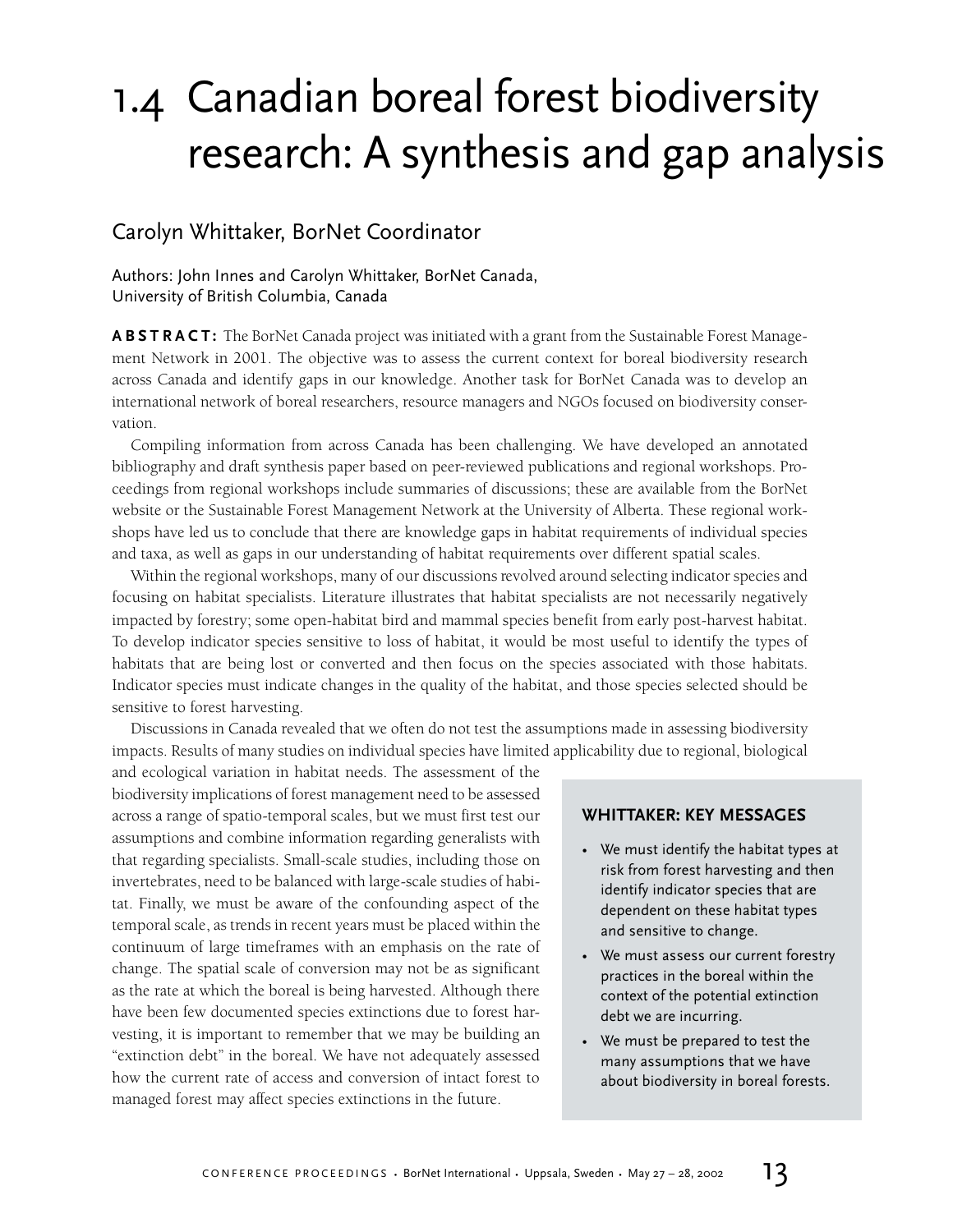## 2.1 Inventory of intact natural forest landscapes in northern European Russia

## Alexey Yarshenko, Greenpeace, Russia

Authors: A. Yu. Yaroshenko, P.V. Potapov, and S.A. Turubanova, Greenpeace Russia

**ABSTRACT:** Work on identification and mapping of intact forest landscapes in northern European Russia has been conducted by the GIS laboratory of Greenpeace Russia (together with other organizations within the framework of Global Forest Watch Russia). The objective was to identify remaining large areas with a minimum of human disturbance (for the purpose of developing regional conservation strategies). The smallest areas considered were at least 50,000 hectares and at least 10 kilometres wide. This size allows most of the natural structure and dynamics of the natural landscape to be preserved and reduces edge effects to a minimum.

The inventory used many sources and types of information to make it as exact and credible as possible. This approach involved a step-by-step elimination of different types of disturbed areas from the studied territory, including:

- Basic infrastructure (cities and villages, main roads) using general topographical maps;
- Tundra and severely disturbed areas using satellite images from Resurs MSU-SK (resolution 150 m/pixel); and
- Other disturbances, including small and low-intensity disturbances using satellite images from LandsatETM+ and, for smaller areas, also Resurs MSU-E and SPOT HVR (15- 35 m/pixel).

Some forms of human disturbances (associated with ancient primitive forms of economic activity like grazing, cleaning of hay fields along small streams, hunting, production of fuelwood, or "low impact" human disturbances such as pine resin collection) were considered insignificant (i.e.,, as "background disturbance").

The map was verified using field data from 67 key inventory areas. The final boundaries were drawn on the basis of imagery from Landsat ETM+ and other imagery of similar resolution.

Intact forest landscapes make up about 13 per cent of the forest zone of European Russia. Most of this consists of remote, inaccessible, low-productivity ar-

## **YAROSHENKO: KEY MESSAGES**

- How much is enough might not be the appropriate question in Russia, because harvesting is proceeding at such a rapid rate that action is needed now.
- Foresters have no mechanism to inform policy on inappropriate rules.
- There is a need to understand the barriers in Russia to sustainable forest management.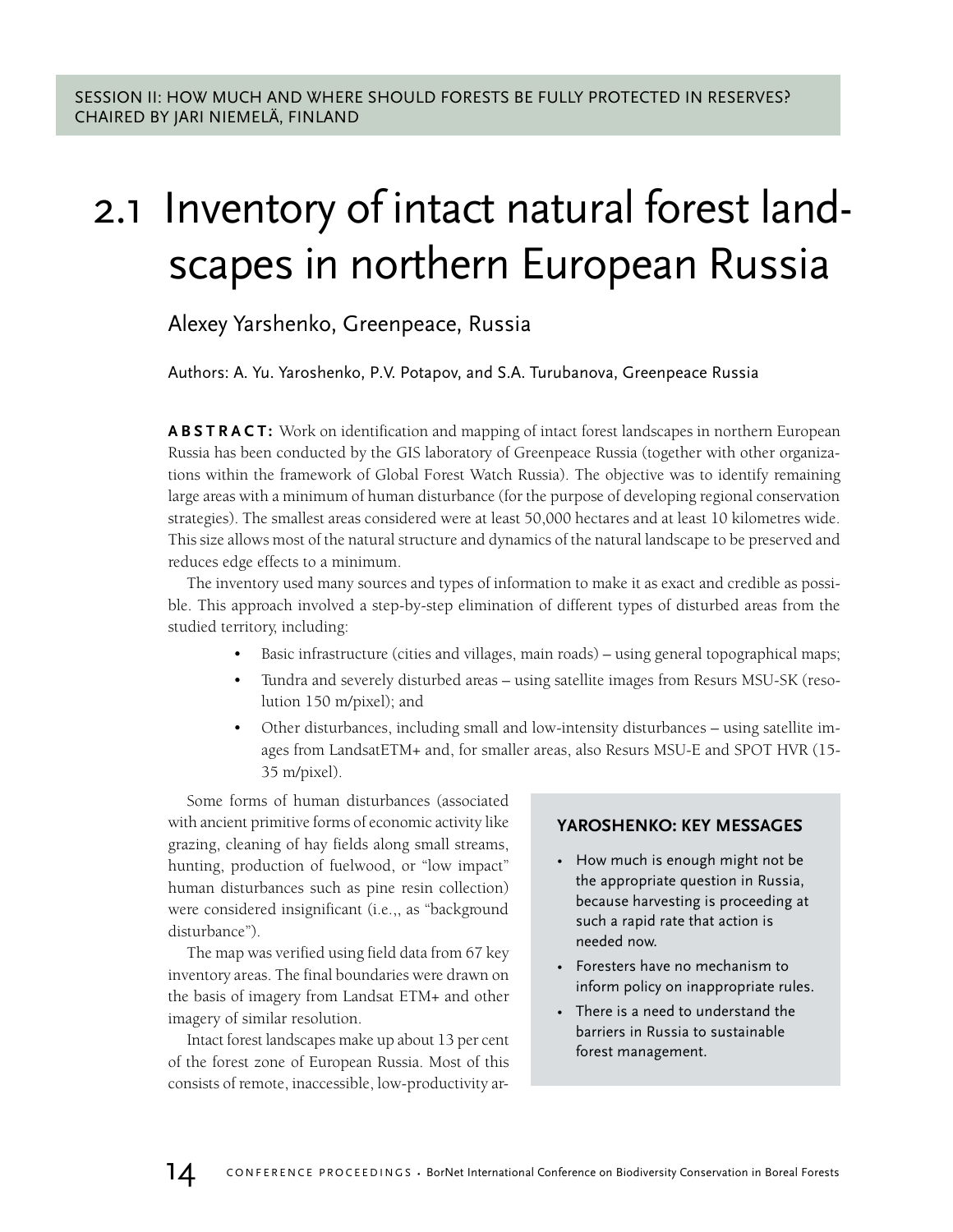eas in the far north and near the tundra, mostly with a site productivity less than  $1m<sup>3</sup>/h$ a and year and a stocking in mature stands of less than 100 m<sup>3</sup>/ha. About 52 per cent of the intact landscapes are in the transition zone between forest and tundra and officially excluded from industrial logging. The biggest threats to intact forest landscapes are logging and mineral exploration. The most northern parts are typically situated beyond the reach of economic activity.

## Discussion

### *A brief overview of forest management in Russia was requested.*

Formerly, all of the forest belonged to the state, but now there are some private forests called timber lands (estates). All forests are managed under the Ministry of Natural Resources. Companies can access timber through different kinds of licenses. There are short-term concessions that are awarded for two to five years, and long-term licenses that are awarded through a competition for up to 49 years. All cutblocks require logging tickets. To get logging tickets, companies must apply to the state enterprise with plans.

Russia has a forestry code and logging rules, which are usually inter-regional. Russia has very strict logging standards, but, "the strictness of Russian legislation is compensated by the lack of necessity to fulfil it."

The annual harvest in Russia is approximately 120 million m<sup>3</sup>, about half of which goes to foreign markets.



Scots pine forest with ground layer dominated by Cladonia lichens. Kola Peninsula, Russia. JOHN INNES PHOTO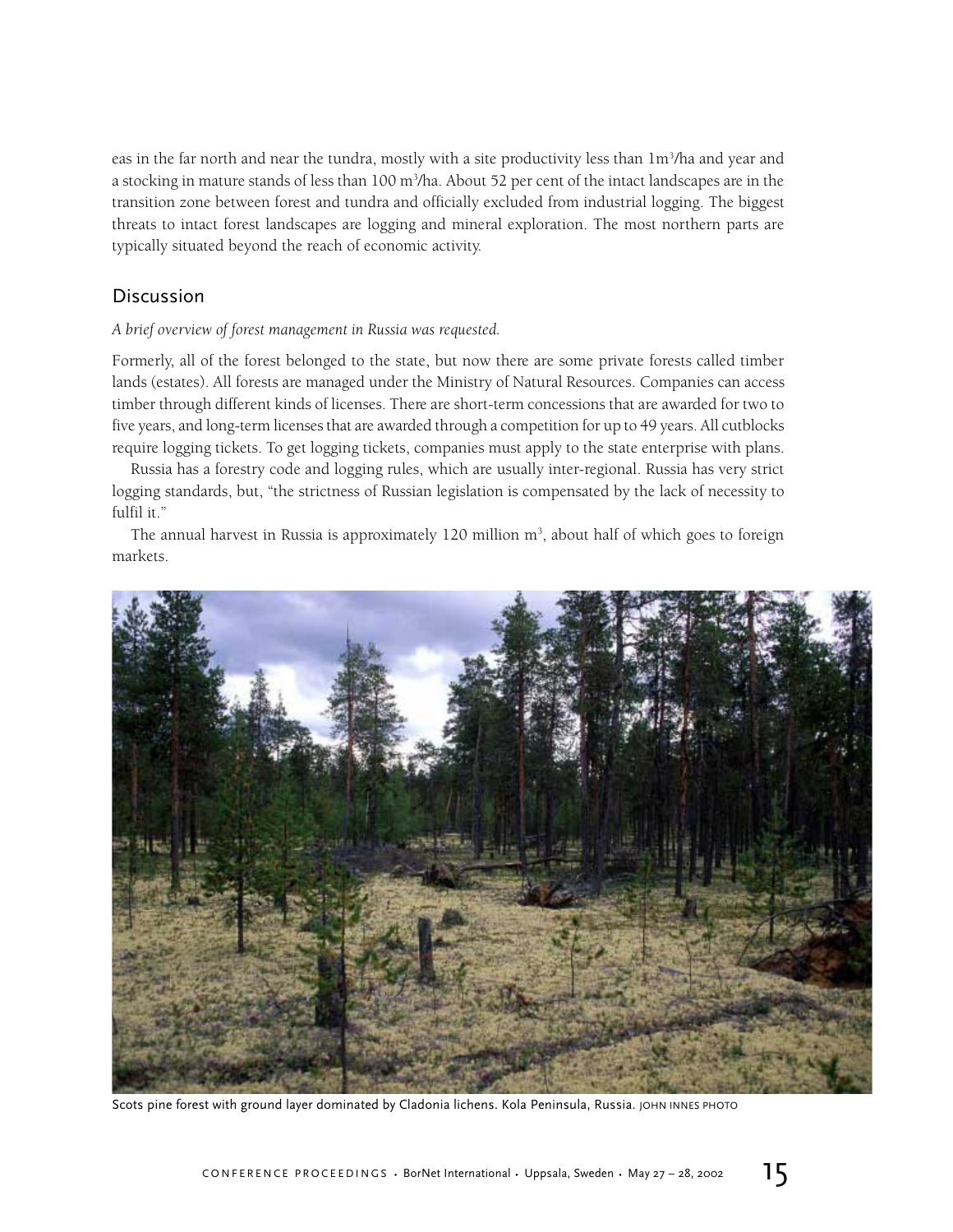## 2.2 Detection of thresholds in forest bird species' response to silvicultural intensity in the Acadian forest of eastern Canada

Marc-André Villard, Canada Research Chair in Landscape Conservation at the University of Moncton, New Brunswick, Canada

Authors: M.-A. Villard and J.-S. Guénette, Department of Biological Sciences, University of Moncton

**ABSTRACT:** Intensive forest harvesting and silviculture have only recently become dominant in the boreal forest of Canada. However, at the southern edge of the boreal zone, in the Acadian forest, largescale industrial forestry has been taking place for over 50 years. In fact, this forest region has some of the most intensive forestry in Canada. The Acadian forest region is characterized by a mosaic of conifer stands (*Picea* spp., *Abies balsamea*), with shade-tolerant deciduous species (mainly *Acer* and *Fagus*) on well-drained sites. The main agents of natural disturbance are insect outbreaks (spruce budworm) and windthrow. The main silvicultural treatments applied are clearcutting followed by conifer (*Picea*) plantation and herbicide treatment. Second or third-growth deciduous stands are being treated under vari-

ous uneven-aged management schemes. The presence of sizable naturally-regenerated stands has, thus far, allowed the maintenance of a level of regional biodiversity that is comparable with that of less intensively-managed regions, at least for vertebrates. However, these stands are rapidly being treated. In this talk, we (1) present an approach to detect thresholds in the response of target species to silvicultural intensity at the stand and landscape scales; (2) apply this approach to a data set of 326 stations representing a gradient in silvicultural intensity; (3) examine the response of 23 species associated with mature stands to this gradient; and (4) use observed threshold values to propose a mobile (floating) reserve design. The empirical approach we propose should be applicable to other regions of boreal forest with similar natural disturbance regimes.

## **VILLARD: KEY MESSAGES**

- Defining thresholds of habitat alteration beyond which different species cannot persist is a key tool for guiding forest management practices on both the stand and landscape levels.
- Threshold curves for species persistence against harvesting intensity are much more shallow and gradual than species extinctions due to habitat loss.
- If we set thresholds for habitat alteration in certain habitat types for most sensitive bird species studied, will this also take care of less mobile species (e.g., lichens, beetles)?
- What can serve as an adequate benchmark if no ecosystem is left untouched? How do you know if an ecosystem has integrity?
- Should reserve systems be fixed or mobile? Within areas actively managed for timber, mobile reserve systems which keep a target level of old growth forest within an area are much more palatable to the forest industry. However, we do not know if mobile systems can adequately protect less mobile species.
- We need to continue defining thresholds for sensitive species, and use them to determine how much and where forests should be protected.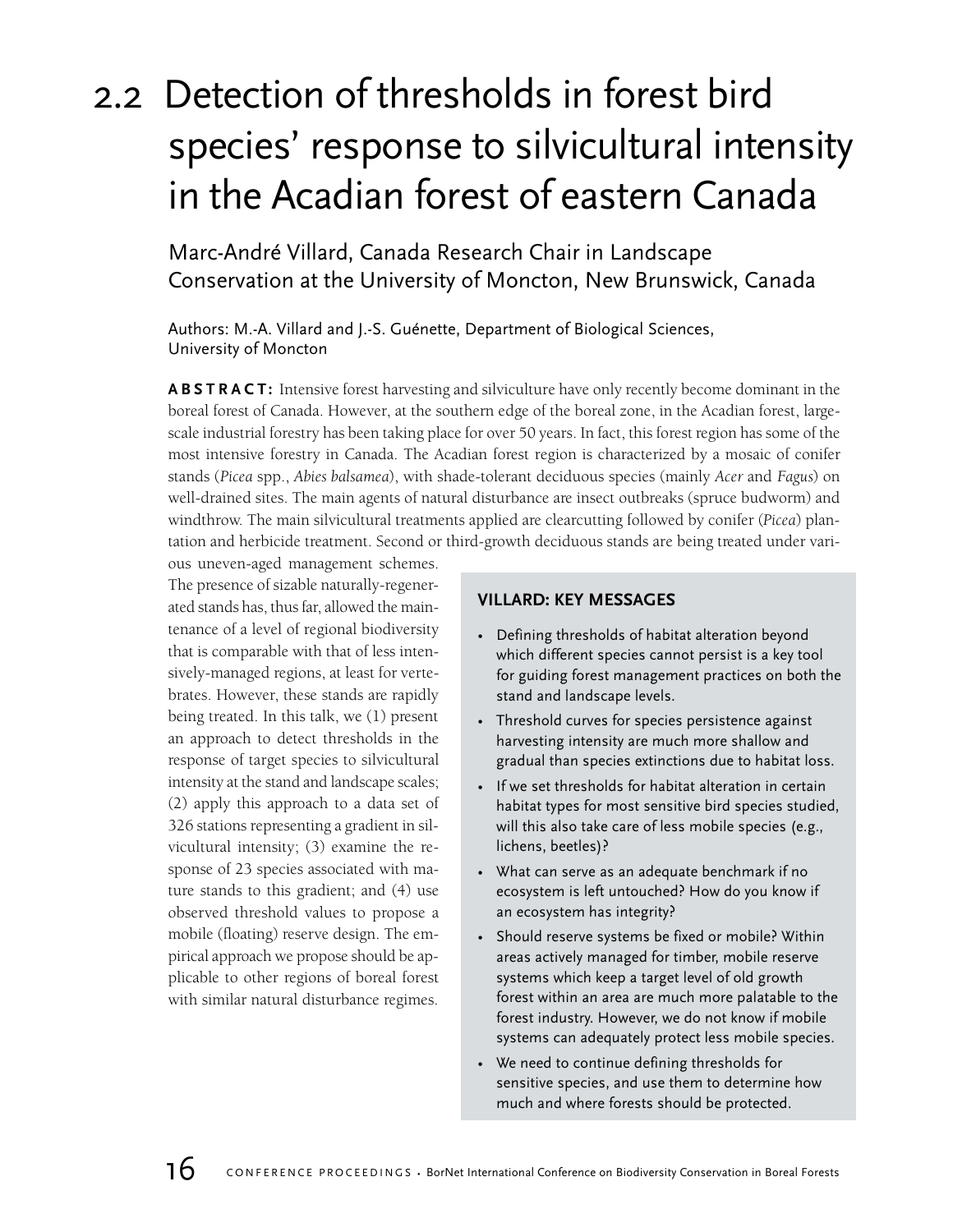## **Discussion**

- 1. *What is the experimental hypothesis?* We expected species to respond in a particular way, depending on their habitat needs. Most species are still present, and this makes sense because you would expect them to tolerate a certain amount of habitat alteration. However, there is a range beyond which we are going too far for some species, e.g., a species that nests or forages in the canopy.
- 2. *What is the biological explanation behind thresholds?* Thresholds probably occur where the intensity of harvesting has a significant effect on energetics. For example, pileated woodpeckers forage and nest in large-diameter trees. When the density of these trees gets too low, it takes too long to move among suitable foraging substrates (large trees), so it is not energetically profitable to nest in these areas.
- 3. This part of Canada is dramatically altered, which raises a point that we need to discuss. How do you bridge the gap between this kind of study and the fact that when you get dramatic changes in the ecosystem, species are going to disappear?
- 4. It would be interesting to do a comparison study between areas with dramatically different management histories, with parts of Canada and Russia being relatively "unspoiled" and Fennoscandia being altered. We have some comparative information on carabid beetles, looking at spatial comparisons between Canada and Finland. These studies show that carabid beetles have much higher diversity in Canada, with more original species communities retained. Habitat in Finland is much more homogenous, and this seems to be reflected in carabid beetle communities as well.
- 5. *How do you measure the health of an ecosystem if there is no untouched ecosystem left? What is an ecosystem and how do you know if it has integrity?* There is virtually no old growth left in New Brunswick. We can use information from historical records to approximate what we would expect to find there. In our study, we used "integrity" as a gradient – we have no ecosystem as "integral" as old growth, but we still have many of the facets and habitat elements.
- 6. *Has anyone used individually based models to look at how birds respond to silviculture treatments? And what about different groups of birds?* I do not know of many attempts to model at an individual scale for forest songbirds, but perhaps BACHMAP does. This approach is applicable to other birds. Woodpeckers were included in this list, and we will start applying it to raptors, which are probably a lot more sensitive to changes on the landscape.
- 7. *New Brunswick has been altered by logging, but no species have been lost. Can you explain this?* No species have been lost amongst the higher vertebrates (except wolves and woodland caribou). If you looked at invertebrate species, you would probably see some species lost. For most species, we just do not know what the historical distributions were. The first Maritime bird analysis was only completed in 1992, so we don't have the data.

There is a definite change in community types. A particular type of forest community that used to be there is gone – so that's an important alteration in vegetation communities.

Should reserve systems be mobile or fixed? New Brunswick has proposed a mobile reserve system to protect older forests. This system basically requires forest companies to ensure that there are stands fitting the definition of "old forests" within a unit, but these old forests do not need to be located at the same place all the time. This system is a lot more palatable to the forest industry, but we do not know whether it will protect less mobile species.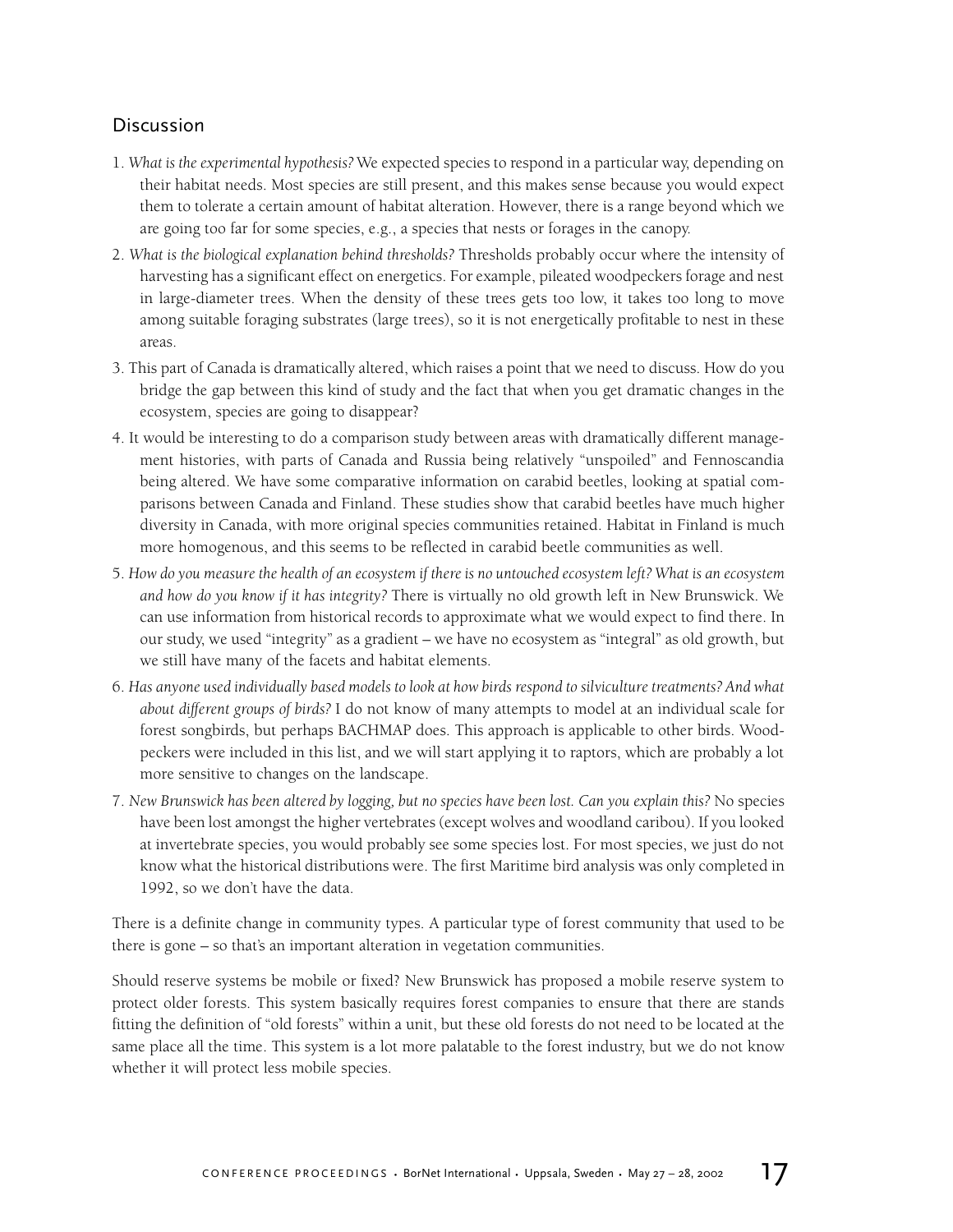## 2.3 How much habitat is enough? Towards a scientific basis for setting boreal forest conservation targets

Per Angelstam, Department of Conservation Biology at the Swedish University of Agricultural Sciences, WWF and Department of Natural Sciences at Örebro University, Sweden

**ABSTRACT:** The sustainable use of natural resources such as forests is an act of balance. If one or more of the economic, social or environmental components cannot be satisfied, then the use is not sustainable. Therefore the performance of each component should be measured and compared with a target that ensures that the component is maintained long-term. If the environmental sustainability component is interpreted as the maintenance of biodiversity, we can actually begin to formulate such quantitative targets.

The European boreal forest, extending from Scotland to the Ural Mountains, provides a unique resource for the gradual development of sustainable forest ecosystem management. The reason is the steep gradient in land use history whereby the gradual exploitation and intensive management of boreal forest resources has spread like a tidal wave from areas of high demand to more and more remote regions. This "time machine" allows us to understand the effects of the human footprint on the boreal environment, and explore the relationships between habitat measurements and other components of biodiversity.

The work is centred on the following issues. (1). Understand the human footprint on the environment by studying the historic development of habitat change and loss among landscapes/regions. (2). Stratify the boreal forest into different types of dynamics so that nature conservation targets can be set with a habitat resolution that matches the evolutionary past of species. (3). Find species/guilds/groups of species with life-history traits that have adapted to the different forest types, and which can be used as response variables in quantitative analyses. (4). Analyse habitat loss relationships of species in different land use history gradients. (5) Enhance communication between science and practice by establishing practical case studies in different forest history gradients.

## **ANGELSTAM: KEY MESSAGES**

- There is a research need for better indices of impacts on species that are more related to species fitness (i.e., moving away from presence/absence indicators).
- There is still a research need for basic biology about species and their habitat needs, to help understand and define habitat thresholds for species.
- To communicate with forest managers, we need to summarize research in a more accessible format.

## **Discussion**

To complete the work outlined above, we need:

- An approach that looks at the whole range of ecosystem impacts;
- Response variables that are more related to species fitness i.e., moving away from presence/absence indices;
- More information about basic biology, habitat requirements of specialized species, especially as they vary across different ecosystems; and
- More information about thresholds across spatial scales.

Information needs to be synthesized in an appropriate fashion for managers. Principle component analyses are correct, but difficult for managers to interpret.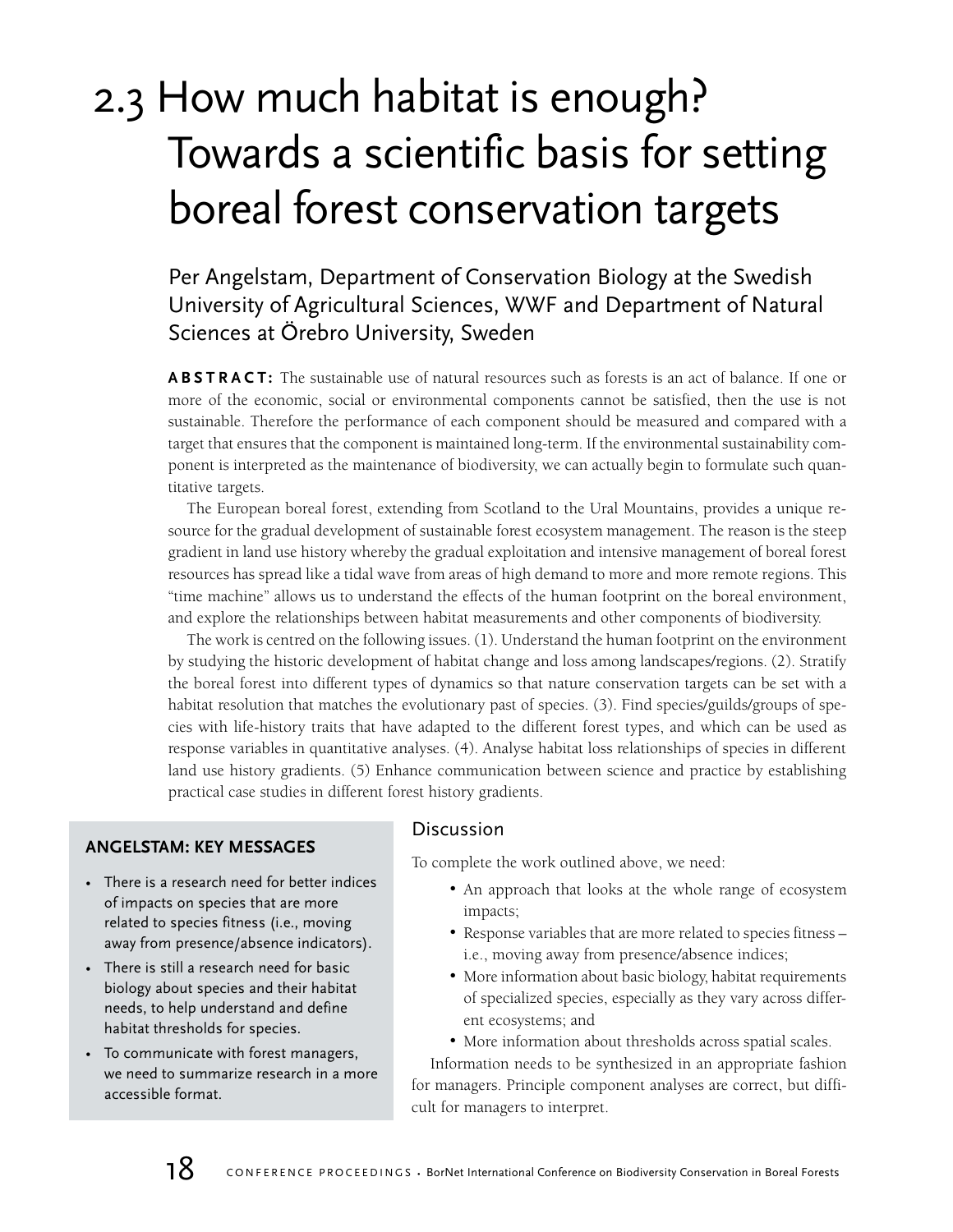## 2.4 Managing risk to arthropod populations with unharvested reserves

## John Spence, Department of Renewable Resources, University of Alberta

Authors: John Spence, Department of Renewable Resources, University of Alberta, Edmonton, Canada; Jan Volney, Northern Forestry Centre, Canadian Forest Service, Edmonton, Canada; Jari Niemelä, Department of Ecology and Systematics, University of Helsinki, Finland; Stig Larsson, Department of Entomology, Swedish University of Agricultural Sciences, Uppsala, Sweden

**ABSTRACT:** Insects and their arthropod relatives are the most diverse multicellular organisms found in boreal forests. Furthermore, their relationships with other organisms that may be sensitive to forestry practices, especially the fungi, make them central elements in ecological processes that structure forests and underpin forest productivity. Arthropod taxa are the ultimate habitat specialists, depending on fine-grained features of the forest about which humans are frequently insensitive or unaware. Rare species, which constitute up to 40 per cent of many arthropod faunal surveys, likely reflect the abundance of habitat relative to sampling effort. This has implications for both monitoring biodiversity and the requirement to leave parcels of unharvested habitat within a harvested landscape. Such parcels must be large enough to sustain specialist faunal elements that depend on rare habitats included, by chance, within them because our knowledge of arthropod habitat requirements is generally insufficient to do this by design. Arthropod assemblages vary regionally and an understanding of this variation may dictate regionally variable approaches to leaving and linking habitat reserves. Even with new efforts to diversify what forestry leaves behind in the wake of harvest, it is likely that harvesting will still homogenize large areas to some extent over a history of forest rotations by eliminating or severely reducing the abundance of rare habitats. Our present limits of understanding make it impossible to manage this risk by design, and thus leaving unharvested islands of sufficient size to act as biodiversity refuges is desirable. Information about changes in the abundance of rare species could be the first evidence about whether this strategy is working, but there are serious challenges in developing monitoring programs that deal with these taxa effectively. Fennoscandian efforts and experience

in re-establishing adequate amounts of old forest and provide connections should provide both motivation and direction for deciding how much needs to be left behind as pristine forests are harvested in Canada.

## Research questions that need to be addressed

- Size range for reserves: What size is big enough to hold most threatened species?
- Factors critical in location of reserves: What range of features should be represented?
- Appropriate distance between reserves: How far can threatened species move? Is there a risk of genetic losses?
- Importance of corridors: How effective are corridors, and what should they look like?

## **SPENCE: KEY MESSAGES**

- Forest invertebrates may be the ideal indicator of forest disturbance by humans.
- Forestry tends to homogenize the invertebrate fauna.
- We need large, natural reserves left as reference areas, to inform us within an adaptive management framework as to the success of our conservation efforts within managed stands and landscapes.

## Discussion

It is important to realize that there is a lot of variation within and between fire disturbances, and that we cannot equate harvesting disturbance with fire disturbance. In terms of invertebrate communities, we see huge differences in harvest and fire origin stands. Eventually (over 30 years), the communities become more similar, but some species are simply missing from harvest origin stands.

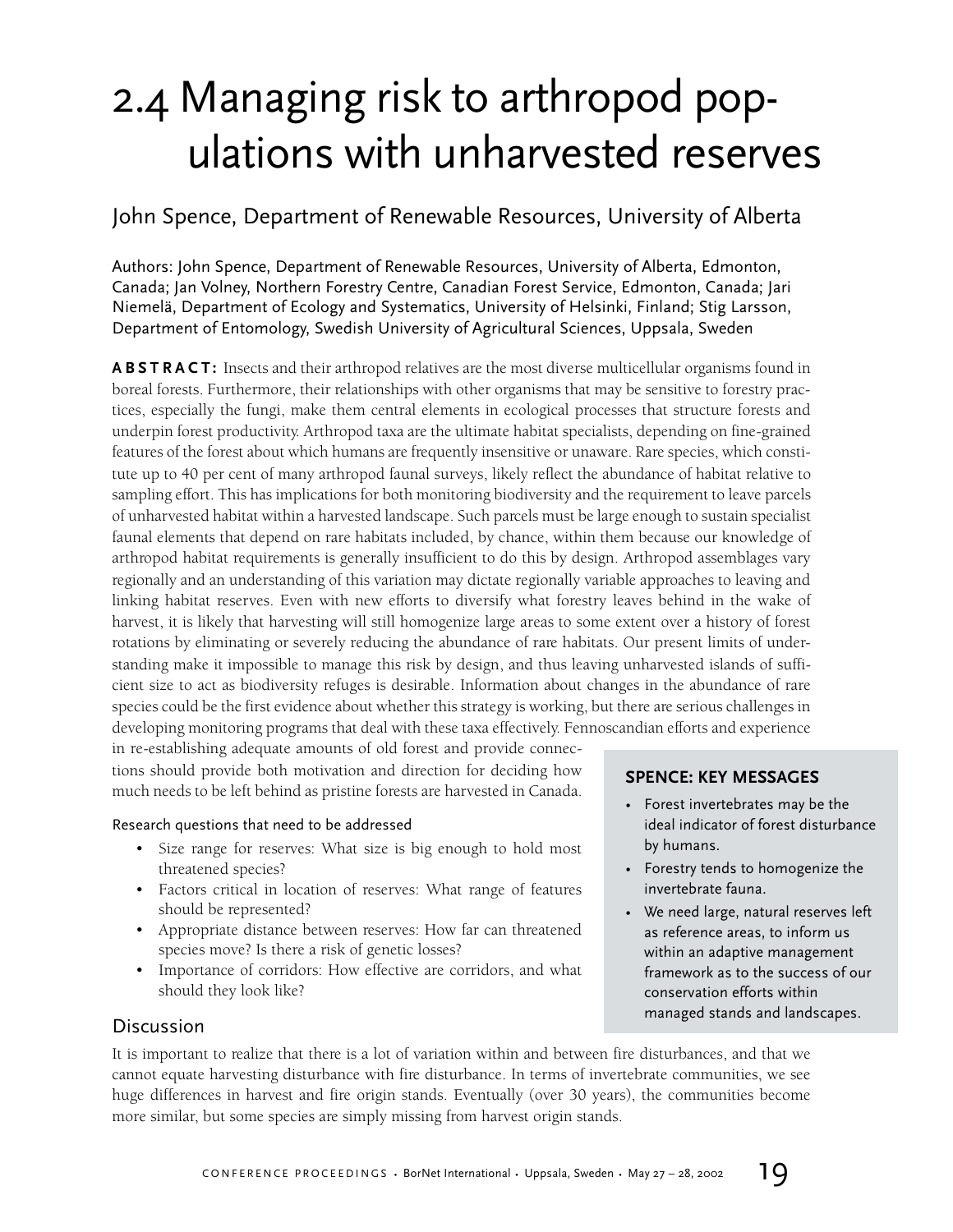## 2.6 Rachel F. Holt, Veridian Ecological Research Ltd., WWF Canada, British Columbia, Canada

Some questions need answering before you can contemplate how much forest should be protected in reserved (*and some challenges in italics)*.

What is the ultimate goal for the landscape? Is it the maintenance of ecological integrity? *Does everyone involved in the process think these words mean the same thing? What does it mean?*

What certainty is there that the goal will be achieved or is even required? *Is it possible to model alternative scenarios and present outcomes in terms of risk or probability of achieving the goal?*

What is an appropriate scale to answer this question? *Fully protected elements are required at all scales: global (e.g., all of B.C. is likely a High Conservation Value Forest as defined by the Forest Stewardship Council); regional (e.g., ancient forest stands); and stand level (e.g., we need fully protected "full cycle" attributes to create legacies).*

So, how many indicators and thresholds are appropriate? And at what scale should they function? *A local example identified 100+ potential species, and now has 30 indicator species. Given that indicators require thresholds and monitoring, is this approach feasible, appropriate, and manageable?*

Are coarse-filter indicators appropriate? *Emulation of natural disturbance patterns, rates and processes provides a basis for answering the question of "where and how much?" at multiple scales. Technical issues are often thrown up as challenges (can you describe the range of natural variability adequately to employ this concept?) but, particularly in "relatively natural" ecosystems, they provide a useful ecological benchmark from which to assess risks. This approach works well for abundance, but not necessarily for pattern … what are the alternatives? What are the challenges to determining these risks, and what application does this approach have where human/harvesting history is extensive?*

Representation analyses. *Often "representation" is used generically to ask whether a particular feature is present, but it has rarely been used in the context of how much of it would be expected under natural disturbances (e.g., WWF representation analysis; B.C. Protected Areas Analysis).*

How appropriate is it (scientifically) to trade off current versus future protection? *Harvesting history is not random – often the best sites in central locations have been harvested already. If protection focuses on "untouched/ intact" forests, what is being missed? How can science and public perceptions be meshed?*

## 2.7 Jean Paul Gladu, Aboriginal Forest Research Coordinator, National Aboriginal Forestry Association and Sustainable Forest Management Network, Ontario, Canada

From an Aboriginal perspective, all forests and the dynamic ecosystems to which Aboriginal people traditionally belong should be protected. The question could be turned around to ask: What forest areas are suitable for industrial development and activity? With this statement in mind, determining the amount of forests to be developed would be dependent on the area required to continue the relationship that has evolved since time immemorial between Aboriginal people and the land. Forest areas that are integral to the survival of Aboriginal people, such as spiritual and ceremonial sites, hunting, fishing and trapping grounds as well as gathering sites for culinary and medicinal uses, need to be outside the scope of industrial development. The next step in determining how much and where these forests are to be fully protected will be to engage Aboriginal communities through close and sincere interaction with full consideration of their constitutional rights and respect of their traditional ecological knowledge.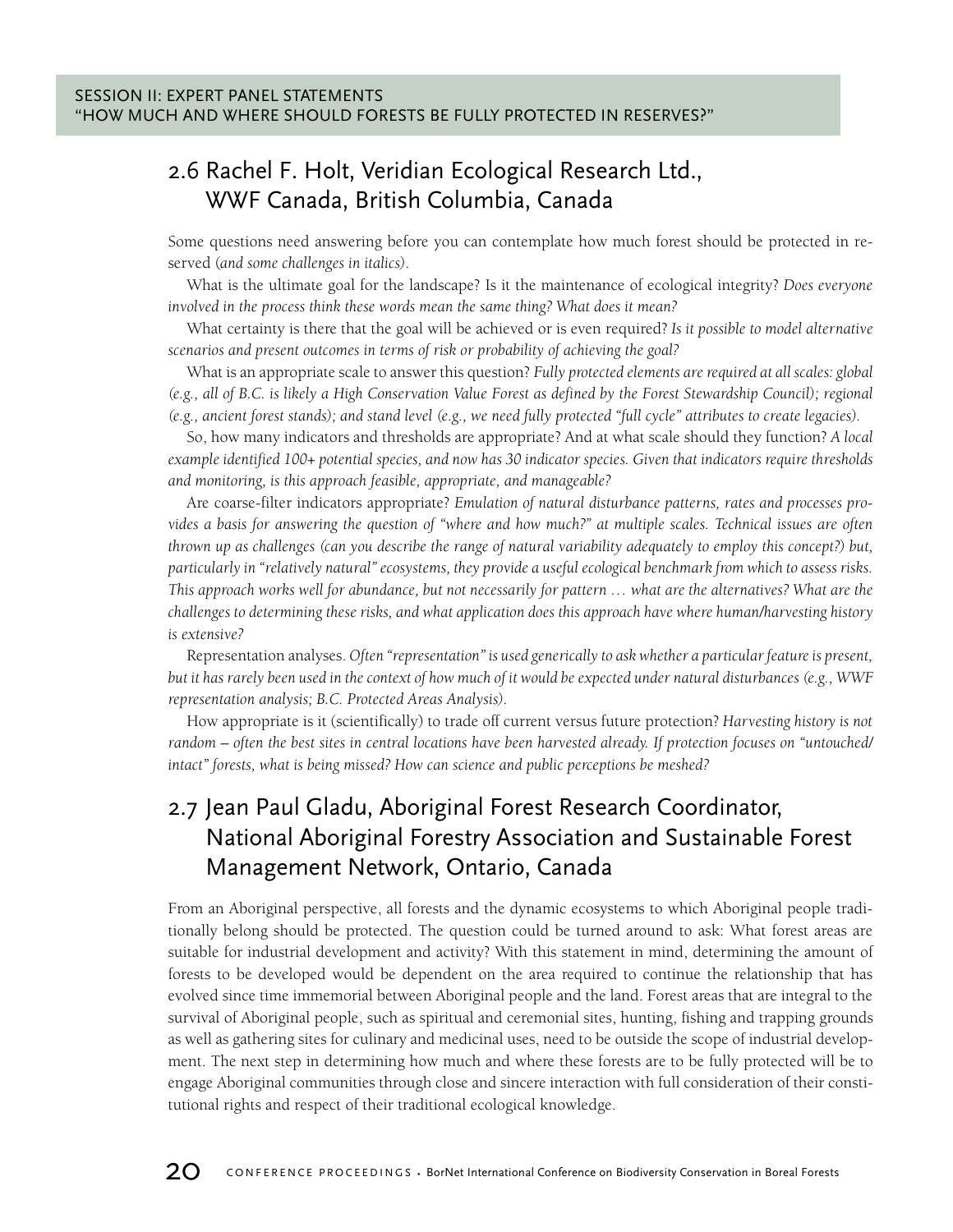## 2.8 Daryll Hebert, Encompass Strategic Resources Limited, Alberta, Canada

## *Challenges, strengths and gaps*

The main challenge to conserving biodiversity is the logical change from the sustained yield, fibre production paradigm to the sustainable forest management paradigm. Every forest management system has a set of outcomes that supports biodiversity to one degree or another. The change should include a systems approach where testing of the treatment can lead to adjustment of one or more scalar attributes.

In general, there are specific scalar attributes that are part of every management system. These include disturbance type and rate, forest level components such as seral stage, species composition, and representation, landscape pattern and patch size frequency, and a host of stand/structural components. The assessment and integration across scales of these components and habitat elements is paramount for the successful conservation of biodiversity.

Currently, the adversarial process leads to a combination of constraints, at various scales, that have not been tested for ecological benefits nor for economic impacts. At present, it is unclear whether these constraints are enough or too much, since thresholds have not been identified. Similarly, natural disturbance baselines have not been adequately described and incorporated into the forest management system approach. Within a multiscale forest management system, both temporal and spatial representation must be addressed.

In Canada, the current boreal forest matrix (Timber Harvesting Land Base – THLB) has 50 to 90 years of harvest remaining. The harvest rate is proceeding at about  $0.4$  per cent yr<sup>-1</sup> in addition to a natural disturbance rate (fire, insects, disease) of about 0.5 per cent yr-1. Thus, there are opportunities to address multiscale issues, identify landscape experiments, and use models, indicators/monitoring programs to address scenarios and outcomes. As the matrix declines (natural forest – first rotation), biodiversity will be supported by our progress in developing multiscale, sustainable forest management systems. Thus, the non-harvest land base (NHLB), protected areas and ecological prescriptions (habitat elements, seral stage) will become the main support for biodiversity. The spatial-temporal representation of the remaining "amount" may also be significant.

A sustainable forest management system must be assessed and adjusted using trade-off modelling within each leg (ecological, economic and social), but most importantly, among legs. The ecological, multiscale requirements/benefits have been poorly described, in the face of measurable, significant, economic impacts.

## 2.9 Stig Larsson, Department of Entomology, Swedish University of Agricultural Sciences, Sweden

The need for fully protected reserves in the boreal forest, and the quality and size of the reserves, depends to a great extent on the quality of the matrix, i.e., the degree to which reserves are isolated. When assessing the balance between reserves and matrix it is necessary to determine whether the target organism(s) has a positive reproduction rate. In other words, it is essential to know that the biodiversity-managed forest under study is not acting as a sink, where organisms from nearby richer environments emigrate and fail to establish. Because species most likely respond in an individualistic manner to habitat loss and fragmentation, recommendations about planning reserves in the managed boreal landscape should take into account variation in life histories among species, e.g., dispersal capacity, generation time, and resource use. With regard to management it is essential that biodiversity be defined operationally and that relevant response variables are chosen and refined. We must move beyond simply counting species numbers. If the aim of biodiversity management is to minimize risks of local extinction, then concepts and techniques that are applicable for threatened, or near-threatened, species should be developed.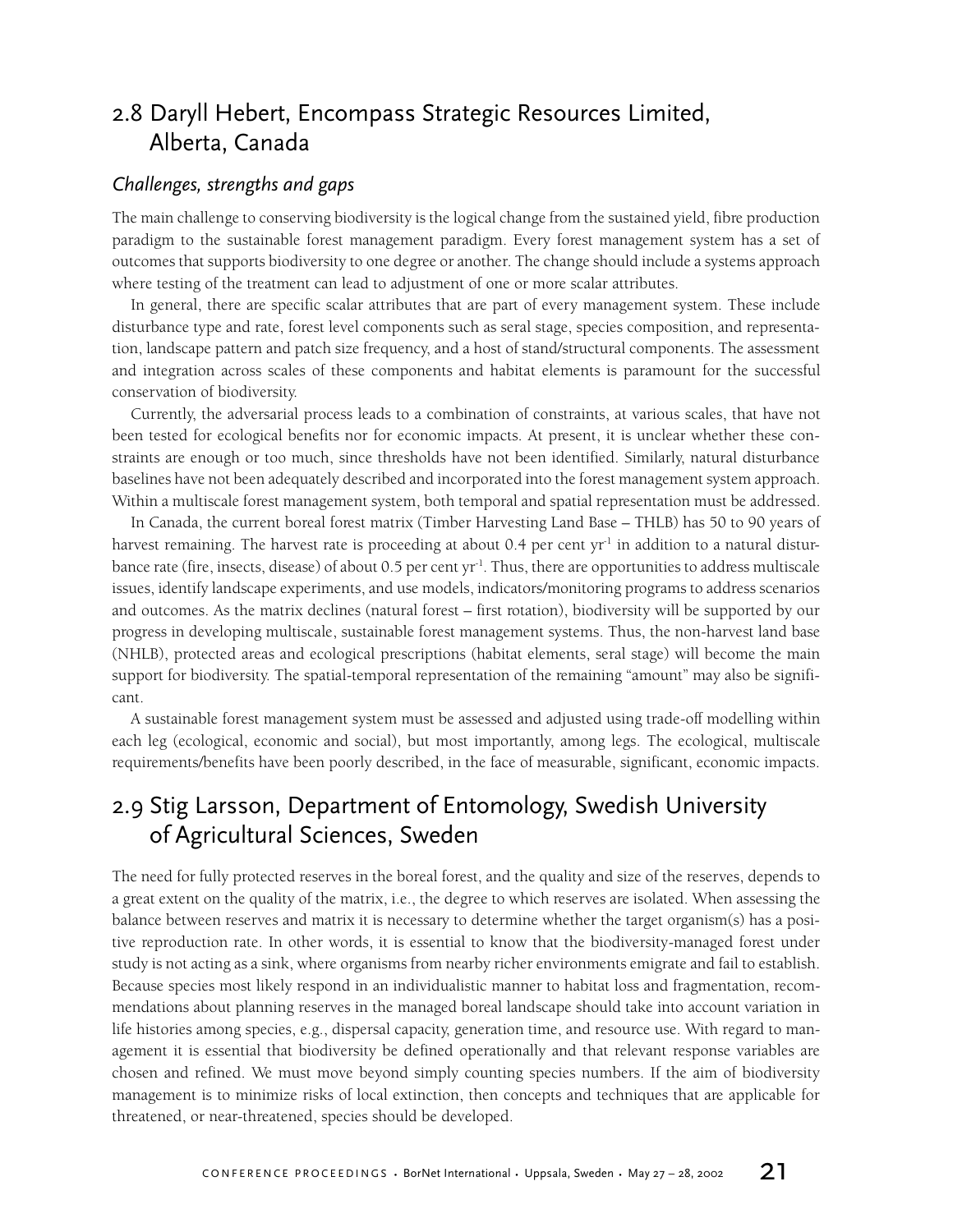THE BREAK-OUT GROUPS AND SUBSEQUENT DISCUSSIONS IDENTIFIED A NUMBER OF POSSIBLE synthesis projects and research opportunities associated with the question of "how much and where should forests be fully protected in reserves." These are summarized in the section below, along with others identified through the presentations and discussions that followed each presentation. Results from each break-out group are summarized in Appendix 1 at the end of this document. A remaining task for BorNet is to prioritise these research and synthesis possibilities into a list of projects that may be accomplished in the final phase of BorNet.

## What we know

- Research shows that forest management is likely to homogenize areas, even with emphasis on retaining habitat elements. Unharvested forests have much more microhabitat variation, which is critical for invertebrate diversity.
- We need large, intact, natural protected areas to serve as benchmarks.

| Knowledge gaps and research needs                                                                                                                         |
|-----------------------------------------------------------------------------------------------------------------------------------------------------------|
| How big do reserves need to be to capture all diversity?                                                                                                  |
| How well are reserves working?                                                                                                                            |
| How can we use traditional ecological knowledge to inform policy on this question?                                                                        |
| How do we balance the need for representation of different ecosystem types with the need to<br>protect large forest reserves?                             |
| We need more information about the basic biology and habitat requirements of sensitive<br>species, especially as they vary across different ecosystems.   |
| We need more information about thresholds across spatial scales.                                                                                          |
| We need to balance reserve networks and sensitive species for thresholds.                                                                                 |
| Can emulating natural disturbance patterns, rates and processes provide a basis for<br>answering the question of "where and how much" at multiple scales? |
| Should we focus our conservation efforts only on "high conservation value forests" as                                                                     |

defined by the Forest Stewardship Council?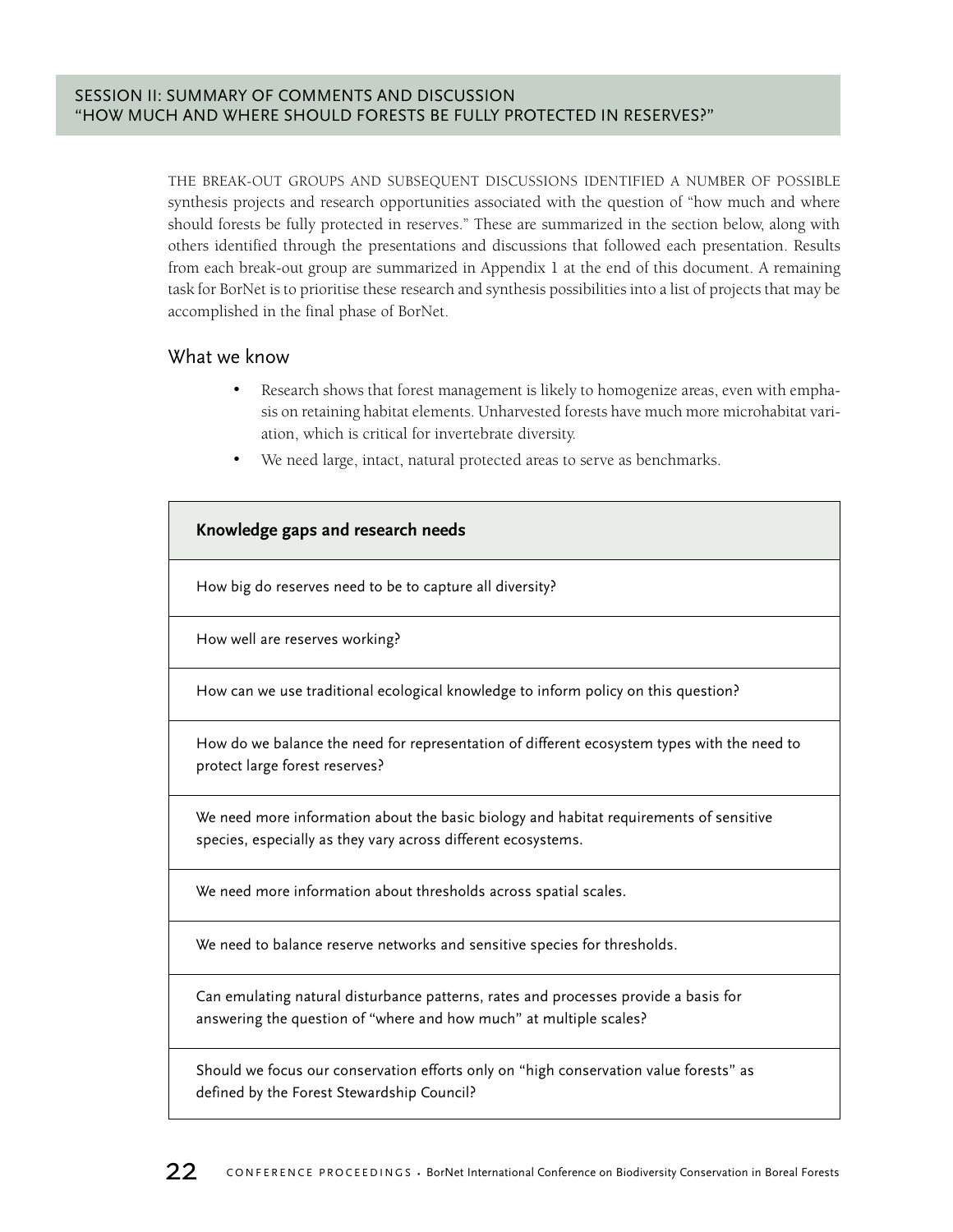## **Knowledge gaps and research needs**

If protection focuses on "untouched/intact" forests, what is being missed? How appropriate is it (scientifically) to trade-off current vs. future protection?

How will climate change affect the biodiversity/ecology of boreal forests?

More research is needed on the costs/benefits of the TRIAD approach (i.e., zoning the forest into intensively managed, extensively managed, and protected areas).

If we set thresholds for habitat alteration in certain habitat types for sensitive bird species, will this take care of the less mobile species (e.g., lichens, beetles)?

Should reserve systems be fixed or mobile?

Do mobile reserve systems adequately protect less mobile species?

What range of features should be represented when locating reserves?

What is the appropriate distance between reserves – how far can threatened species move? Risks of genetic losses, importance of corridors.

In Canada, the non-harvested land base (NHLB), protected areas and ecological prescriptions (i.e., retaining habitat elements and seral stage distribution) will become the main support for biodiversity. Is this enough?

We need a comparison between areas with dramatically different management histories to help guide us in answering the question of how much and where forests should be fully protected in reserves.

What values should be managed for in the boreal globally, what determines them, and where are there concentrations of high values?

How do we maintain the ecosystem function? What should be measured?

How do the different governance structures meet the three pillars of sustainability?

How are old growth forests different from forests that have been harvested?

What are the implications of deviation from "natural" conditions?

We need large-scale, repeated, landscape level experiments that integrate multi-scale monitoring to determine the relative effectiveness of different methods for maintaining/ restoring biodiversity.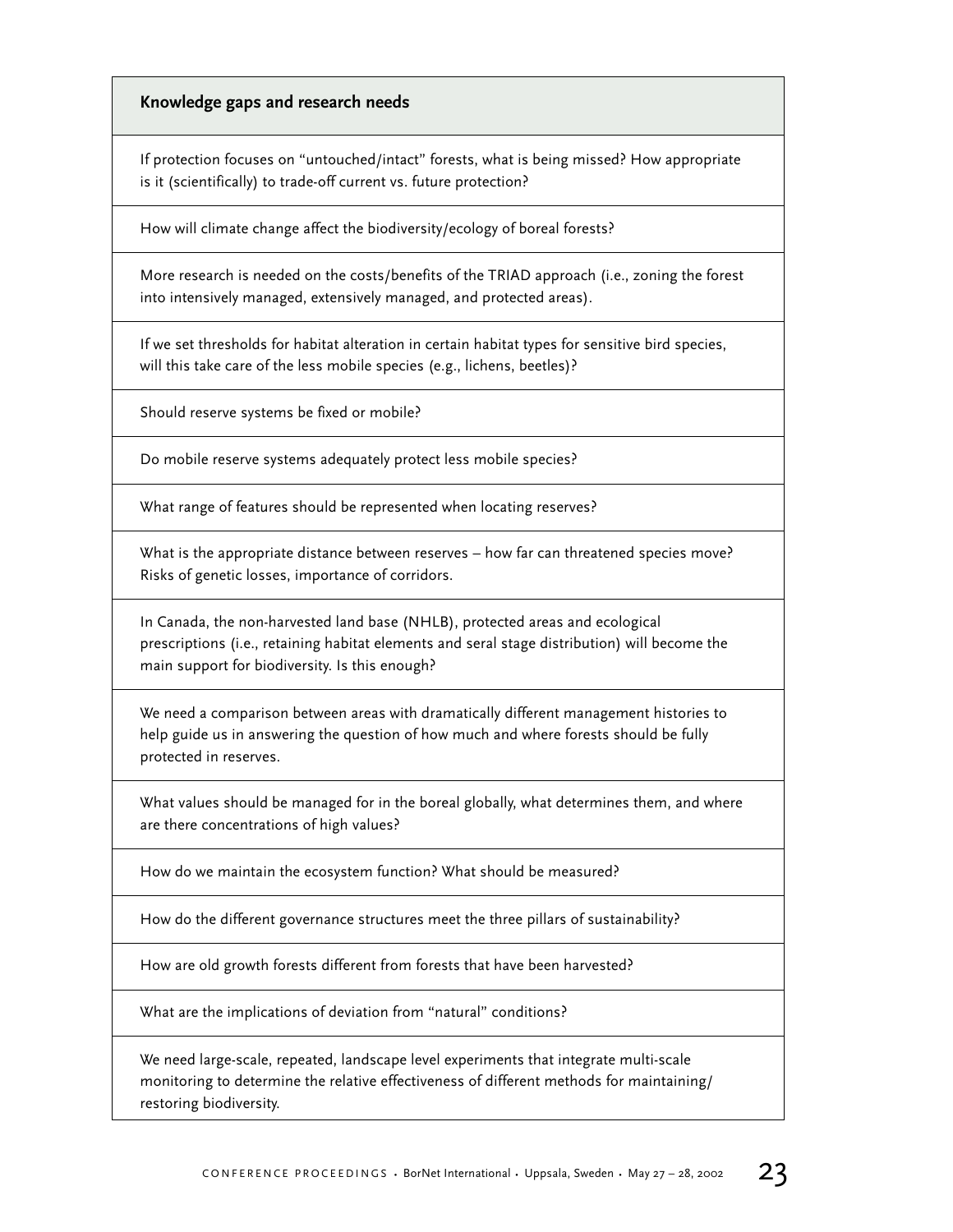## **Knowledge gaps and research needs** *continued*

How should the mix of matrix and reserves look in the boreal? Can we do a matrix analysis for the boreal?

We need landscape experiments in non-harvested landscapes to investigate habitat elements. These could serve as reference points for adaptive management trials.

We need multi-scale assessments and models.

We need to model the trade-offs between management choices for ecological, social, and economic values.

**Opportunities for synthesis and use of existing information**

We need to examine regulatory and legislative barriers to biodiversity conservation around the boreal.

Global datasets on conservation and other values are a key industry need, particularly to identify potential HCVFs.

We need to use available information to identify biodiversity hotspots in the boreal.

We need to build a synthesis of the current state of the boreal forests from available information on a global level, and then do a gap analysis to tell us how much is left. This analysis should be coarse scale. This information should be used to inform policy-makers

We should compile an historical retrospective study showing how forest use has changed through time from natural to Aboriginal use to extensive and then intensive management. This will allow us to understand the human footprint on the environment.

We need to stratify the boreal forest into different types of dynamics so that nature conservation targets can be set with a habitat resolution that matches the evolutionary past of species.

We need to synthesize information about how forest use is affecting the health of ecosystems.

We need to synthesize information about natural disturbances patterns, rates and processes across different ecosystems in the boreal.

We should identify sensitive species for different habitat types and then identify habitat thresholds for persistence or reproductive success or other biological response variables.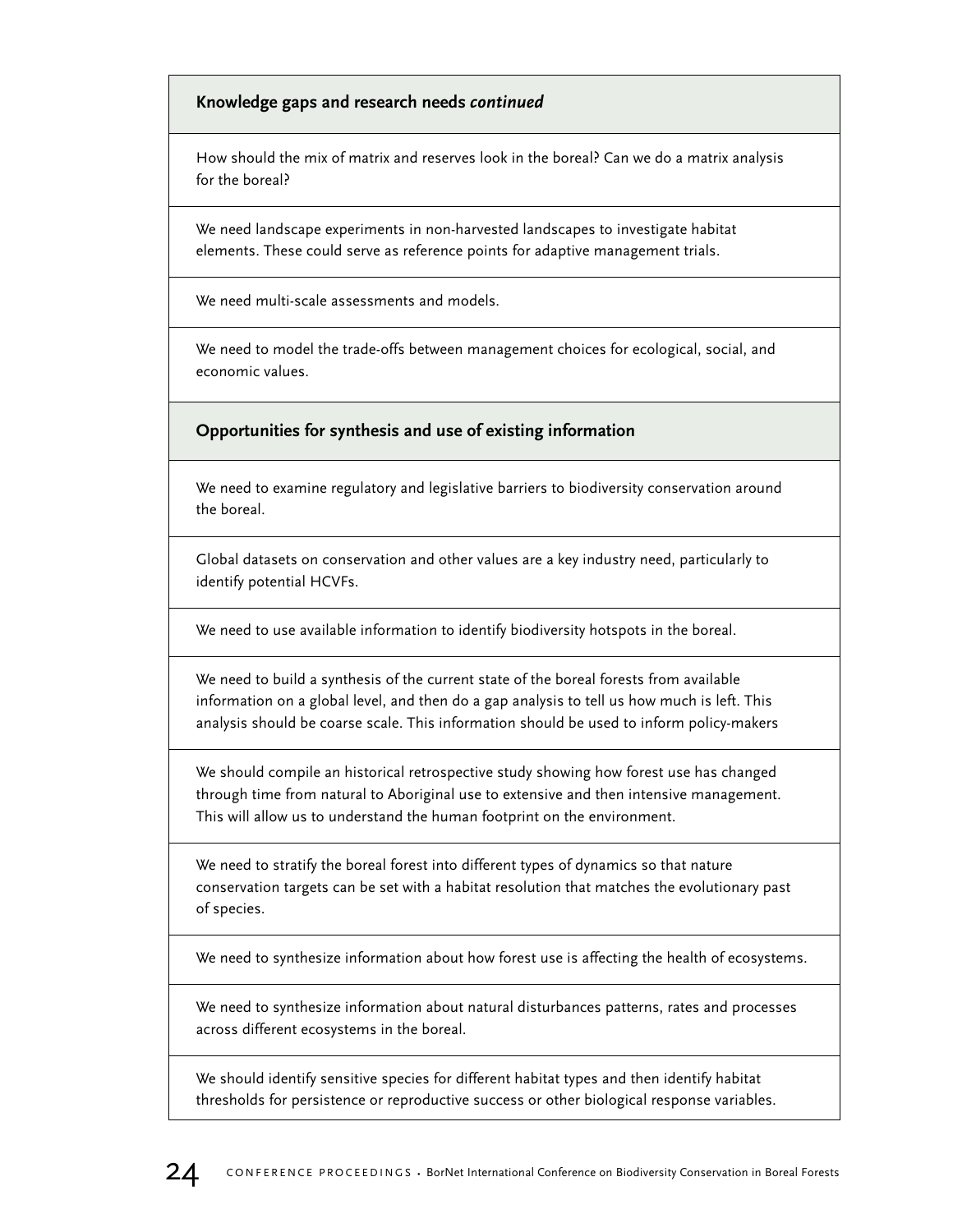## **Opportunities for synthesis and use of existing information**

We need to make information on known species-habitat thresholds in particular regions available to the natural resource management community.

We need to identify habitat specialists or processes that are not adequately protected in reserves, on a global scale, and use this synthesis to inform policy-makers.

Our goal should be to provide information to policy-makers regarding the mix. Values such as biodiversity and ecosystem processes should be maintained. We need to consider different scales and conduct ambitious yet integrated and cheap experiments. The generalization of existing results remains a problem.

It would be useful to look at the pan-boreal area and define where the high conservation values are. Finding and synthesizing this information for different organizations is key.

We need to decide if it is more important to conserve intact areas, or whether we should be defining the high conservation values from an ecological perspective (i.e., even if the forest has been disturbed, it could be restored and be more valuable than a currently undisturbed, marginal area).

We could create a map of the boreal broken into different natural disturbance types and assess how far we are from natural disturbance distribution of different seral stages – that would give us an estimate of risk.

## Challenges for BorNet

- Goals: Answering the question of how much forest needs to be fully protected in reserves depends on a clear definition of the goals of forest management.
- Language: English-speaking researchers know little about Russian research. Some funding should be put towards translation of these materials.
- Benchmarks: We have problems with defining reference points for benchmarks.
- Communication: We need effective communication systems between researchers and users of information. Do we have the political and forest management learning situations that allow changes to occur?
- Education and public values are integral to any conservation efforts, especially where a lot of harvesting is on private land.

## What is the goal of forest management?

Following the break-out groups, participants had an involved discussion around defining the goals of forest management. It was agreed that the question of "how much is enough" is difficult to answer without a clear definition of the goals. While defining goals for forest management is clearly not a function that a group like BorNet can fulfil, it represents a major barrier to scientists who are asked to answer this question by policy-makers and industry representatives. One possible solution could be to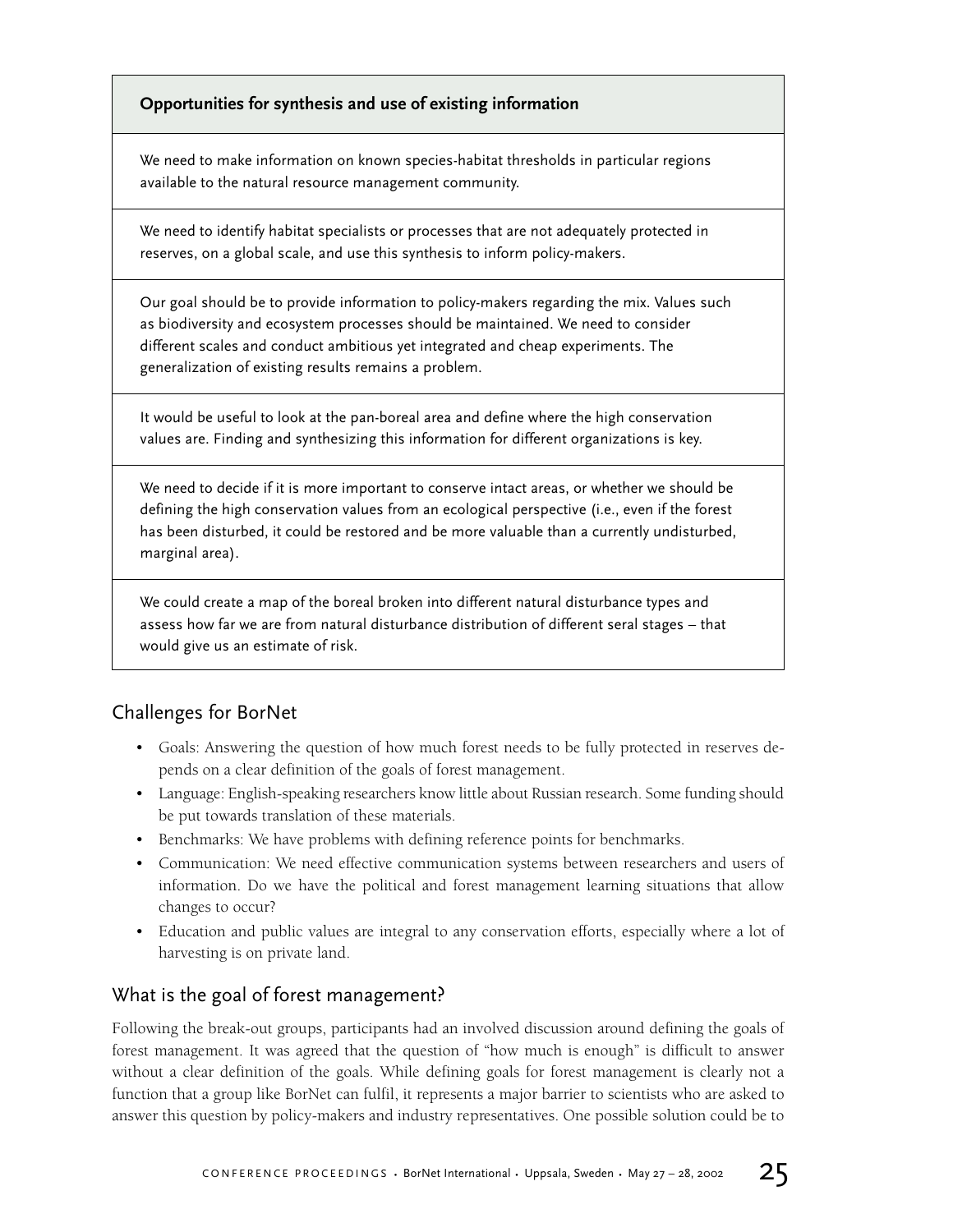define different goals and answer the question, thereby allowing forest managers and policy-makers to make informed trade-off decisions about how much they choose to fully protect and where. The points below summarize the discussion that occurred after this session.

- The goal of forest management should be biodiversity conservation and sustainable communities, not timber management. If we shifted our perspectives in this way, we would not focus on mitigating impacts of forest management and looking at biodiversity as a constraint upon timber harvesting. While a shift in thinking has occurred in this direction in some European countries and the U.S. (for National Forests), the major timber-producing countries are yet to accept such a fundamental shift in paradigm.
- This shift would be difficult in different contexts. In Europe, only some of the land is publicly owned. Landowners define the goals, and the main goals are timber production and pulpwood production.
- The logic for this paradigm shift is sound, but the priority of economic arguments is entrenched in our society. We have made economic and social decisions in North America, particularly in western North America, that have created infrastructure (towns, mills, etc.), making it very difficult to change.
- As ecologists, we have a good understanding of fine-scale issues. However, we need to come up with general recommendations for policy. This is why BorNet should involve social scientists and economists.
- Changing the goals from timber supply to ecological goals would be a huge paradigm shift, but this could be the start of something quite fundamental in how we relate to our forests. Indigenous people might support policy changes.
- Ecology should shape the limits of forest management, not economics, and scientists can help policy-makers by telling them where these limits lie. How much is enough will vary depending on the ecology of the area in question. If we depart from the ecological limits, we should recognize that there would be adverse impacts on biodiversity.
- We need to agree on a general ultimate goal, but we need to think in terms of gradients, rather than thinking in black and white terms, particularly as there are many different socio-political contexts around the world.
- We should be free to identify structures and functions across the landscape independent of the current economic context, recognizing that in order to have sustainable forest management, we will have to pay (i.e., there will be economic implications).

Heath spotted orchid, one of a number of orchids found in European boreal forests JOHN INNES PHOTO

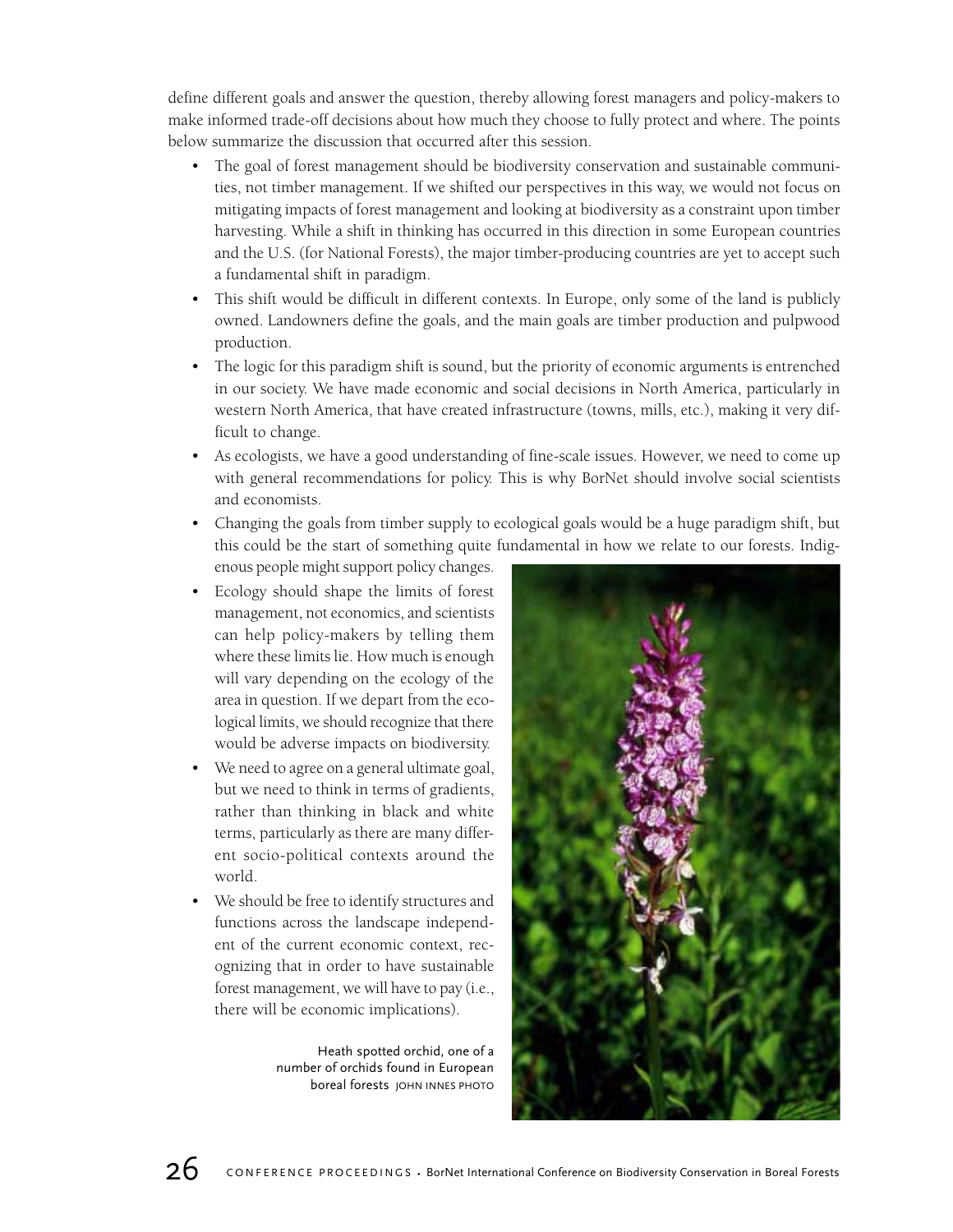## 3.1 Integrating biodiversity conservation into forest planning and operational practices in Canada

## Luigi Morgantini, Weyerhaeuser Company, Alberta, Canada

**ABSTRACT:** It is generally believed that disturbances have shaped present natural boreal forest landscapes in Canada and contributed to the current complex mosaic of vegetation patches varying in size, composition, age-structure and distribution. Depending on site-specific environmental conditions (e.g., soil, topography, climate), plants and animal species occur in different assemblages (communities) according to the stage of succession, the time-since-disturbance, and the scale (i.e., extent, intensity) of that last disturbance. To some degree, species are adapted to the disturbance regime of the region they inhabit. Hence, it is widely believed that the long-term sustainability of these forest ecosystems and the ecological requirements of most species can be addressed by emulating the inherent natural processes of disturbance and succession characteristic of a site and/or a region; that is, by maintaining a variety of stand sizes, seral stages and stand attributes and structures across landscapes, within the range of natural variation in the system.

The landscape structure resulting from a natural disturbance regime is suggested as the model against which existing landscapes can be compared. However, defining a "natural regime" is difficult, if not

impossible. Landscapes are dynamic by nature. They change as a result of changes in physical and ecological conditions, or through stochastic disturbance events (fire, insect outbreaks, etc.).

Despite the uncertainty surrounding the effectiveness of following the natural disturbance model to address the conservation of biodiversity, there is an urgent need for forest management in Canada to ensure that current practices do not leave forest ecosystems devoid of structural diversity and in simple, uniform landscapes with a truncated age class distribution. Current landscape patterns can act as an initial benchmark to compare management scenarios against where timber requirements, as well as wildlife habitat, biodiversity conservation, recreational demands and aesthetic consideration are addressed. A pragmatic approach to structure retention in harvest sites, the creation of a range of patch sizes in operating areas and the maintenance of late seral stages can be easily implemented. While species and ecosystem thresholds are not fully understood yet, any

## **MORGANTINI: KEY MESSAGES**

- Forest management must ensure that it does not leave managed forests devoid of structural diversity and in simple, uniform landscapes with a truncated age class distribution.
- We should use current landscape patterns as an initial benchmark against which to compare forest management scenarios.
- It is not certain that long term sustainability of forest ecosystems and ecological requirements of most species can be addressed by following the natural disturbance template.
- We need to start using available thresholds, even though information is not perfect.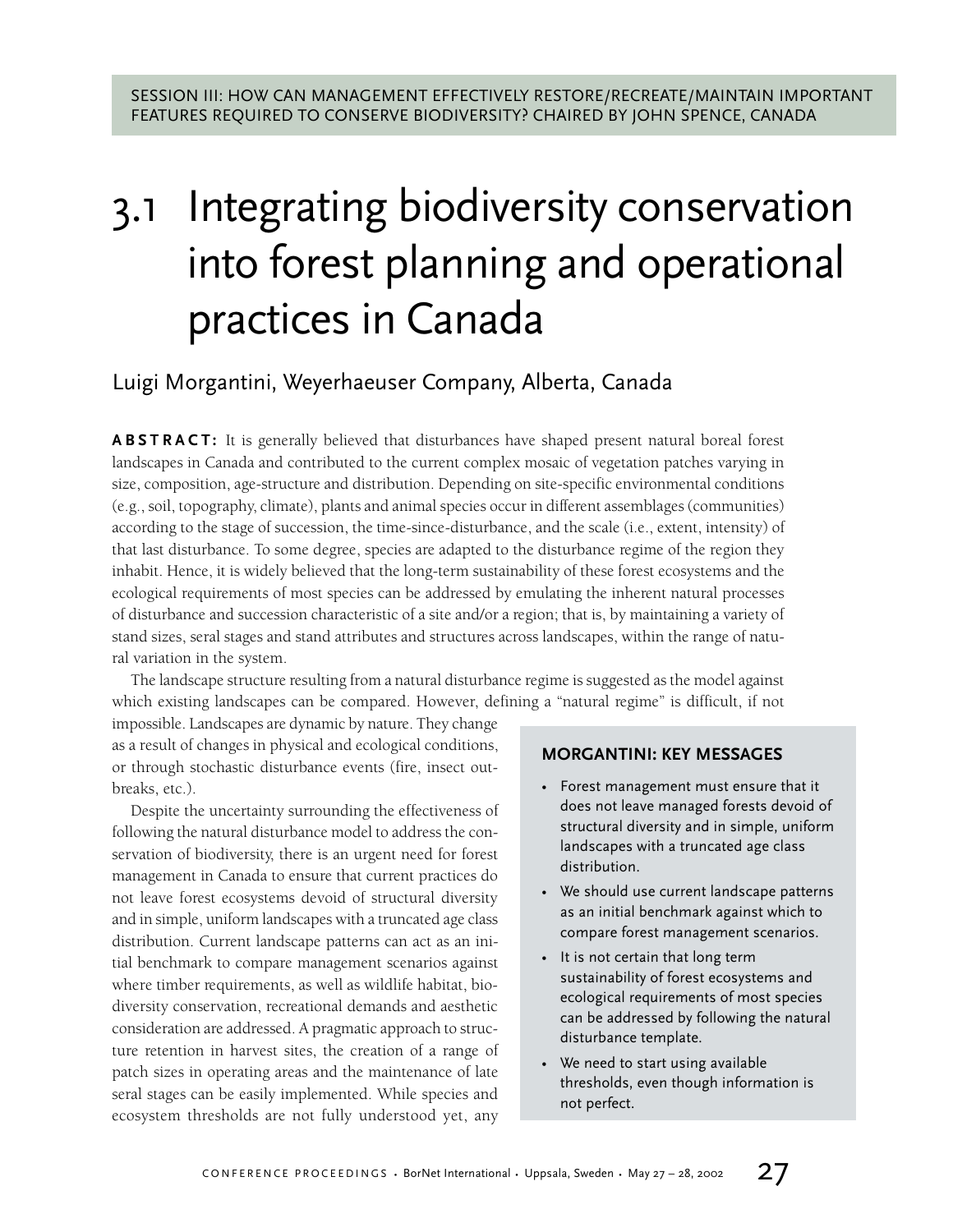change from current practices will benefit a range of wildlife species whose habitat is now negatively impacted by current forest management practices focused on fibre production. Monitoring the response of processes (nutrient dynamics, etc.) and of plant and animal communities will provide a measure of success.

## **Discussion**

*If you want scientists to tell you the answer to "how much is enough," we need to define what it is exactly that we are trying to do.* Industry is in a difficult position. On the one hand, scientists tell us we have to address biodiversity conservation or that we may not leave enough; on the other hand, we have to listen to the public and public values (e.g., aesthetics) since we operate on public land. Public values as represented by public advisory groups may not coincide with what science and the scientists tell us.

Suggestion from audience: Industry could provide us with a lot of coarse-filter information about what is happening that would help us assess where we are now. Industry should present different scenarios, and attach risks to these scenarios (e.g., risk of local species extinction, etc.).



Harvesting black spruce in the boreal forest. Northern Ontario, Canada. JOHN INNES PHOTO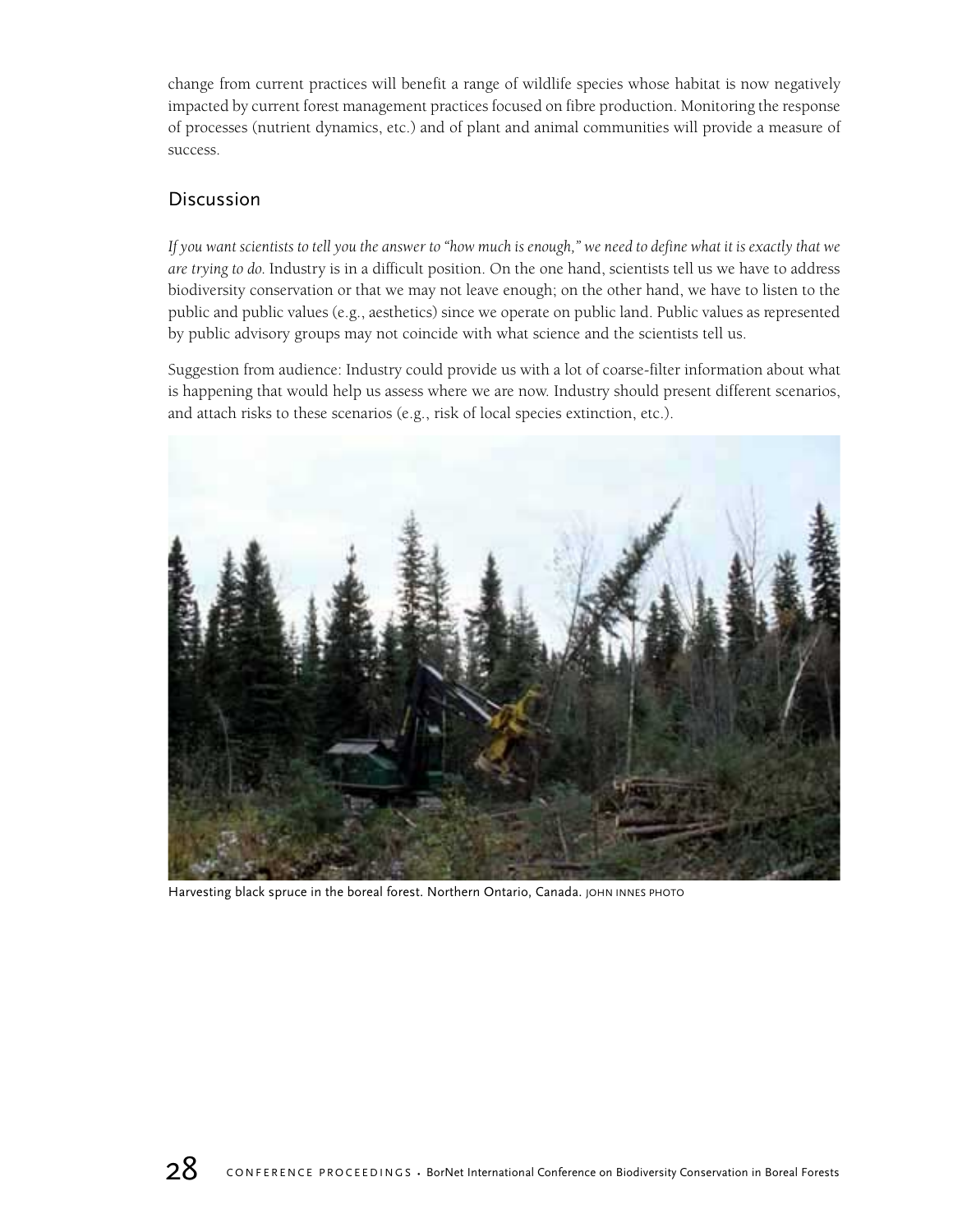## 3.2 Sweden's strategy for managing its national forest

## Stefan Bleckert, Sveaskog, Sweden

**ABSTRACT:** Sweden has 3.3 million hectares of formerly state-owned forests that are now run through a state-owned company called Sveaskog, making it the largest landowner in Europe. At the present time, 90 to 95 per cent of the land in Sweden is managed as industrial forest land, which in part explains why there are approximately 2,000 red-listed species.

Although Sveaskog is certified to the Swedish national FSC standard, this standard is not enough to conserve biodiversity. To help restore more natural levels of biodiversity in the forests, Sveaskog has decided to do something new: create nature reserves on key areas within the Swedish landscape, and set aside 20 per cent of the productive forest in each forest region as managed forest with a conservation emphasis. If this target is met, it will amount to 600,000 ha of conserved land in Sweden. As the "on the ground" plan will differ across regions because of ecological variation, Sveaskog will consult with ecologists to develop appropriate plans. This project is called "BIOMAN."

The BIOMAN project classifies landscapes according to four categories, which apply to every stand within the landscape:

- Natural untouched;
- Natural managed;
- Production with intensive conservation (about 50 per cent of the land for conservation); and
- Production with general conservation (not more than 10 per cent of the land for conservation).

Why 20 per cent? This number is based on the best available information. Follow-up monitoring will be done to assess how well the plan is working. Although the follow-up monitoring has not yet been designed, the end result will be to track biodiversity through the use of key species that need particular forest habitats.

## Discussion

Finland is preparing a similar project, but monitoring will be for more than just species. There was general agreement

## **BLECKERT: KEY MESSAGES**

- Sveaskog is FSC-certified, but this standard is not enough to conserve biodiversity.
- Sveaskog is creating nature reserves across the landscape.
- It is uncertain whether 20 per cent forest with a conservation emphasis is enough. Will this effort restore/recreate biodiversity?

that Finland and Sweden should cooperate on the development of these strategies, and learn from each other.

We need to improve the dialogue between research and practice. Within Sveaskog, the plan is to have one biologist and one forester working together to ensure that this dialogue occurs. Biologists and scientists need to work on the ground with foresters to improve the level of communication.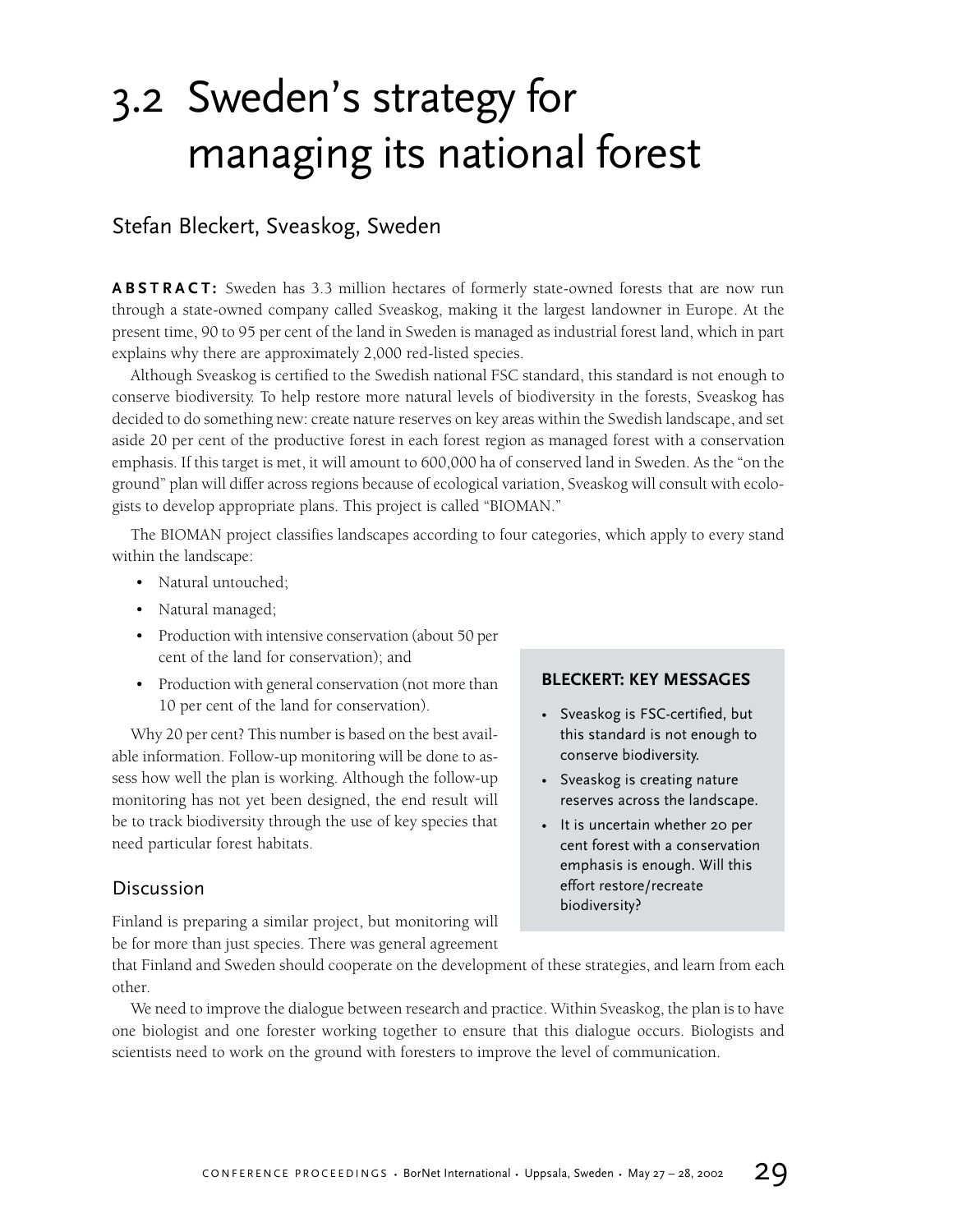## 3.3 Literature review on biodiversity research in Finland

## Petri Ahlroth, Ministry of Agriculture and Forestry, Finland

**ABSTRACT:** A recent literature review examined approximately 30,000 articles worldwide from 1975 to 2000. This review has revealed variations in the extent to which different conservation methods have been studied. By way of a solution, the Finnish government proposes to increase funding to fill knowledge gaps on methods for which we know less.

## Discussion

In Canada, we do less research on island biogeography theory than in Europe, because our landscape is less fragmented. Instead, we have a complex mosaic of habitats. However, Canadians need access to European information to keep us from going in the same direction.



This style of cutting, involving two passes, has replaced clear cutting in some areas. Kirakka, Finland. JOHN INNES PHOTO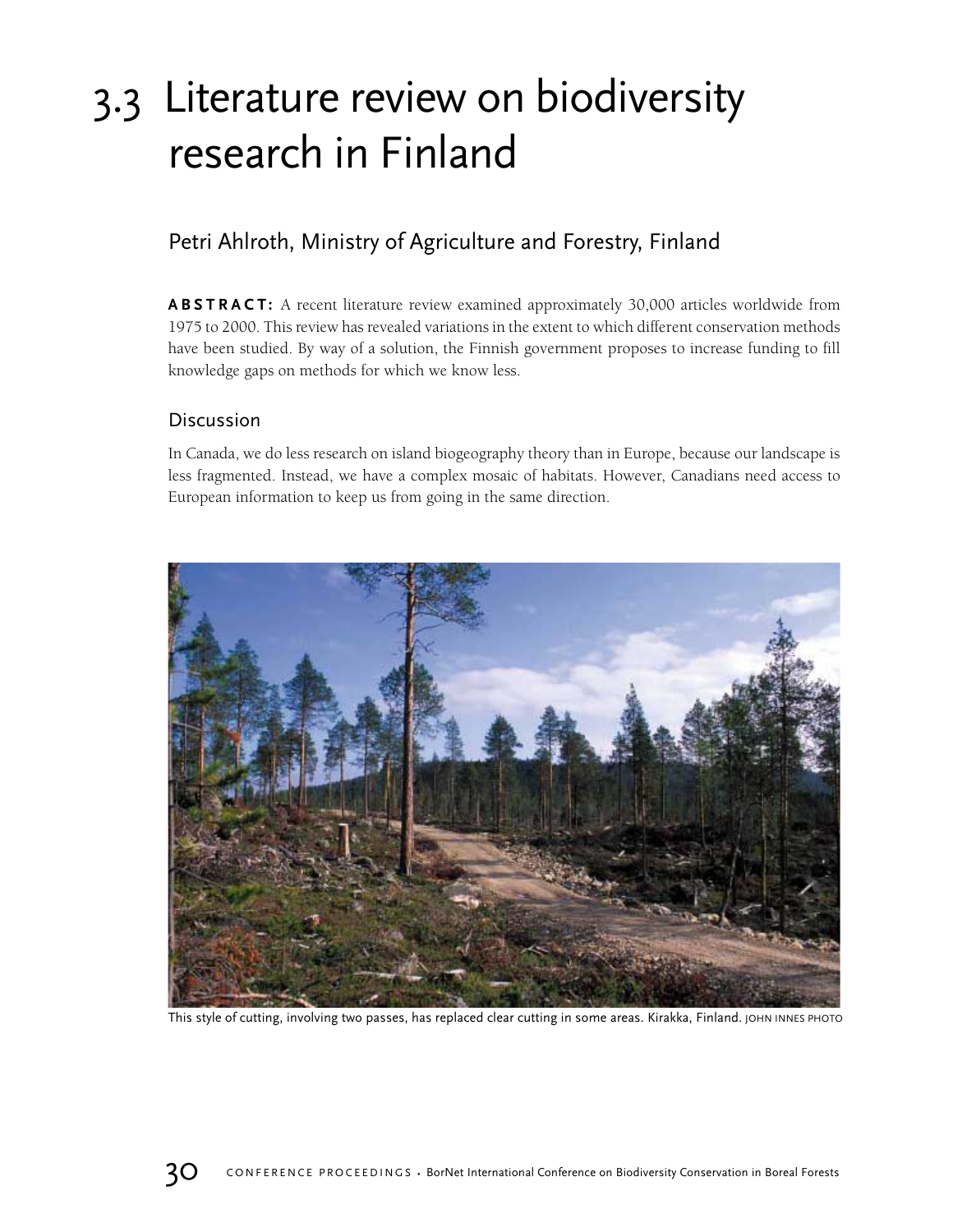## 3.4 Suvi Raivio, Biodiversity Specialist, Finnish Forest Industries Federation, Finland

The principal methods to restore/recreate/maintain important features in the Finnish managed forests are the protection of key habitats, green tree and dead wood retention, increasing the proportion of deciduous trees, and prescribed burning. In addition, landscape ecological planning is used in stateowned and in some company-owned forests. All these methods need refinement from ecological, silvicultural and economic point of views. The challenge for research is to find solutions that are ecologically relevant, feasible in practice and not too costly.

## 3.5 Jan Volney, Research Scientist, Canadian Forest Service, Northern Forestry Centre, Alberta, Canada

Forests dominate the Canadian landscape and largely define the character and quality of the environment. However, the forest products industry contributes considerably to the economy of Canada. In contemplating sustainable forest management, a means to protect and conserve the biota while maintaining the economic viability of the forest industry is a challenge that can best be met by balancing the depletion equation. A necessary condition for sustainability is to ensure that depletions due to anthropogenic and natural causes do not exceed net annual primary productivity of the forest estate. Fortunately, large tracts of Canada's boreal forests remain unexploited, providing opportunities to exercise policy options. Nevertheless, current allocations of timber licenses and projected development suggest that this flexibility will soon be curtailed. A TRIAD approach could focus intensive forest management on marginal agricultural lands to balance the need to establish protected areas on the land base currently scheduled for extensive forest management. This approach will have to consider the biophysical limitations imposed by natural disturbance regimes as well as the socioeconomic constraints arising from forest policies of the several provincial governments that collectively control 71 per cent of the forested land base.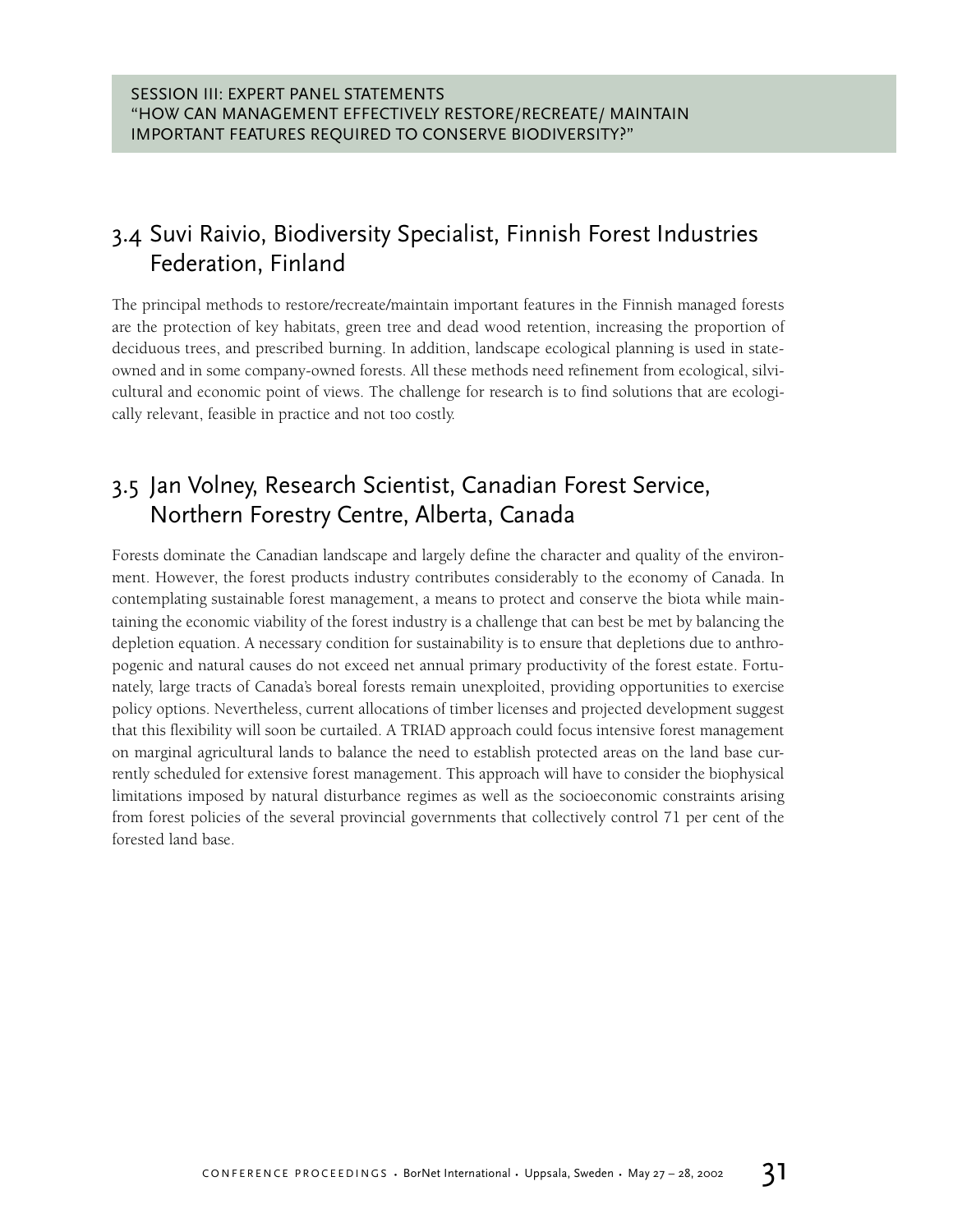## 3.6 Russell Graham, USDA Forest Service, Rocky Mountain Research Station, United States

The best way for management to effectively restore/recreate/maintain biodiversity is by making informed decisions using properly scaled information that has the appropriate resolution and is supplied by credible scientists, such as those associated with BorNet.

Russia, Fennoscandia (Norway, Sweden, Finland), United States (Alaska), and Canada contain the majority of the boreal forests. In addition to these diverse political entities, the boreal forests support many populations of indigenous people (e.g., Sámi, Oroks, Nenets). Now, more than ever, these systems are supplying raw materials to the economies of the world. In some circumstances (e.g., Estonia), former Soviet Union members are using forests to develop their countries, which in turn cause declines in populations of native wildlife. For management to effectively restore, recreate or maintain features that conserve biological diversity within this highly diverse political and biophysical landscape their actions (or inactions) must be placed within the context of the political, economic, social and biophysical settings in which they occur.

For the foreseeable future, boreal forests will supply wood and fibre to the world from nations with both developed and developing economies. In addition, values other than timber such as wildlife, carbon sequestration, climate change, First Nations' rights, biological diversity conservation, and others will continue to emerge and influence how boreal forests are managed. This management (e.g., fire exclusion, harvesting, reserves, gas and oil development) will be determined in the political arena (local to international). The role of science is to inform political (management) decisions on restoring, maintaining or creating important features required to conserve biological diversity. To be effective, the science needs to be objective, relevant and applicable at multiple spatial and temporal scales.

At the broad (national to international) and mid (regional to national) spatial scales, decisions are being made if, when, how and where to develop, harvest or preserve the boreal forests. These decisions will have the utmost impact on the biological diversity of the boreal forests. Science, and in particular BorNet, is in a position to supply information for making these decisions. Information is needed at these scales to describe, understand, view and locate elements of biological diversity. Most importantly, combining, summing, or scaling up fine-resolution data collected at small scales will not be applicable at these broad scales. The cost of attempting to collect and summarize fine resolution data for use at broad scales would be outrageous.

There are many potential research questions for understanding biological diversity at the broad and mid spatial scales.

What structural and compositional vegetation classifications of boreal forests can be used (developed) at broad and mid spatial scales that contain (disclose) important elements of biological diversity?

Observable at the broad and mid scales (of the boreal forests), what are the native and non-native disturbances (harvesting, climate change, fire, insects, weather, diseases) and their interactions occurring in boreal forests and what are their trends? What are their temporal dimensions? How is biological diversity affected by these disturbances? Are there elements that depend on disturbance and if so what are their temporal and spatial dimensions?

What are the successional pathways occurring in the boreal forests and how are they affected by the array of disturbances that occur in the boreal forests? What are their temporal dimensions? Will a network of preserves remain static to ensure that biological diversity is conserved?

These are only a sample of the questions that need to be addressed at the mid and broad scales that will inform policy-makers (e.g., industry, government) making decisions on the use and preservation of the boreal forests. Data and information need to be collected, analyzed and reported using the proper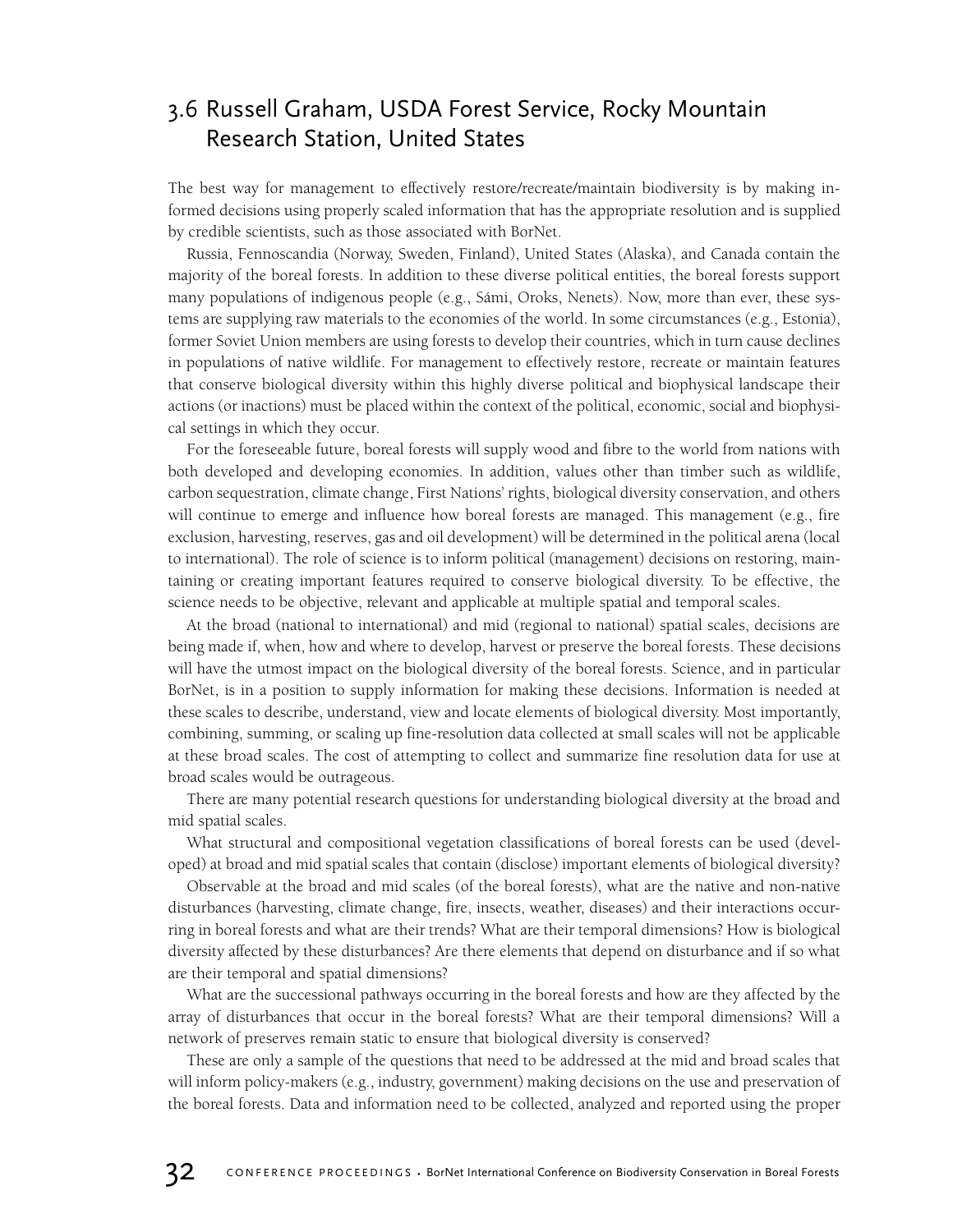resolution for the question and scale being addressed. If information is available to answer these or similar questions at the appropriate scale, then BorNet needs to highlight its existence to the policymakers and other organizations concerned about biological diversity in boreal forests. Moreover, the presence or lack of information will define information and research needs.

At the fine scale (stand), biological diversity can be addressed when the broad and mid scale views of the boreal forests identify areas of importance, uniqueness, or elements of biological diversity that need further understanding. The broad and mid-scale views of biological diversity provide context and relevance of the processes and structures occurring at the fine scales. Under no circumstances will fineresolution data taken on small scales address the many issues facing biological diversity of the boreal forests occurring at the national and international scales.

In addition to understanding biological diversity within stands, it is very important to understand the effects that treatments within stands are having, not only on biological diversity, but also on the resource itself. For example, in Russia and to a lesser extent in Estonia, the application of good forestry practices and an understanding of different potential vegetation types, their disturbances, and successional pathways would be as beneficial to biological diversity as establishing a reserve network. Proper haul road location, construction, and maintenance for timber harvesting would be highly beneficial to conserving water and soil resources in the Russian forests we visited. Similarly, harvesting, site preparation and other silvicultural treatments (cleaning, weeding, planting, prescribed fire) that are properly located, timed and applied to meet the objective of producing timber would be highly beneficial to forest productivity, timber production and biological diversity.

By addressing biological diversity at a variety of temporal and spatial scales, BorNet can be the leader in supplying information for making informed decisions on boreal forest management (use and preservation). Policy-makers ranging from the European Union to First Nations in Canada are making decisions affecting the use and preservation of boreal forests. BorNet can be the definitive source of credible, appropriately scaled, and timely information.



Boreal forest wetland. Northern Ontario, Canada. JOHN INNES PHOTO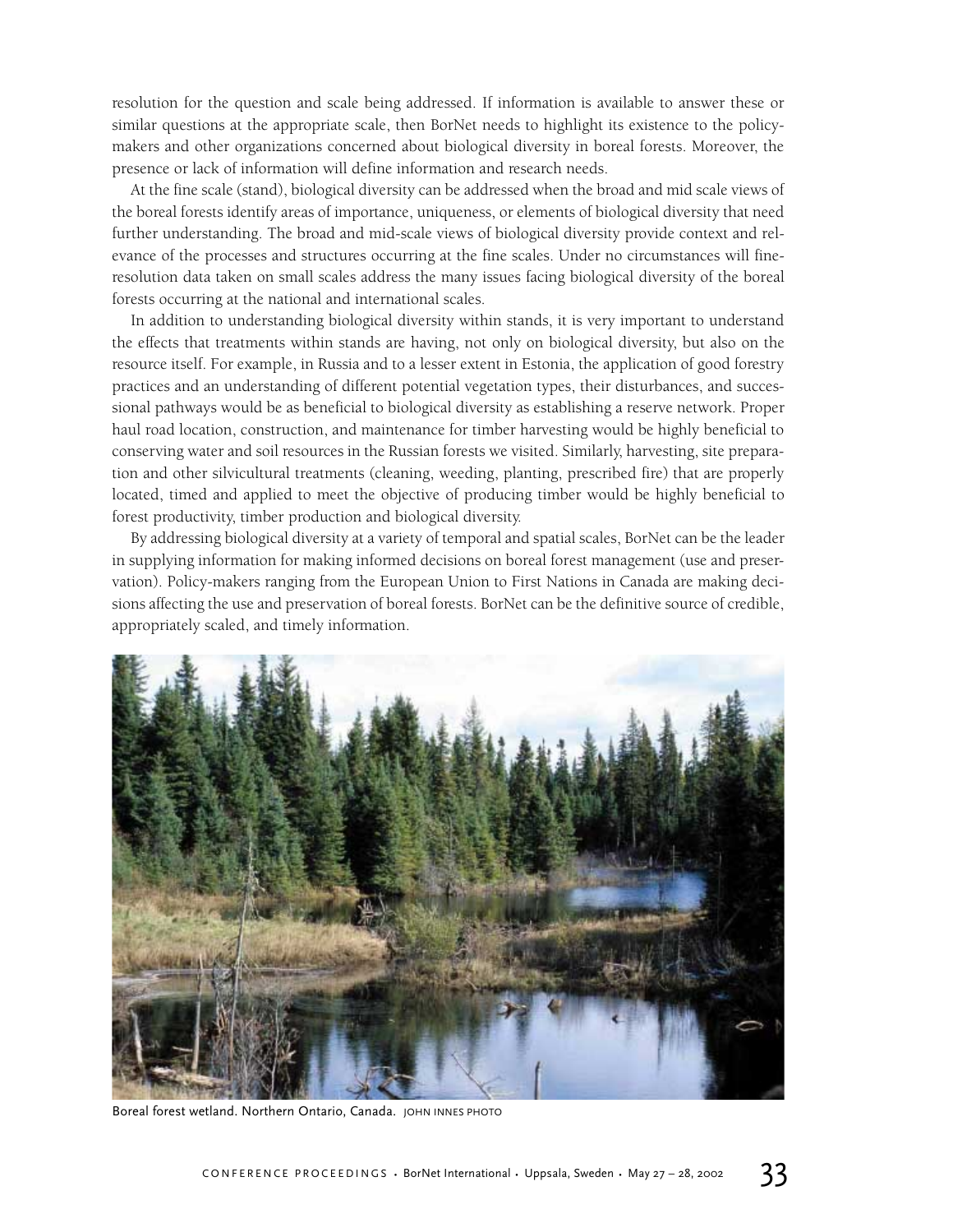THE BREAK-OUT GROUPS AND SUBSEQUENT DISCUSSIONS IDENTIFIED A NUMBER OF POSSIBLE synthesis projects and research opportunities associated with the question of "how can management effectively restore/recreate/maintain biodiversity." These are summarized in the section below, along with others identified through the presentations and discussions that followed each presentation. Many of these ideas build on suggestions from the previous session. A remaining task for BorNet is to prioritise these research and synthesis possibilities into a list of projects that may be accomplished in the following phase of BorNet.

Through the discussions in this session of the workshop, it became clear that although scientists have a lot of information about how management can effectively restore/recreate/maintain biodiversity, a key challenge is the lack of an effective means to transfer this knowledge to the operational community. As the political and ownership contexts are different across the member countries of BorNet, solutions for this issue will be necessary on a national and regional scale, and are not an issue that can be directly addressed by BorNet.

## What we know

- We have a good understanding of stand level concerns regarding maintaining key habitat elements.
- We know a lot about methods for maintaining/restoring biodiversity.

## **Knowledge gaps and research needs**

More information on the basic habitat requirements of many species, including arthropods, is needed.

More information on the relative effectiveness of different methods for maintaining/ restoring biodiversity is needed.

Can the natural disturbance template be used to define appropriate rates and patterns of forest harvesting to guide how management can maintain biodiversity on a landscape scale?

Can an index of biodiversity be developed at the broad and mid scales that uses structural and compositional vegetation classifications of boreal forests to represent important elements of biodiversity?

We need to examine current disturbances and trends across the boreal, and study how biodiversity is affected by these disturbances.

We need to characterize successional pathways occurring in boreal forests and examine how they are affected by the array of disturbances that is present.

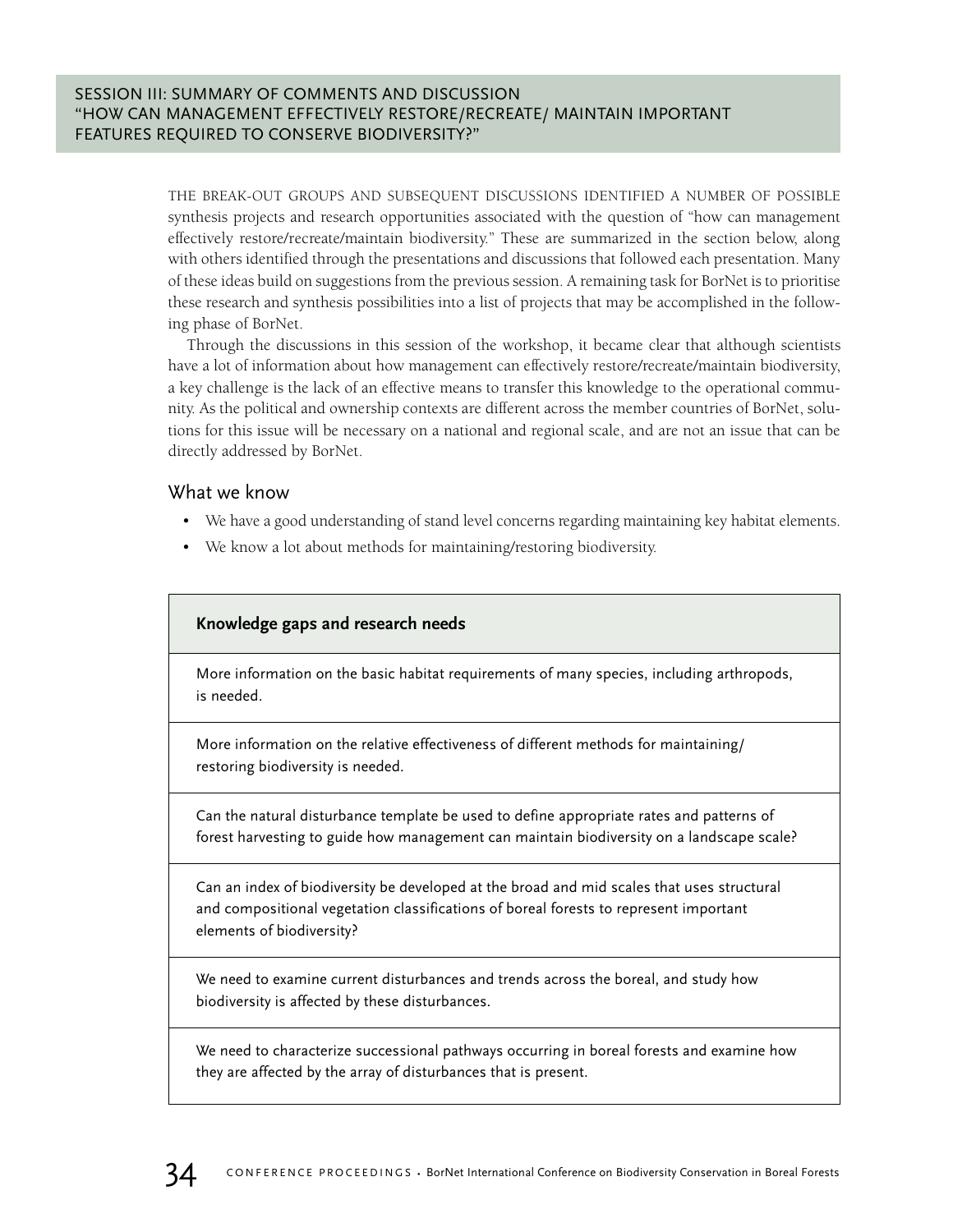## Knowledge gaps and research needs continued

Concerning the distribution of responsibility for the conservation of biological diversity, should it be equal in all jurisdictions or distributed according to ecological criteria or the availability of unallocated land? If it is equal in all jurisdictions, how do policy-makers compensate industry or private landowners for conservation needs?

The TRIAD approach is one solution to the question of how management can be arranged to effectively maintain biodiversity while also maintaining timber supply. This approach designates areas for extensive and intensive forest management, and leaves some areas protected. In Canada, there is interest in using non-productive farmland for intensive forest management, and for increasing the productivity of already established intensive management zones. From an economic perspective, there is a need for roads, mills etc. to be located near these areas.

## **Opportunities for synthesis and use of existing information**

We need to develop structural/compositional vegetation classifications of boreal forests and broad and mid scales to represent important elements of biodiversity.

We need to use the available information to define natural disturbance patterns across different ecological types in the boreal, and make this information available to guide rates and patterns of forest harvesting.

We need to use current landscape patterns as an initial benchmark against which to compare forest management scenarios and attach risks to these scenarios.

We need to supply information to policy-makers to describe, understand, view and locate elements of biodiversity at the broad and mid scales (i.e., national and regional scales) so that informed decisions can be made about if, when, how and where to harvest, develop or preserve.

BorNet should develop a series of case studies in which biodiversity maintenance/restoration has occurred within different ownership contexts and make this information available on-line.

## Challenges for BorNet

We know a lot about how management can effectively restore/recreate/maintain biodiversity, but we have challenges with implementing this information in practice. A key problem for BorNet in answering this question is that management contexts vary, with some countries operating largely on private land and others operating under tenure systems on public land. We need to understand the different challenges to changing policy and practice that this represents in different countries.

Most changes in management occur at the community level; it is beyond the scope of BorNet to affect these changes.

Education is very important as a means to change attitudes. We have a lot of knowledge about these issues and we need to change things in practice. Techniques used in Sweden to change the approaches of private landowners might be transferable to North America, even if the audience is different. We need practical tools (e.g., the HCVF toolkit), but these are mostly still under development.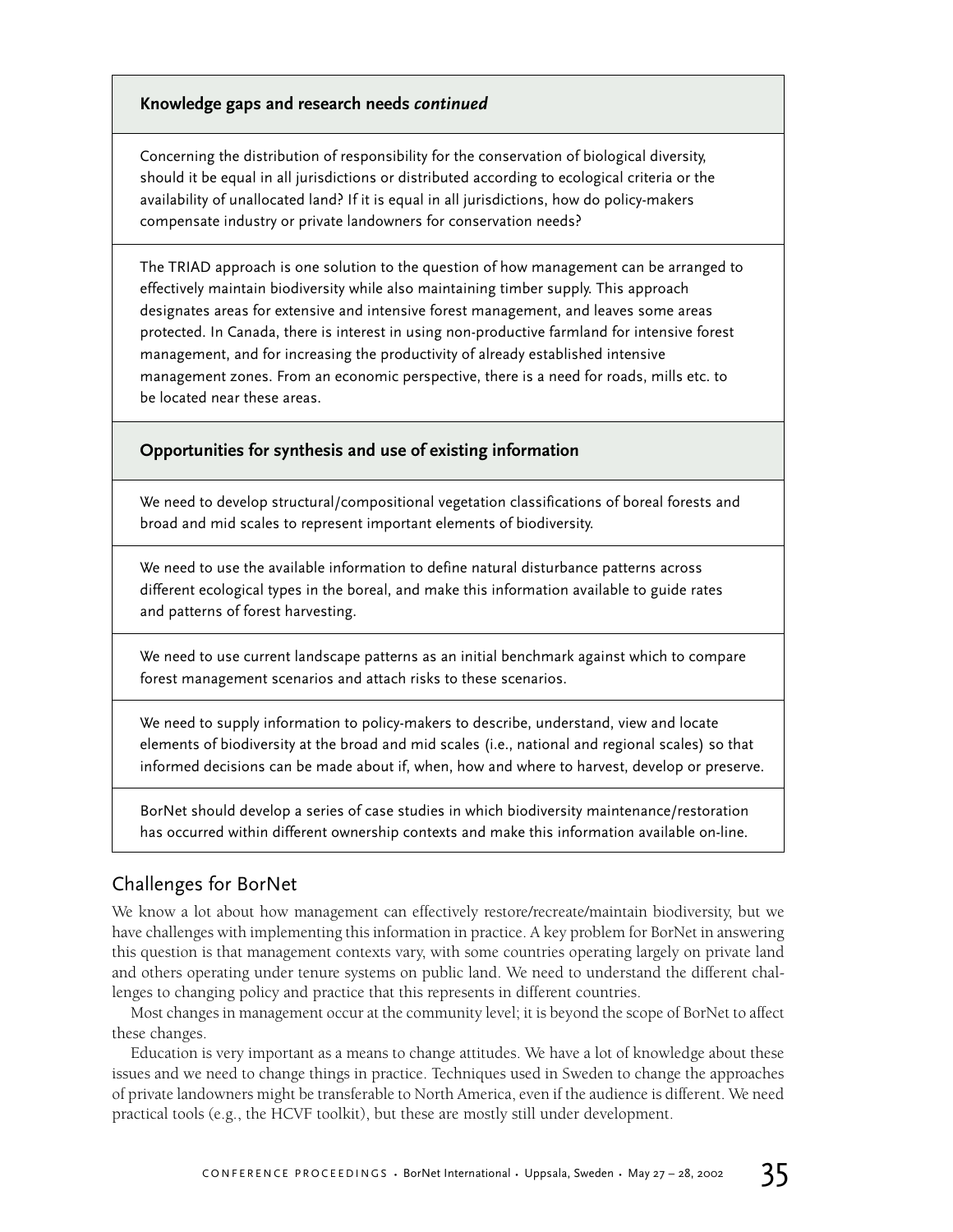## 4.1 Biodiversity performance indicators

## Stan Boutin, University of Alberta, Canada

**ABSTRACT:** The challenges in producing an effective biodiversity monitoring program are daunting and include the selection and definition of indicators, determination of realistic performance benchmarks, and implementation over effective space and time scales. To date, much of the scientific discussion has focused on broad conceptual issues around program scope and indicator selection. There are few examples of operational biodiversity monitoring programs where sampling regime, explicit indicator definition, and performance benchmarks have been clearly outlined and implemented. I will discuss issues around each of these aspects with specific reference to a program developed for monitoring biodiversity in one province in western Canada. The intention is to generate discussion around how programs can be rendered operational (economically and logistically feasible), how they can have a lasting legacy, and how performance benchmarks could be made explicit. Finally, I hope to generate some discussion around whether it is feasible for an organization like BorNet to generate a common set of biodiversity indicators that could be reported across the entire circumpolar boreal forest.

## Discussion

*Can we establish a common set of indicators across the boreal and put performance benchmarks on them? BorNet should establish the range of variation across the boreal due to different levels of human practices and develop ecological dose-response curves across the boreal.*

*BorNet should not establish targets. It is the role of politicians to establish targets, based on public interest. Nature should be the benchmark.*

*Are individual species the correct level at which to be monitoring? Would it be more appropriate to use the level of genus or family?*

*Have you done a literature review on the usefulness of indicators?* Not ourselves, but a similar research project is being done by Stig Larsson at the Swedish University of Agricultural Sciences (SLU). The result of this review seems to be a high degree of scepticism around the indicator species approach.

## **BOUTIN: KEY MESSAGES**

- There are few examples of operational biodiversity monitoring programmes.
- Can we develop a common set of biodiversity indicators for the boreal?
- Systematic sampling should be used for monitoring programs.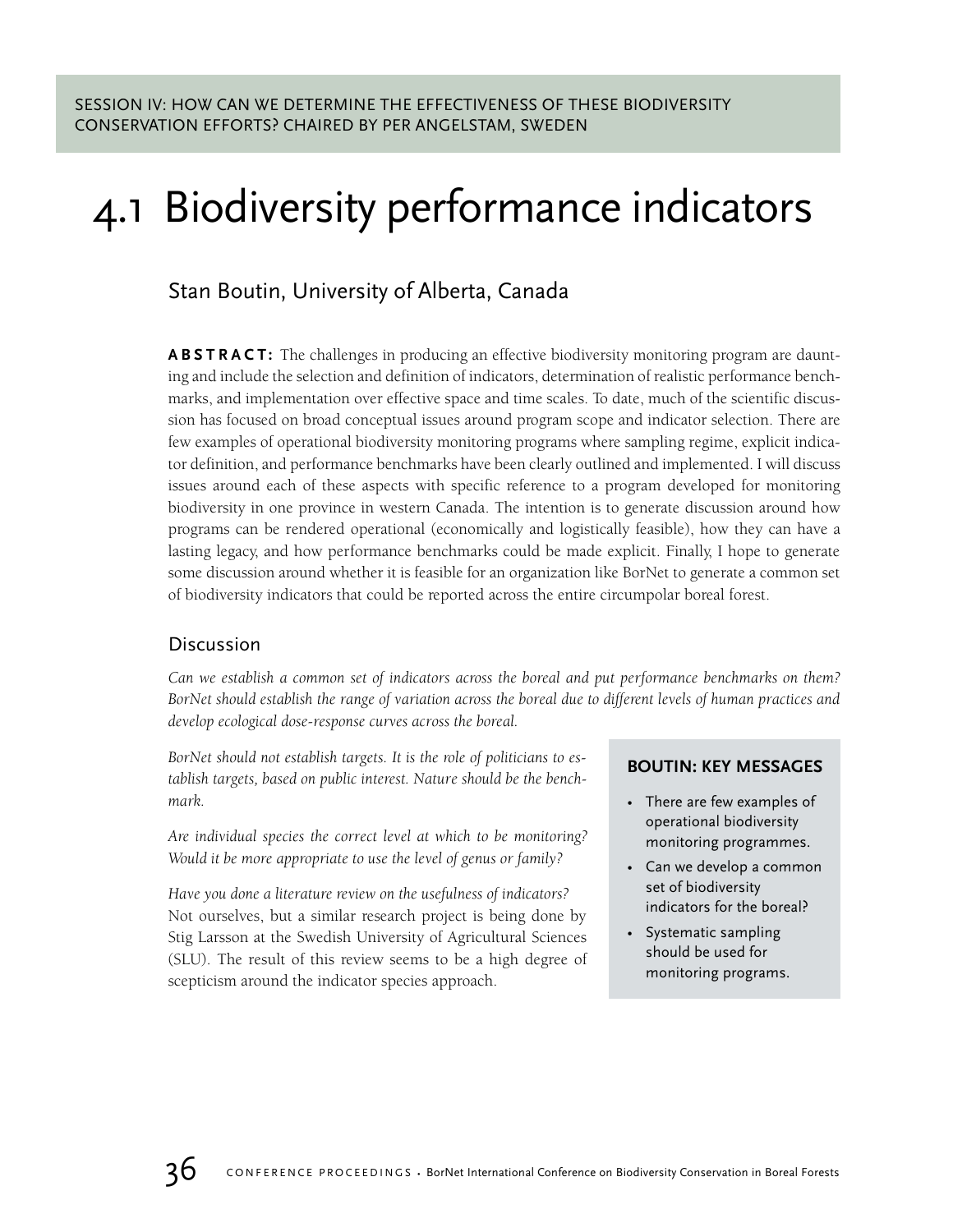## 4.2 BorNet achievements in Finland

## Lauri Saaristo, University of Helsinki, Finland

Authors: Lauri Saaristo and Jari Niemela, University of Helsinki, Finland

**ABSTRACT:** The BorNet national synthesis phase has been carried out in Finland by the BITUMIproject (Applicability of Biodiversity Research), which is an integration project of the Finnish Biodiversity Research Programme FIBRE. One task of the BITUMI-project is to arrange and coordinate the meetings of the working group of forest managers and researchers. We used this working group as a forum to discuss how we can determine the effectiveness of biodiversity conservation efforts.

Since the development of alternative silvicultural methods in the 1990s, forest managers have been wondering if the new practices are able to reverse the previously declining trend in the biological diversity of forest flora and fauna. Potential biodiversity indicators have been listed in some national processes, e.g., in the development of criteria and indicators of sustainable forest management and forest certification.

We organized three meetings for this one question. In the first meeting (December 2001), the results of the pan-European indicator project BEAR and the existing Finnish forest biodiversity monitoring processes were presented and discussed. In the second meeting (March 2002), we heard presentations about the practical challenges in forest biodiversity monitoring. Before the third meeting, we asked FIBRE researchers to give us their opinions about developing biodiversity indicators and using them as practical tools. The answers were presented in the third meeting (May 2002).

The meetings highlighted the existing situation, future possibilities and knowledge gaps of biodiversity monitoring and indicators in Finland. Biodiversity monitoring can be based on two complementary approaches: species monitoring and habitat monitoring. Based on current scientific knowledge there are reasons to regard with suspicion the idea that we could monitor some kind of indicator species and trust that those would inform us about changes in other taxa. A recent pilot project in Finland aims to

find suitable species groups and methods for forest biodiversity monitoring by using habitat indicators. The project aims to find links between stand structure and species composition of different taxa. In the long term, it should be possible to explain and predict the changes and trends in species diversity by the changes in forest structural characteristics.

### **SAARISTO: KEY MESSAGES**

- Forest managers in Finland recognize the need for biodiversity monitoring.
- Biodiversity monitoring programs should include species and habitat indicators.
- Indicator species may not adequately represent how other taxa are affected.
- Future ecological research in Finland will gain knowledge about possibilities for developing existing habitat monitoring systems towards sound forest biodiversity monitoring.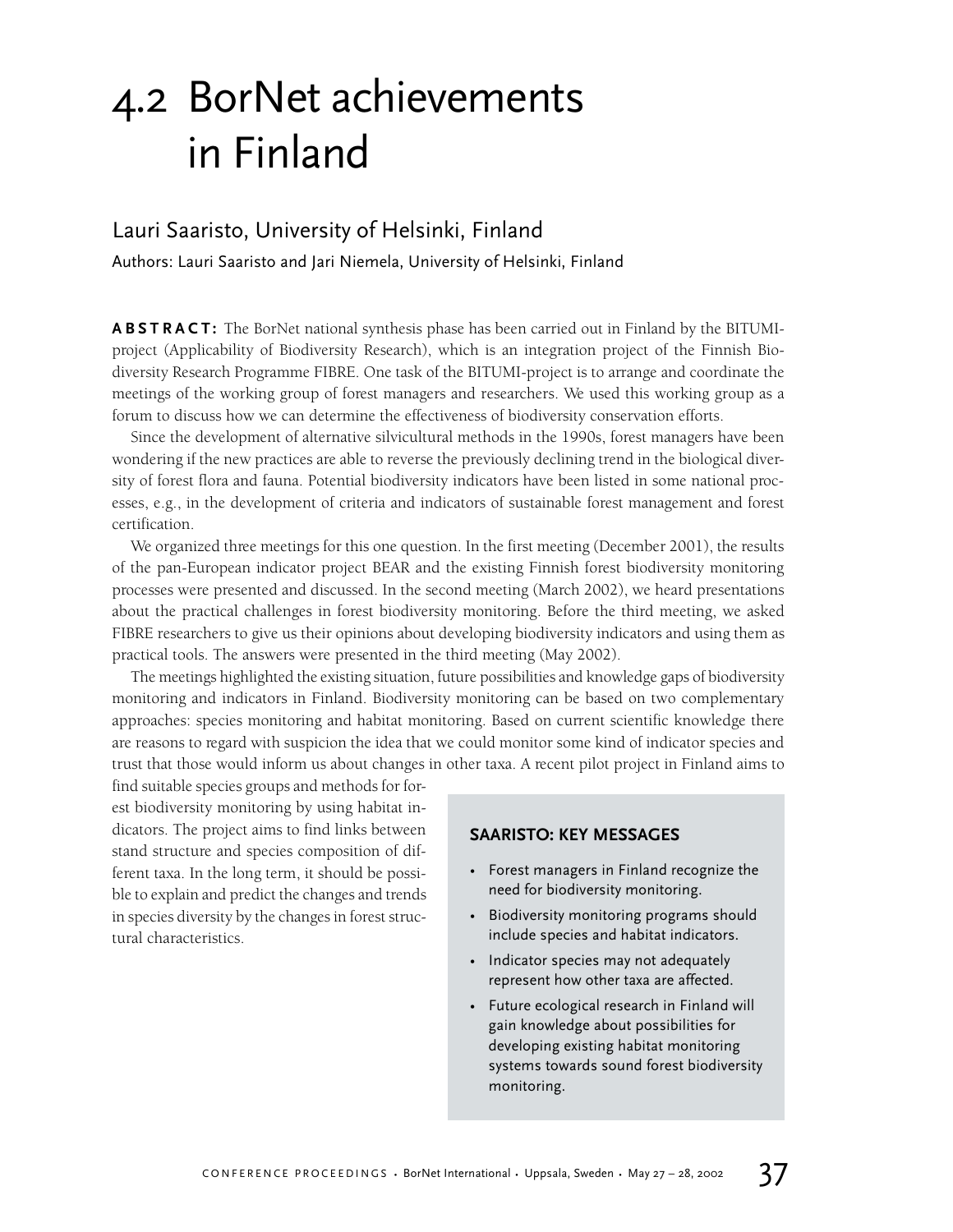## 4.3Using landbirds to assess the effectiveness of ecosystem management in the boreal forest of eastern Canada

## Pierre Drapeau, University of Quebec at Montreal, Canada

Authors: Pierre Drapeau and Alain Leduc, University of Quebec at Montreal, Canada

**ABSTRACT:** Within Canada and internationally an increasing demand that forests be managed to maintain all resources has led to the development of criteria and indicators of sustainable forest management. There is, however, a lack of knowledge at an operational scale to evaluate and compare forest management activities to ensure the sustainability of all resources. We recently proposed an integrated approach to developing standards based on an ecosystem management paradigm, where the variability inherent in natural systems is used to define the limits within which forest management is ecologically sustainable. Standards for biodiversity were proposed and two types of indicators were developed: forest condition indicators (age structure and stand composition) and effectiveness indicators (landbirds). In this talk, even though we advocate that traditional fine-filter approaches applied to single species are necessary when addressing biodiversity issues in the boreal forest, we examine how landbirds can be

considered a "multiple species" indicator for assessing the effectiveness of ecosystem management implementation across the landscape of large management units. We focus on the rationale of this approach and discuss the importance of using both types of indicators in the assessment and continual improvement of sustainable forest management.

### **DRAPEAU: KEY MESSAGES**

- In Canada, we need to focus on changes in populations, not on species loss.
- Species loss and habitat thresholds *should* be given attention, but we should also concentrate on the effects of changes in forest species composition and age distribution.
- We need to focus indicators on more than just presence/absence data. We need demographic parameters of breeding activity, information about population dynamics, dispersal, and factors that regulate populations.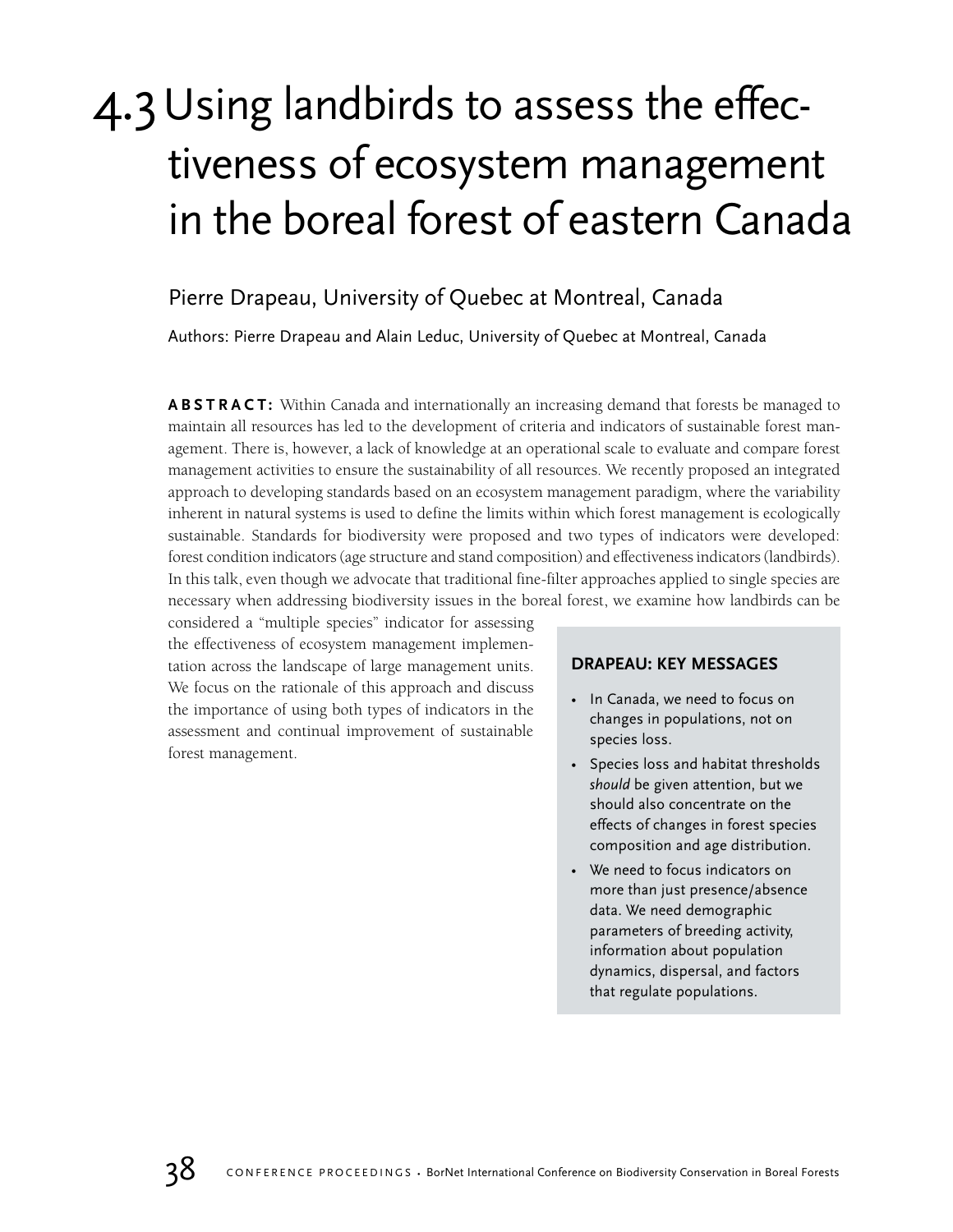## 4.4 First Nations monitors and measures of forest biodiversity

## Marc Stevenson, Sustainable Forest Management Network, Canada

**ABSTRACT:** The development of measures of forest biodiversity has attracted a wide variety of interest, from environmental scientists to forest companies committed to sustainable forest management. Built on the best of western scientific practice, the development of biodiversity indicators has been, and continues to be, based primarily on ecological criteria. Excluded from consideration and analysis is the role of human beings in sustaining the health of ecosystems and maintenance of biodiversity. For many of Canada's First Nations peoples, biodiversity and ecological integrity are concepts that are difficult to separate from notions of culture, spirituality, economy, society, rights, etc. Indeed, many of Canada's Aboriginal peoples traditionally viewed themselves as part of nature and integral to the "proper" functioning and health of ecosystems. This presentation develops the arguments that: 1) the relationships that First Nations peoples traditionally maintained, and in many cases still wish to sustain, with their environments constitutes a fruitful area for biodiversity indicator research; and 2) Aboriginal peoples may be particularly well-suited to monitoring biodiversity indicators developed by them, as well as those of ecologists and other scientists. The presentation concludes with a few examples of Aboriginal biodiversity indicators and consideration of such indicators within the context of forest certification.

## Discussion

*How can you address the problem that, when communities change, they often become dependent on technology and are no longer sustainable in the traditional sense?* These new values are part of management and regulation. There are some situations where changes in communities include a range of non-Aboriginal interests and stakeholders, and these communities are more complex.

*It was interesting how you presented the two corresponding bodies of information (western science and traditional ecological knowledge) as separate streams that should be used independently for informing policy and practice. This model would be even more powerful if it included technological knowledge (i.e., information that comes from modelling) as a separate stream, and if you considered how knowledge changes over time.* All of these decisions are made in the political arena; we are trying to provide the best information that we can to inform these decisions.

*How big was the role of Aboriginals in determining fire history?* It was huge. The use of fire by Aboriginal people has been clearly documented to have contributed enormously to shaping forests in Canada.

*Are these fires considered natural disturbance? We are struggling with the natural disturbance paradigm – where are the benchmarks and what is "natural"?* What is natural is moot. The issue should be: What are we managing, how do we sustain it, and how do we allow knowledge to inform these processes? We need to focus on the best available knowledge.

## **STEVENSON: KEY MESSAGES**

- The ability of First Nations peoples to maintain their relationships with their environments may be an important indicator of ecological integrity.
- Aboriginal people are particularly well-suited to monitoring biodiversity indicators developed by them, as well as those of ecologists and other scientists.
- Aboriginal people had dramatic effects on their environment, through purposeful burning of forest areas. Whether these fires are considered natural disturbances is irrelevant: We need to focus on what we are managing, how we sustain it, and how we allow knowledge *from all sources* to inform these processes.

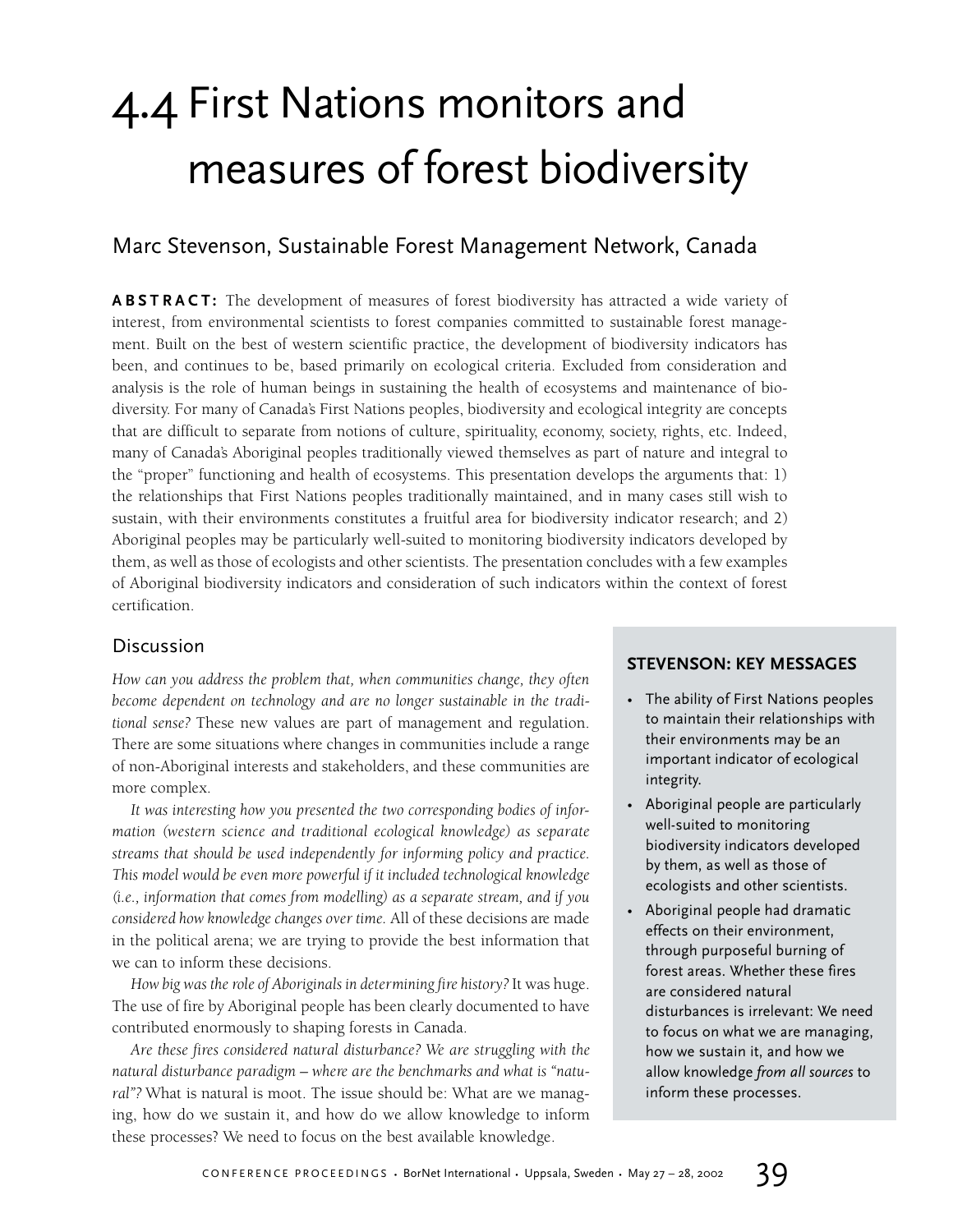## 4.5 Bjørn Åge Tømmerås, Norwegian Institute for Nature Research

The development of indicators will be a never-ending process. Effectiveness and relevance can always be improved. Therefore, the challenge of how to use the indicators in management practices in a continuous process of improvement is important. But, how? The relevance of indicators has always some constraint that can be counteracted by other systems or decisions. How can we ensure that efforts are not focusing on "fulfilling" indicators and thereby also reducing the relevance of the indicator as an aid to determining biodiversity conservation efforts?

## 4.6 Allan Watt, Centre for Ecology and Hydrology, Banchory, U.K.

An assessment of the effectiveness of biodiversity conservation efforts requires, first, a clear statement of goals. Far too often, the goals are unstated, added afterwards or are either too narrow or too broad. These goals should be specific to each spatial scale. Second, we need means of monitoring biodiversity that are clearly linked to those goals. Furthermore, monitoring must provide data that can accurately reflect changes in biodiversity. Inevitably, indicators will often have to be used, but the desire for cheap methods of monitoring must not result in indicators that fail to provide useful information.

In developing indicator systems, we should refer to ongoing and relevant initiatives, rather than reinventing another set of indicators. Some projects with useful information include: the Convention on Biological Diversity, OECD, TBFRA, MCPHEE, ICP-Forests, NGOs, and BAPs and Directives from the EU.

## Research projects

BEAR has had an impact on inter-government processes in Europe (e.g., dead wood). Many indicators are related to remote sensing (ENVIP-Natur, EON2000+). BioAssess is a partnership of 24 groups developing indicators under the European 5th Framework. This project aims to develop a toolbox for assessing the impacts of policies on biodiversity in Europe and to quantify the impacts of land-use change on biodiversity.

## 4.7 Susan Leech, FORREX – Forest Research Extension Partnership, Canada

The key management challenge to implementing monitoring systems is to ensure that two questions have been addressed before significant resources are used to design programs and gather information:

1. What are the goals of our forest management practices?

2. How can we learn and change practices from the information we collect?

For monitoring to be useful, we must have a clear idea of what end result we are trying to achieve. Indicators need to tell us if we are achieving that goal, and forest managers need to be able to integrate what they learn from their monitoring programs to adapt their forest practices.

Implementing effective adaptive management programs requires an important shift within industry and government. Forest companies need to recognize that constant learning and innovation must be part of their corporate cultures, while policy-makers need to provide forest managers with the flexibility to change and adapt forest practices as required. Researchers need to find ways to ensure that their new information is also incorporated into both of these sectors, to create a continuous learning cycle within the natural resource management community. How we integrate researchers' learning cycles with the practice and policy-learning cycles will be different in each country because of different contexts.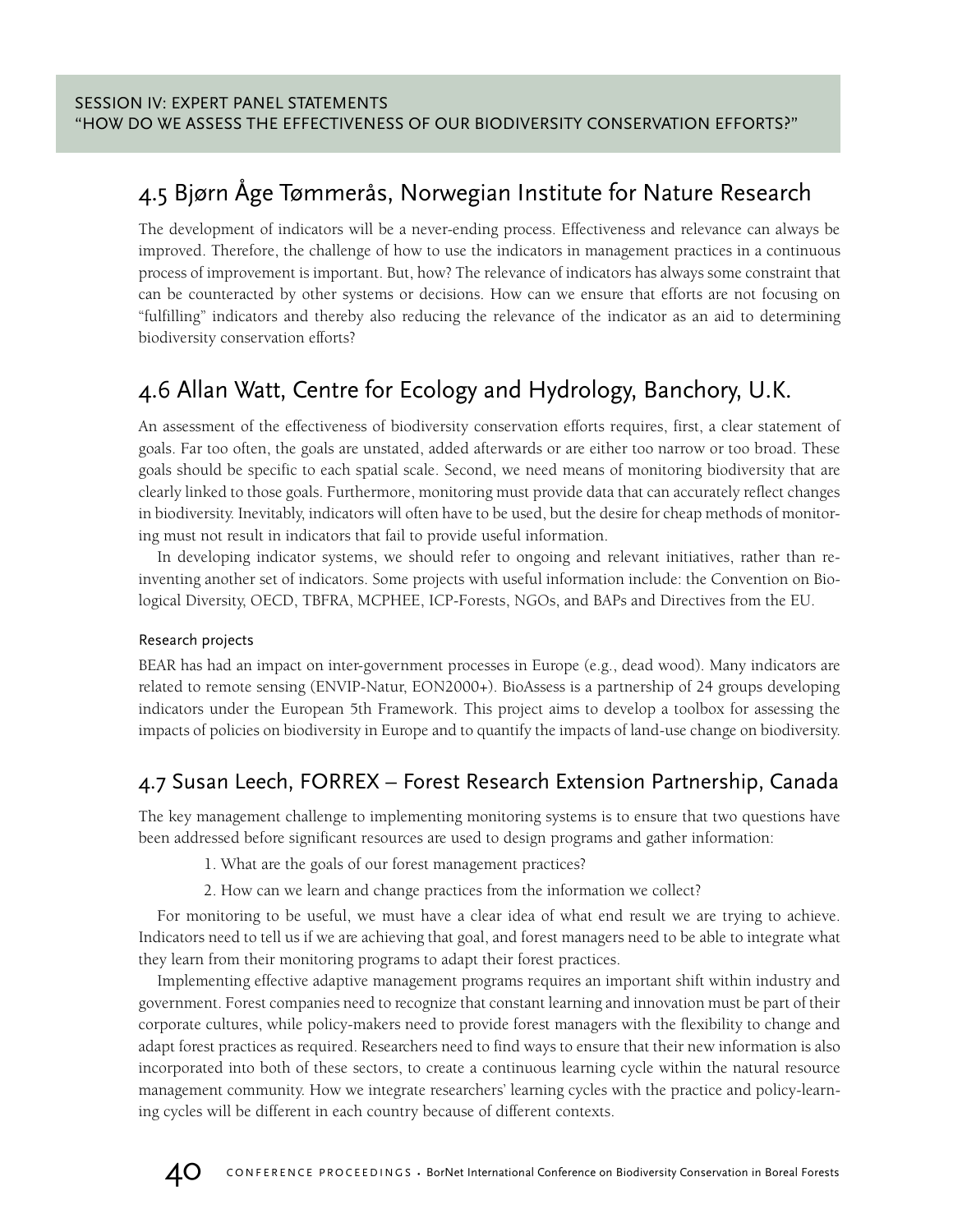## SESSION IV: SUMMARY OF COMMENTS AND DISCUSSION "HOW DO WE ASSESS THE EFFECTIVENESS OF OUR BIODIVERSITY CONSERVATION EFFORTS?"

DISCUSSIONS FOLLOWING THE PANEL SESSION IDENTIFIED A NUMBER OF POSSIBLE SYNTHESIS projects and research opportunities associated with the question of "how do we assess the effectiveness of our biodiversity conservation efforts." These are summarized in the section below, along with others identified through the presentations and discussions that followed each presentation. Many of these ideas build on suggestions from the previous sessions. A remaining task for BorNet is to prioritise these research and synthesis possibilities into a list of projects that may be accomplished in the following phase of BorNet.

## What we know

- We need benchmarks against which to measure our progress towards biodiversity conservation within actively managed forests.
- Biodiversity monitoring should include species and habitat indicators.
- Many other processes (e.g., CBC, BAPs and Directives from the EU, CCFM, OECD, TBFRA, MCPHEE, ICP-Forests; NGOs) have identified a number of potential indicators of biodiversity conservation; we should build on these lists.

## **Knowledge gaps and research needs**

We need more information around indicators, particularly coarse-filter indicators. How many/what kinds of indicators are enough? Should they be associated with some sort of risk measurement of achieving the stated goal?

We need better indicators of ecosystem function.

We need to know how well indicator species represent other taxa.

We need to explore the life forms approach.

We need to develop indicators for more than just presence/absence – e.g., indicators of breeding activity, population dynamics, dispersal, and factors that regulate these processes.

We need a comparison of the relative usefulness of different indicators.

We need a shopping basket of indicators that incorporate a combination of structural and habitat indicators.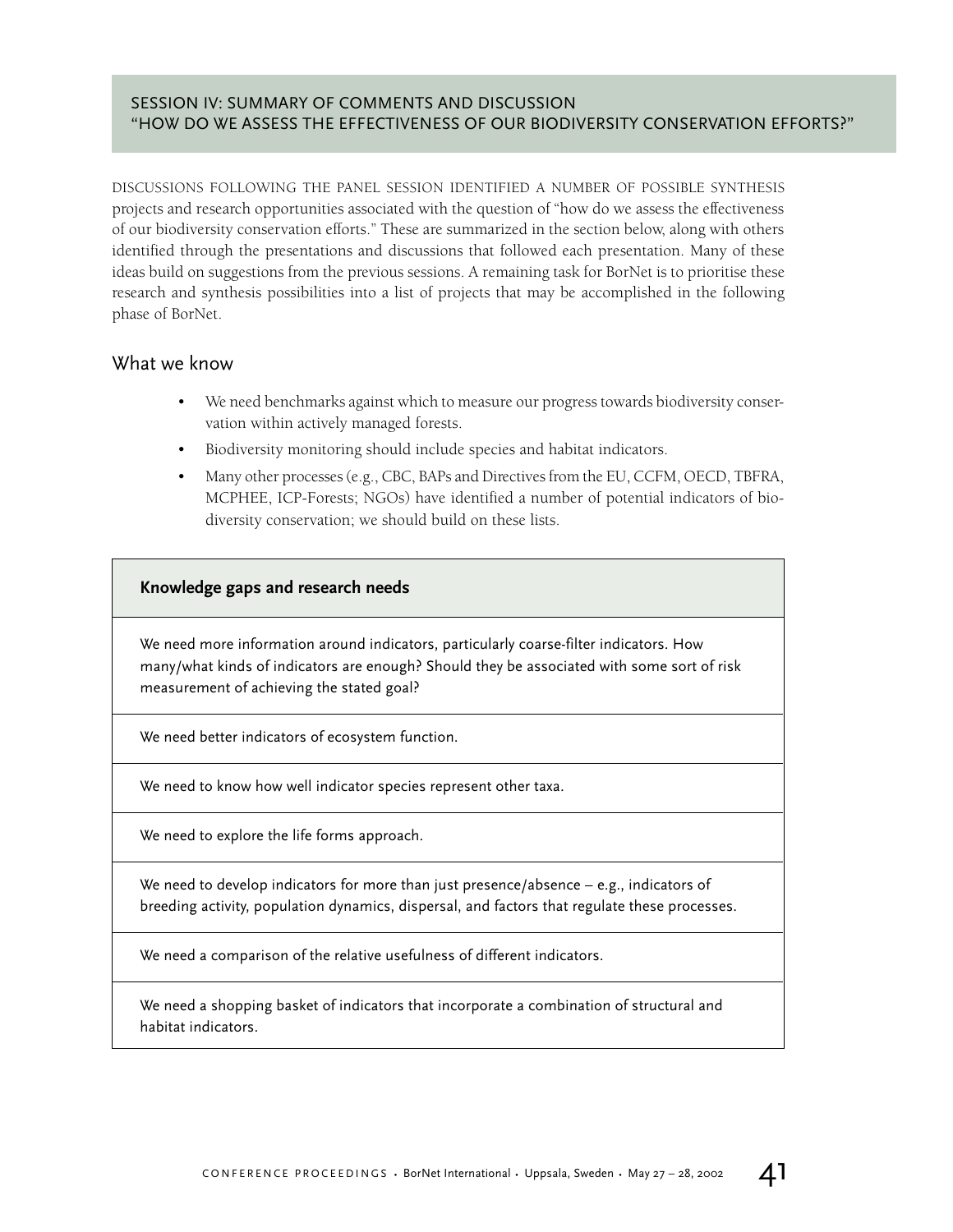## **Knowledge gaps and research needs Opportunities for synthesis and use of existing information**

We should use existing data and satellite images to select a number of indicators of forest ecosystem functions.

We need to generate a common set of biodiversity indicators that can be reported across the boreal, and put performance benchmarks on these indicators.

We need to develop an indicator system based on species groups and habitat indicators. In the long term, we could use changes in forest structural characteristics to predict changes and trends in species diversity.

We should recommend indicators that are relevant to society. Indicators should reflect changes, and tell policy-makers whether we are on target or going in the wrong direction. We should give a lot of priority to promoting useful, generic indicators that can be customized for different areas.

## Challenges for BorNet

- Is it feasible for BorNet to generate a common set of biodiversity indicators that could be reported across the entire circumpolar boreal forest?
- How should Aboriginal communities and other social values be incorporated into BorNet?



Norway spruce forest. Rovaniemi, Finland. JOHN INNES PHOTO

$$
42
$$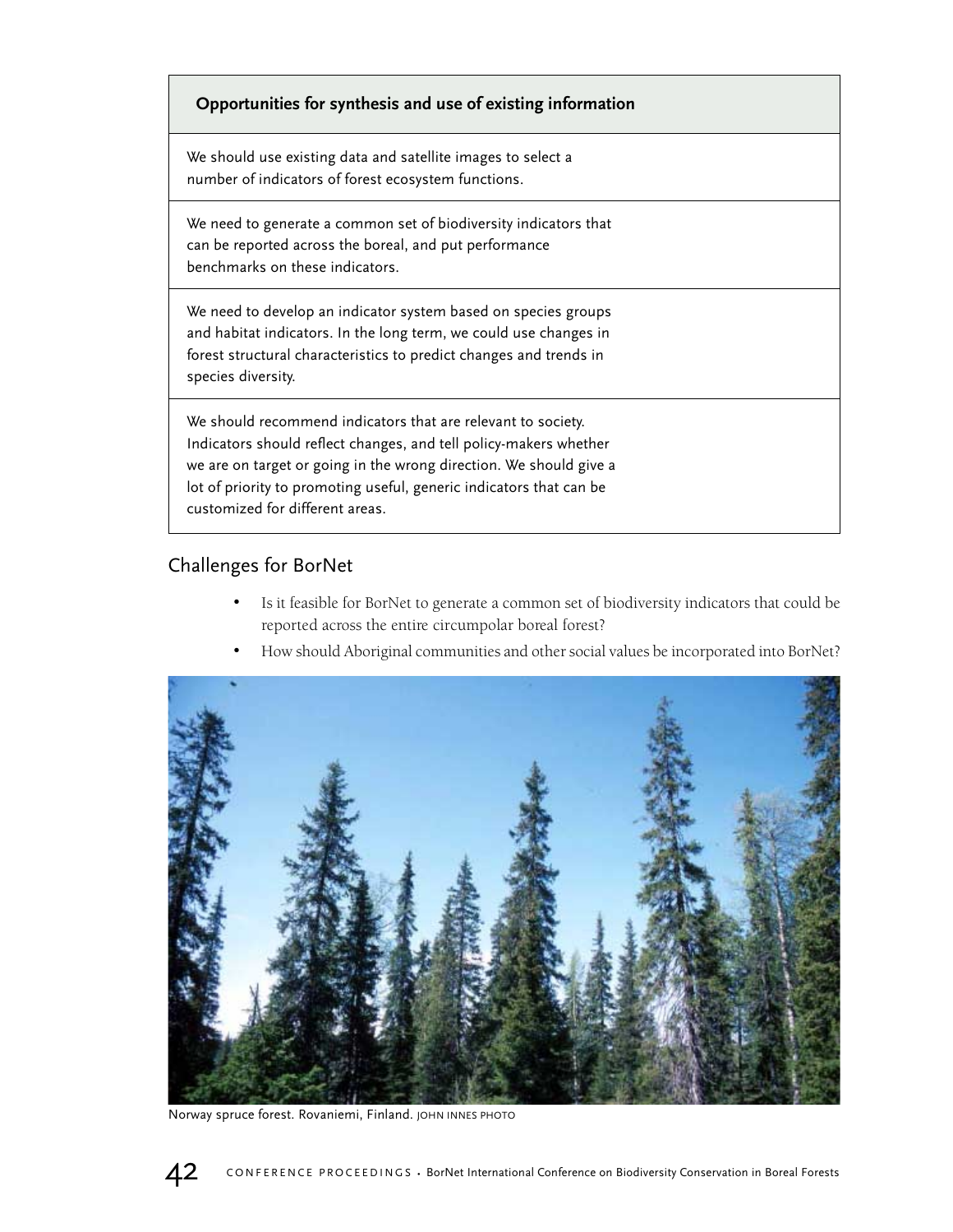## Appendix 1: Break-out group summaries

## Break-out Group 1

## Session 2: How much and where should forests be fully protected in reserves?

There should be a focus on coarse filters – *ecosystem diversity and structure.* Too much effort is focused on figuring out whether species are lost. We need to look at other indicators as well. We should be putting effort into defining how old growth forests are different and thinking over multiple scales and multiple measures of integrity.

For example:

|             | <b>Trees</b> | <b>Stand</b> | Landscape |
|-------------|--------------|--------------|-----------|
| Composition |              |              |           |
| Structure   |              |              |           |
| Function    |              |              |           |

One idea for a synthesis product is to look at how much is not enough. We need to make a synthesis of available information on boreal forest management from a global perspective and make this information available to policy-makers. This would essentially amount to a gap analysis for the boreal, from a global perspective, and would answer the question: How much intact forest is left? If we do this, we need to think about scale – it should be on a coarse scale and should guide where finer scale studies are necessary.

We need benchmarks for comparison purposes: What are the implications of deviation from "natural"? On a species level, it is well documented in Finland how forestry affects species.

## Session 3: How can management effectively restore/recreate/maintain biodiversity?

Most people do not understand the barriers to implementing policies in different boreal countries. To address this issue, we can find existing case studies across boreal countries that represent differences in land ownership/management. One project could involve mapping ownership patterns across the boreal, then looking at case studies to illustrate how biodiversity conservation initiatives are implemented in different ownership patterns. This project would enable us to learn from one another and understand barriers in different areas. It could illustrate solutions to different barriers, and therefore be helpful to people working within communities in these different ownership conditions. Documenting this information also allows us to understand our own thinking constraints, by looking at the full range of possibilities. Country level mapping of this information does not exist in Sweden; Alberta and Finland are starting to do this.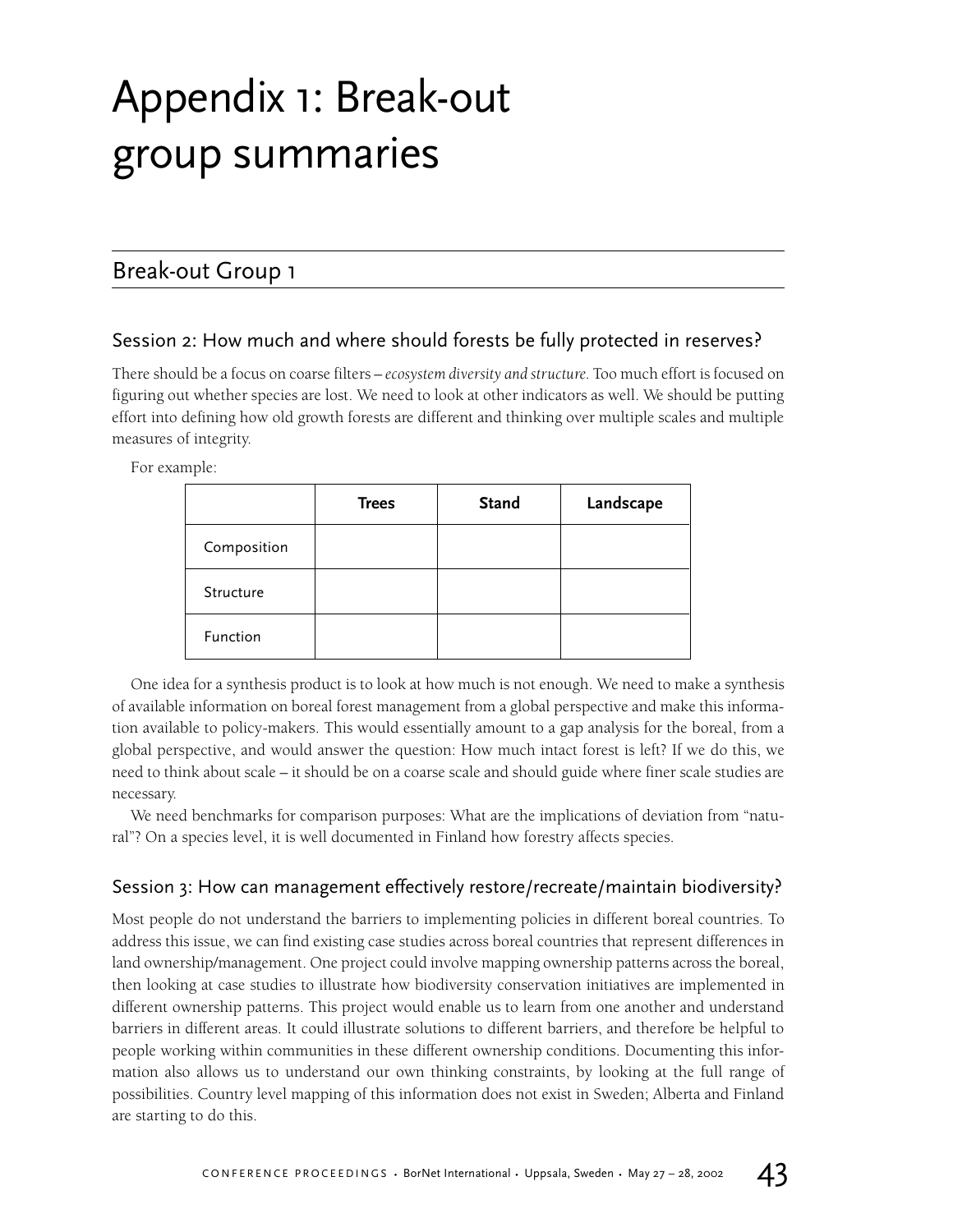What would be the goal of this kind of synthesis and mapping ownership patterns across the boreal? Each of us is somewhere on the x-axis (i.e., the gradient of forest disturbance from natural to intensive forest management, with differing degrees of habitat loss and fragmentation). Mapping management conditions and ownership patterns across the boreal allows us to broaden the x-axis and ask important questions that can be answered by the gradient of conditions across the boreal. The map could be further broadened by including an altitudinal gradient of boreal forests – we would need to include European countries that have high-altitude boreal forests.

BorNet could also sponsor exchanges between people in the field to understand different management conditions across the boreal. Is education part of BorNet? This question should be answered by the BorNet steering committee.

## Session 4: How can we monitor the effectiveness of our biodiversity conservation efforts?

There was no break-out group on this topic, but Per Angelstam presented his ideas of the next step for BorNet. This presentation is summarized below.

## Next steps for BorNet

Develop a research and communication programme on adaptive management for the boreal forest

Can we agree that:

- Habitat loss (and configuration) at multiple scales is the main problem for the loss of forest biodiversity;
- This group of people represents an important resource for inter-continental boreal cooperation for sustaining that ecosystem; and
- There are several good real-world case studies that can be used?

## Our asset: The Boreal Forest Laboratory

- Across the boreal, we have several case studies with proactive managers (= forest management units).
- The status of biodiversity is different across countries in the boreal.
- There are different socioeconomic settings among boreal countries.
- We have some evidence from research that thresholds do exist.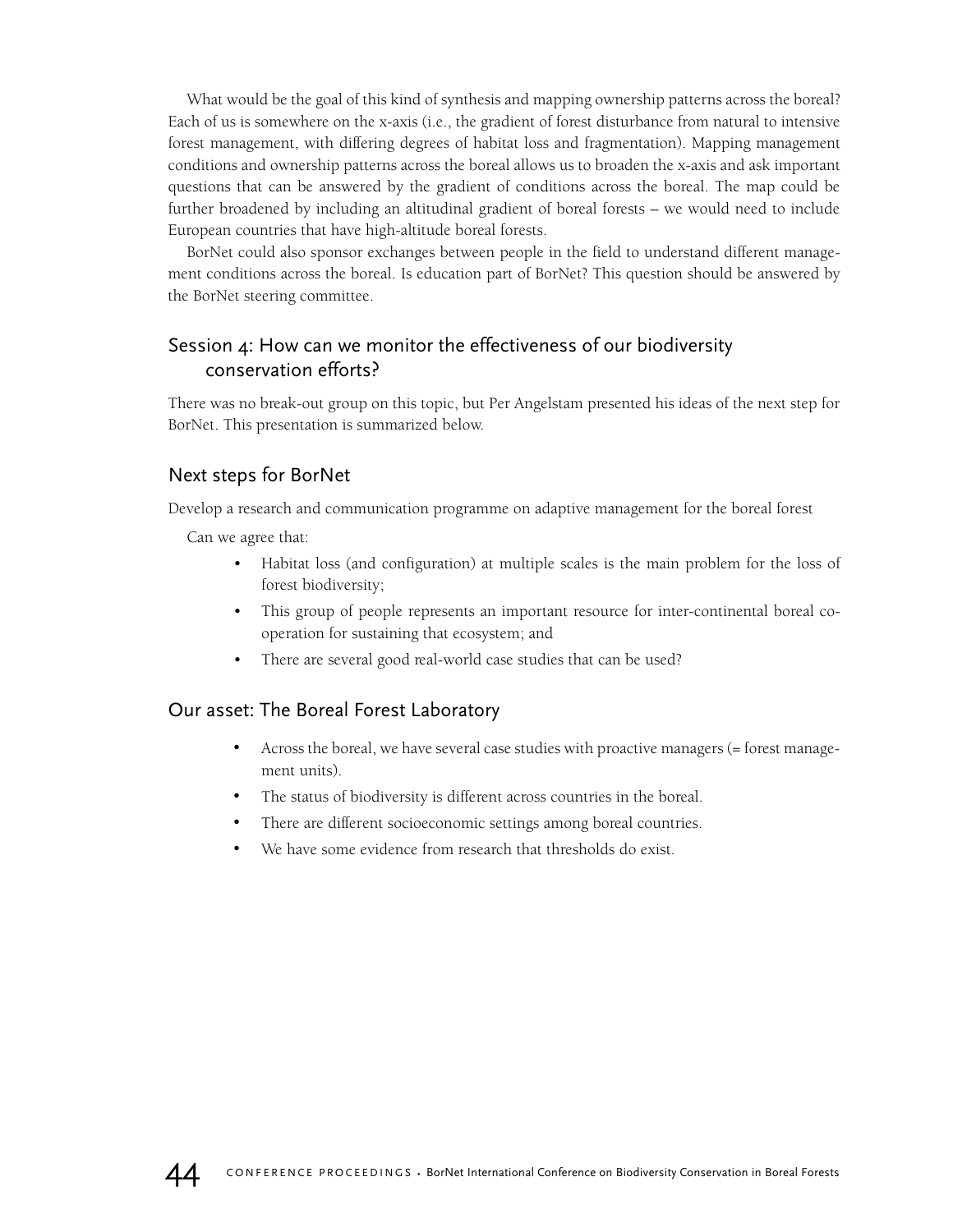We can illustrate the full range of variation with the boreal forest through a series of case studies, and map habitat thresholds through this variation.



- One of our goals should be a gap analysis across the boreal forest. This gap analysis should include both horizontal and vertical elements – i.e., ecosystem gaps *and* policy and institutional gaps.
- What purpose will this information serve?
	- It will tell us the extent to which we strike a balance between the use and conservation of nature.
	- It will help us to understand our own thinking constraints.
	- It will enable us to understand our position along the gradient of change from the ecological benchmark.
	- We can use these case studies for mutual education among different boreal countries.

## Three original BorNet questions

- "Reserves" at multiple scales how much and where?
- How can management effectively restore/re-create/maintain important features?
- Indicators, targets and systems for monitoring and assessment; how can we develop these?

## Future work for BorNet

- Develop long-term monitoring systems for all species within particular groups (e.g., beetles).
- Broad picture current status, trends, likely directions. Where are the real problems? What is really going on? What do we need to solve these management problems?
- Synthesize what knowledge we have. What can we implement now? Why is knowledge not being applied?
- Develop a framework for BorNet, structured with particular themes.
- Build on the European BEAR project results.
- Set up tests across the boreal to make use of comparisons.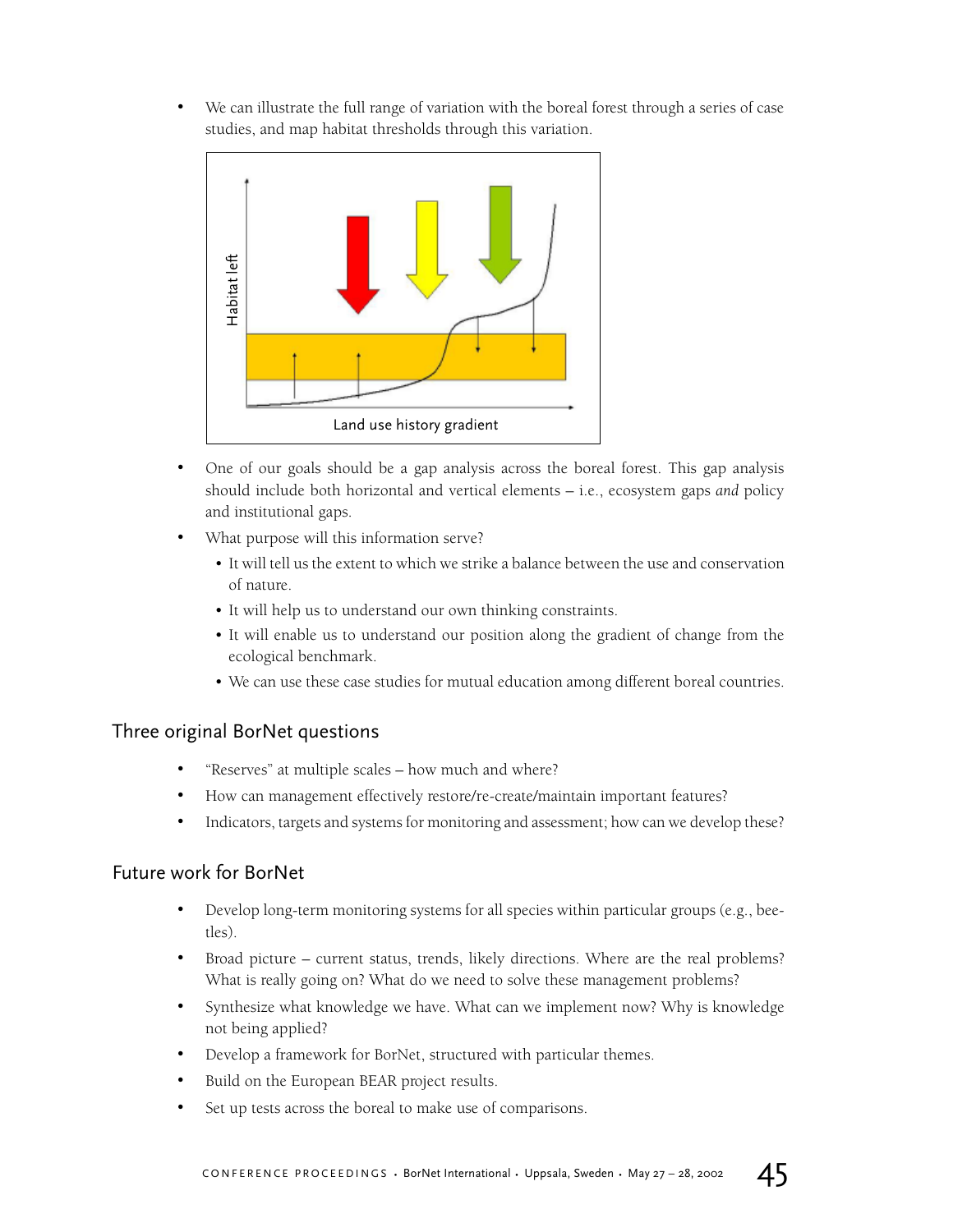- Improve knowledge exchange internationally and within countries.
- Are we using the right tools? Critical thinking is needed.
- What scientific and practical products do we want from all of this?
- International exchange at all levels and for all disciplines should be taking place.
- One possibility is twinning of companies such as Alpac in Canada and Sveaskog in Sweden.

## Chapters to BorNet

- Current status/synthesis (= maps)
- Ecological research threshold ranges (= threshold ranges)
- Monitoring and assessment (= trends)
- Knowledge exchange (= positive change)

## Break-out Group 2

This group focused on the research process/framework.

Our break-out group proposed developing BorNet further through focusing on the specific question: What should the mix of matrices and reserves look like across the boreal in order to maintain ecological function? The ultimate goal for biodiversity conservation is to minimize the risks of extinctions. Our null hypothesis would be something like: the harsher the matrix, the more important the configuration of protected areas (including linkages, etc.). We would also need to assess whether the current mix of the matrix and protected areas is working (by casting back among different gradients of forest intensity). This would be accomplished through modelling, large-scale experiments and monitoring.

We recognized the added value of working among boreal countries with different management contexts. Further comparisons will help identify specialists or processes not adequately protected in reserves.

There are challenges to this approach, including differences between public and private land ownership and temporal dynamics across the boreal.

Our goal is to provide information to policy-makers regarding the mix between matrix and protection. Are policies in the European Union and North America working? What can we learn from each other? Are the reserves working? Where should we place new reserves? How do governance and institutions affect the mix of matrix and reserves?

BorNet's potential role in facilitating communication is key. We would like to propose that the EU and other funding sources in Canada be approached to fund a BorNet process to develop common understanding and common ground. Further, we must learn more about the different political and ecological contexts in boreal countries. Finally, it is key to learn from other processes such as the BEAR project.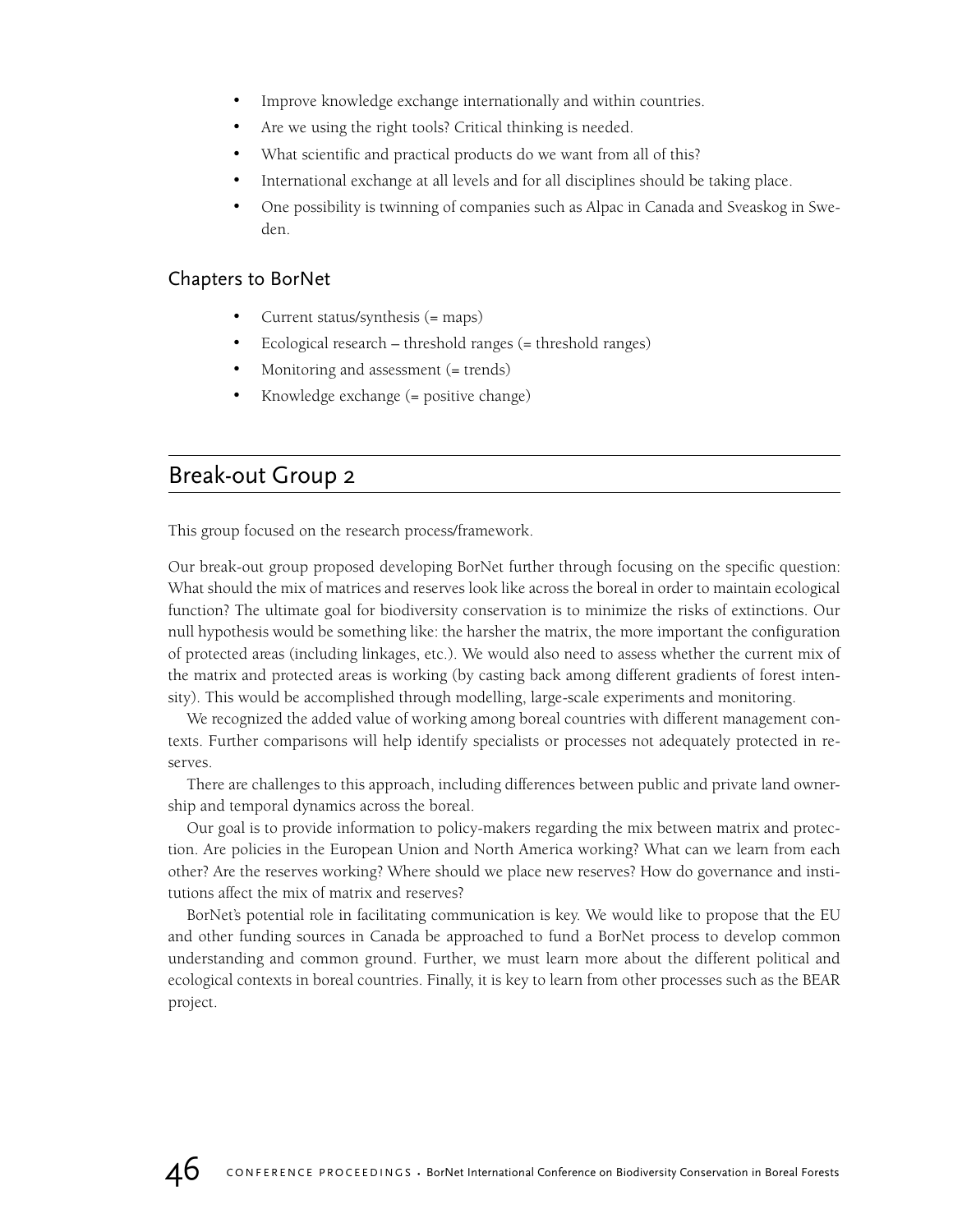## Break-out Group 3

## Session 2: How much and where should forests be fully protected in reserves?

We need applied science to answer this question. How much you need depends on the services you are trying to get from the ecosystem in question; the answer should balance social, economic, and ecological needs. It is hard to answer this question without determining what values you are trying to maintain in the forest. This group recognized that these values are probably different around the world. As far as changing current protected areas status in different regions, it was agreed that different areas of the boreal have quite different challenges. It is particularly challenging to accomplish this shift in management focus in areas with many private landowners. How are costs shared and how are protected areas implemented on the ground?

## Session 3: How can management effectively restore/recreate/maintain biodiversity?

This break-out group generally agreed that researchers have a very good sense of what information we have and what we are lacking. However, we do not generally know how to change practices on the ground. Developing practical tools (e.g., the HCVF toolkit) was generally agreed to be an important method for changing practices. We also do not know the relative effectiveness of these different methods for maintain/restoring biodiversity.

## Possible BorNet research questions

- We need to examine regulatory and legislative barriers to maintaining biodiversity around the boreal, and use this document to inform policy-makers. What constraints are there in the boreal to the protection of biodiversity (e.g., the tenure system in British Columbia, Canada)? What different approaches are being used around the boreal?
- What values should be managed for in the boreal globally, what determines them, and where are there concentrations of high values?
- Should conservation efforts be only in high conservation value forests or should they occur outside of these too? We could examine this question through a two step process: first, use habitat requirements of focal species; second, use maps of HCVF in a micro-scale.
- How do we maintain ecosystem function? What should be measured? How do we maintain ecological function across scales?
- Within the TRIAD approach, how do we manage biodiversity in the "extensively managed" portion of our forested land base?
- We also need to promote interdisciplinary studies for places where a lot of the land is privately owned (i.e., Sweden). Education and public values are integral to any conservation effort, especially in countries where a lot of harvesting is on private land.
- After listing these research ideas, this breakout group further narrowed possible tasks for BorNet to the following three questions:
- What values should be managed for in the boreal globally, what determines them, and where are there concentrations of high values?
- How do we maintain ecosystem function? What should be measured?
- How do the different governance structures meet the three pillars of sustainability?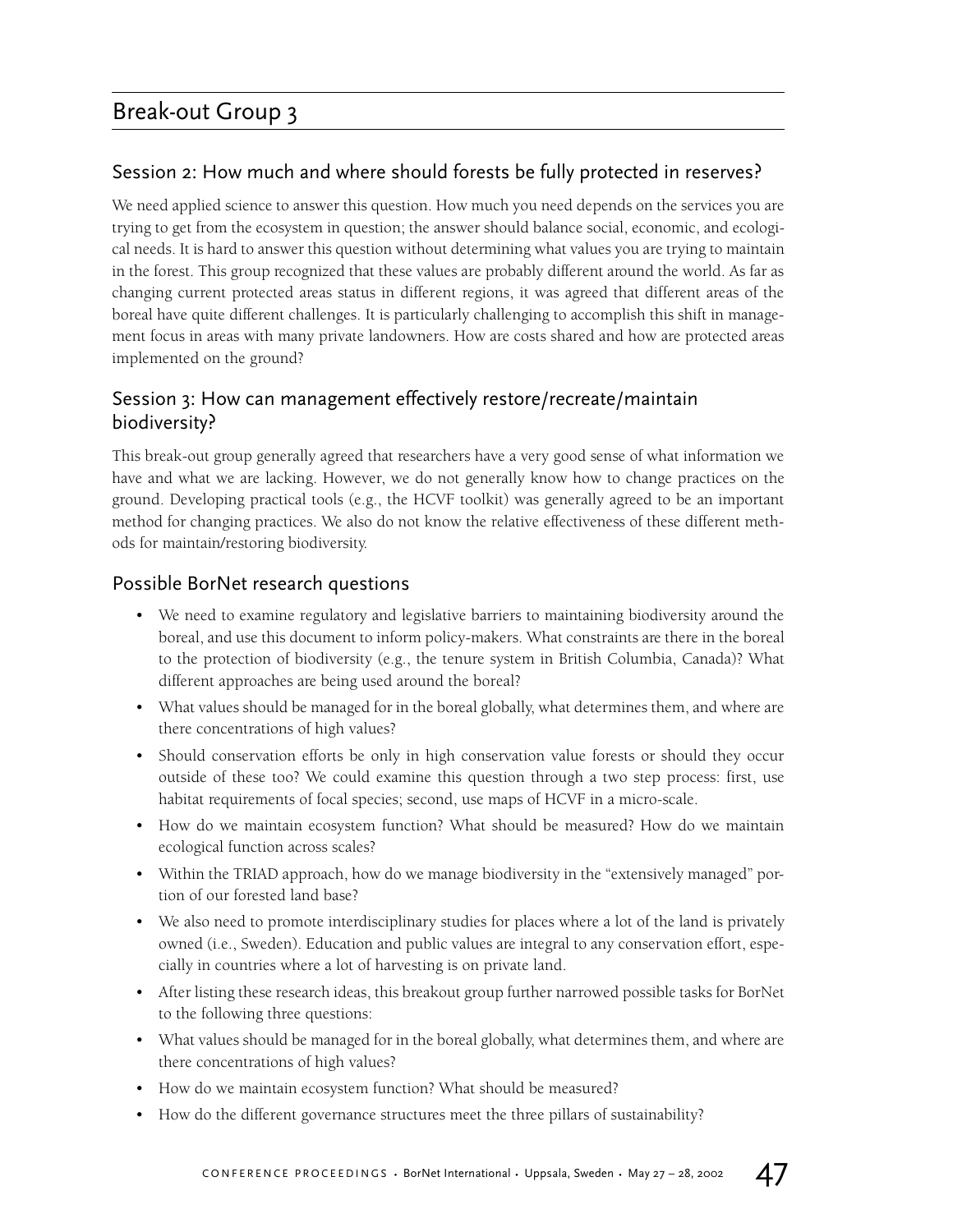## Appendix 2: Poster abstracts

## "How much is enough?": A framework for risk assessment at multiple scales

## Rachel F. Holt, Veridian Ecological Research Ltd., WWF Canada

**ABSTRACT:** Much scientific progress has been made in the process of defining what constitutes sustainable, or eco-certifiable, forest management. Methodologies for choosing appropriate criteria and indicators have been developed worldwide and incorporated into certification checklists. However, to date the question of "how much is enough" has been poorly addressed from a scientific perspective. This key "how much is enough" debate must be rephrased to separate its scientific and social aspects: scientifically we can assess the risks to ecological values associated with a particular management approach; social venues must then determine the "acceptability" of that risk.

Here, I present a general methodology for assessing the risks to ecological values at multiple organisational scales. The methodology consists of four main components: a) identify the appropriate scale for analysis, b) define the ecological benchmark against which comparisons will be made, c) set risk classes and look for potential thresholds, and d) report out on cumulative risk. Two examples will demonstrate key facets of the methodology. Example 1 presents a general framework for identifying: a) an ecological benchmark at indicator scales from coarse to fine filter, and b) the relative susceptibility to risk of indicators at multiple scales (since actual thresholds and risk classes are and will continue to be difficult to identify). The approach uses ecological parameters (e.g., life-history traits, ecosystem fragility, etc.) to identify systems/species more or less susceptible to risks. This framework provides guidance to managers, certifiers, etc. of ecological parameters to be aware of when assessing ecological risk. Example 2 is an applied example of the methodology; it presents results from a coarse-scale analysis of risks to ecosystems associated with rates of harvest over the next 250 years for an area of 5 million ha in northern B.C. The area encompasses ecosystems that range from wet interior cedar hemlock forests (the interior temperate rainforest) to extensive areas of sub-boreal spruce forest. Natural disturbance ecology is used to set ecological benchmarks; the approach demonstrates the implications to ecosystem risk susceptibility, based on variation in natural disturbance processes within these ecosystems. In summary, key components of a methodology for determining risk with or without concrete thresholds is presented.

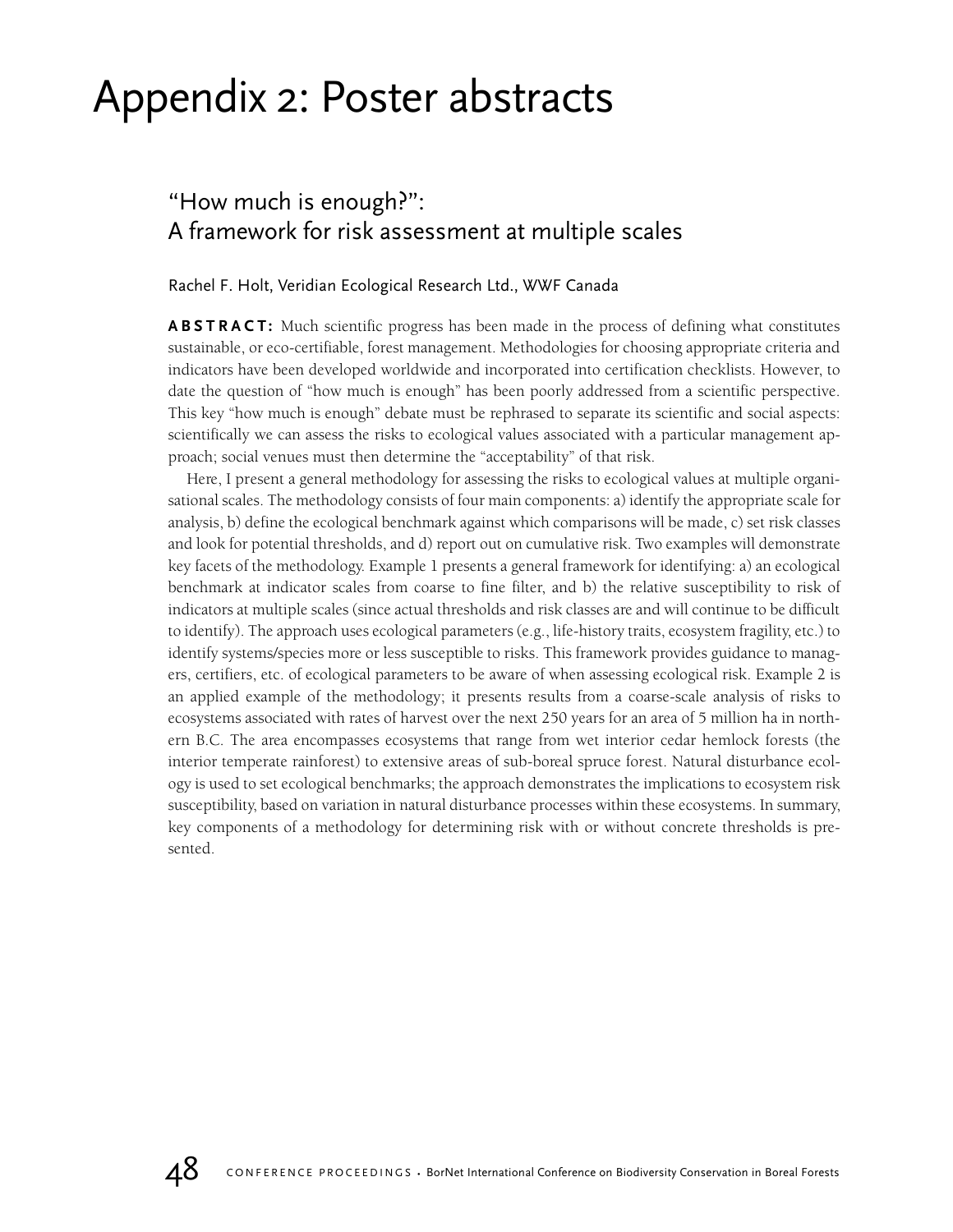## Strategic planning of green infrastructures for the maintenance of forest biodiversity: A case study from central Sweden

## Gregorz Mikusinski, Grimso Wildlife Research Station; Per Angelstam, Grimso Wildlife Research Station; and Peter Jaxgard, Department of Natural Sciences, Centre for Landscape Ecology

**ABSTRACT:** One of the main goals of Swedish environmental policy is the maintenance of biodiversity. For forest environments, forest policy states that naturally occurring populations should be maintained in viable populations. Largely due to a long history of forest management with insufficient considerations to the maintenance of representative forest types, functioning habitat networks are not available for many specialised species. To maintain viable populations of such habitat specialists, one solution is to create reserves for various forest types, the structure and dynamics of which is incompatible with the managed forest. In Sweden, attempts have been made to estimate the need for such forest reserves. The conclusions were that, depending on the forest region, there is a need to set aside existing forests with natural properties, as well as to start a restoration of the qualities in existing forests and even to re-create new forests on suitable land not forested anymore. However, for the practical implementation of these plans there is a need to make gap analyses of the amount needed to maintain naturally occurring species also at a regional scale in relation to the specific conditions found in, for example, different natural regions. Additionally, to secure a favourable conservation status and function of the resulting network of forest reserves, spatially explicit techniques should be developed to aid decisionmaking processes for the incorporation of new objects into the representative reserve networks of different forest types. Here, we present approaches for both regional gap analysis and strategic planning for the maintenance of forest biodiversity in the counties Dalarna and Gävleborg (33470 sq. km corresponding to 15 per cent of Sweden's forest area). The repeated mapping of landscapes by remote sensing during about two decades provides opportunities for analyses of the connectivity and representativity of habitat networks, as well as of the trends in the amount of different land cover types overtime. We focus on the gaps in the amount of forest habitat that has been estimated to be needed to maintain viable populations of the naturally occurring species.

This study has two main objectives.

1. To make a numerical estimate of the regional gaps of the amount of protected forest with high conservation value with respect to four forest types identified as being of high conservation value (old spruce, old pine, wet, old deciduous). The work contains three main steps:

a) estimate the amount of potential forest vegetation of the four forest types based on modelling of the natural distribution of different forest disturbance regimes, and models of the age distribution of forest successions on mesic sites exposed to stand-replacing disturbance;

b) estimate today's amount of the four forest types of conservation value using remote sensing data; and

c) estimate the numerical gaps in the amount of forest needed to maintain viable populations of the most demanding species. The losses will be divided into loss of forest cover as well as the loss of the four focal forest types on today's forestland.

2. Present an approach for strategic and cost-efficient acquisition of forest areas which are incompatible with forest management using the principles of representativity and connectivity applied to the most demanding specialised species for the establishment of functional networks of conservation areas. Under this heading falls also the analyses of the representativity of different forest types within the existing reserve network.

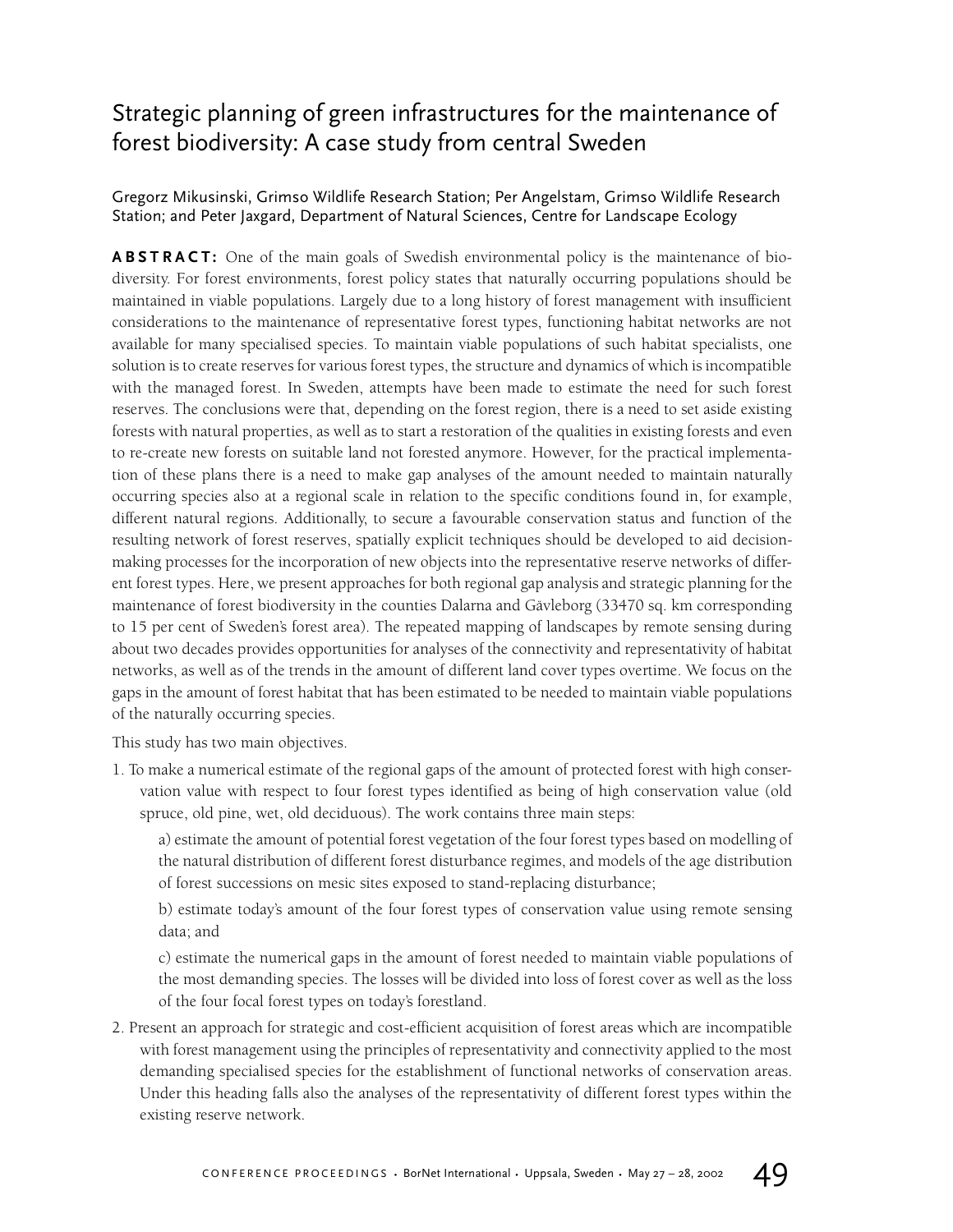## The measurement of components of mountain forest biodiversity along a land use history gradient at the stand scale

Monika Breuss, University of Agricultural Sciences, Department of Wildlife Biology and Game Management, Austria and Per Angelstam, Swedish University of Agricultural Sciences, Grimso Wildlife Research Station, Sweden

**ABSTRACT:** Today, it is widely accepted that forests should be managed in an ecologically sustainable way, meaning that wood production, non-timber values as well as biodiversity are included. The 1992 Convention on Biological Diversity has not only focused international attention on the concept of biodiversity, but has also set expectations that the signatory nations will establish objectives for local implementation. Here, we focus on the measurement of biodiversity within a local landscape, such as within a forest management unit, a village or a water catchment.

A comprehensive system of biodiversity measurements should include a representative selection of all components of biodiversity for different forest ecosystems, be affordable to use in practical management and possible to be compared with agreed goals. However, the biodiversity concept is complex, and Europe's forest ecosystems have different natural and anthropogenic disturbance regimes including different successional stages. From a historical perspective, European forests differ considerably in the degree of loss and alteration. For both Mediterranean and lowland temperate deciduous forests, very few reference areas exist that define the natural dynamic. Instead, these forests form a complex of old and more or less intensively managed cultural landscapes. In comparison, the natural disturbance regimes of boreal and mountain forests of Europe are much better understood.

Here, we present the results of a study conducted in Montafon, W. Austria. The study area is only one out of six reference areas that have been selected for application of a biodiversity measurement system at the stand scale. In the methodology, we used robust variables describing different components of biodiversity (species composition, habitat structures, processes/functions) (see table below) that can be understood and collected in the field with standardised methods that require a minimum of training.

| <b>Spatial scale</b><br><b>Components</b> | Trees/patch                                                                                    | <b>Stand</b>                                                                                    |
|-------------------------------------------|------------------------------------------------------------------------------------------------|-------------------------------------------------------------------------------------------------|
| Species composition                       | • Wood-decaying fungi.<br>• Saproxylic insects.                                                | • Epiphytic, pendant lichens.<br>• Vascular plants.<br>• Woodpecker species.<br>• Tree species. |
| Habitat structure                         | • Dead wood of different<br>decay stages and diameter classes.<br>• Large trees, hollow trees. | • Tree species composition.<br>• Vertical layering.<br>• Quality and quantity of<br>dead wood.  |
| Processes/function                        | • Uprooted trees.<br>• Primary nest excavation.                                                | • Browsing, grazing, fire,<br>wind, snow, land<br>abandonment.                                  |

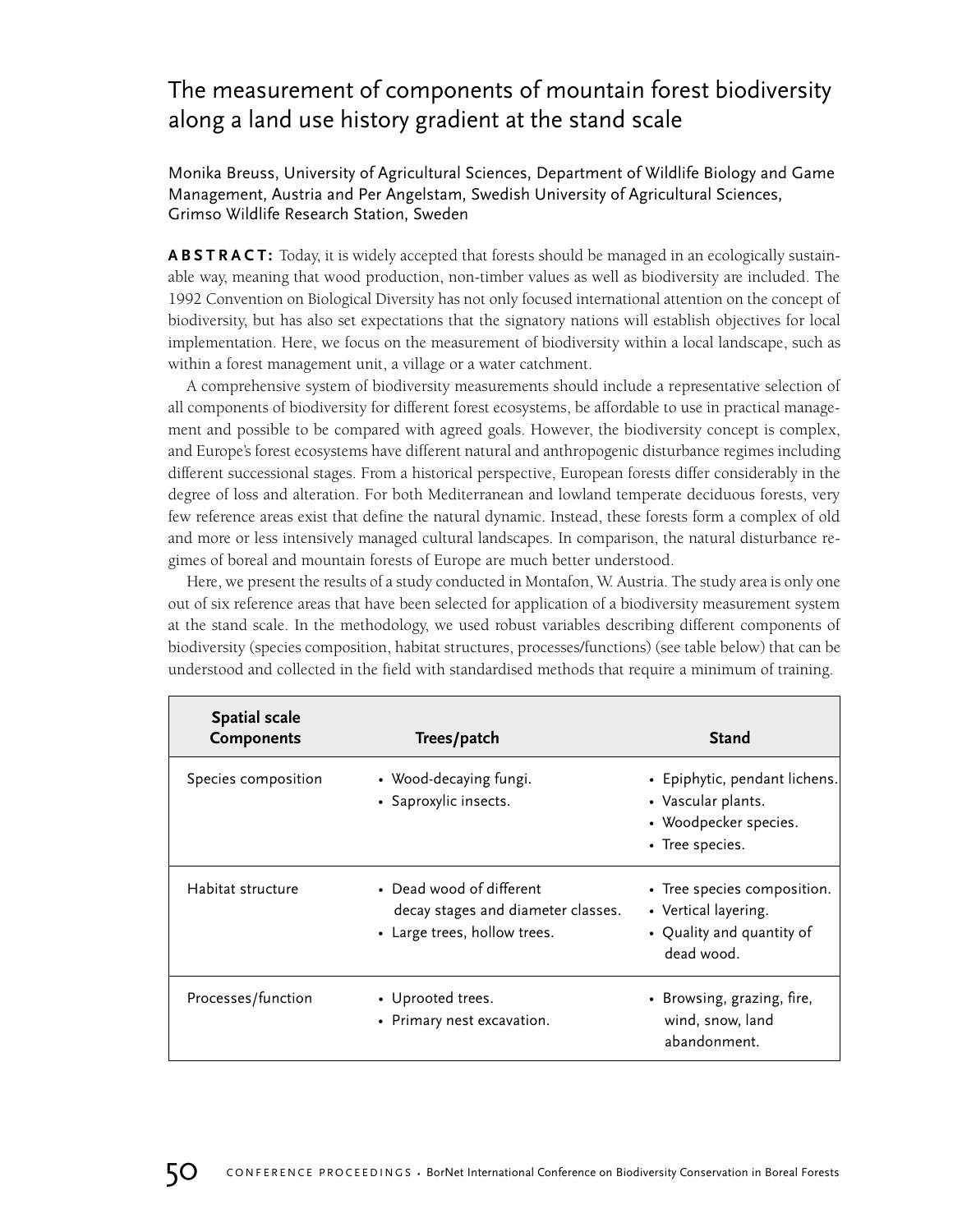Field data were collected using a stratified sampling design representing different landscape types (according to the land-use historical gradient in the study area) with randomly located clusters of systematically distributed sampling points within the case study. In summer 2001 we collected and analysed data from 352 sampling points.

The analyses of the results show that the position in the local and/or regional historical land use gradients has a great impact on the current status of biological diversity. Overall, the occurrence of specialist species (e.g., woodpeckers, pendant lichens), the amount of dead wood (e.g., snags, logs, stumps), large and special trees, as well as the presence of natural processes (e.g., wood-decaying fungi) decrease with an increasing intensity of past and ongoing land-use in the study areas.

However, to maintain viable populations of all naturally occurring species, the efforts to maintain forest components at the stand scale need to be aggregated at the landscape and perhaps even the regional scales. Only in this way can a representative and sufficiently dense network of different forest types at different spatial scales be maintained. Hence, in addition to the stand scale measurements, we need to develop measurements at the scale of the whole forest management unit.

### References

- Angelstam, P., Breuss, M., Gossow, H. 2000. Visions and Tools for Biodiversity Restoration in Coniferous Forest. – *In* Hasenauer, H. (ed.). Proceedings of the International Conference on Forest Ecosystem Restoration, Vienna 2000. Pp 19-28.
- Angelstam, P., Breuss, M. Mikusinski, G. 2001. Toward the assessment of forest biodiversity of forest management units – a European perspective. – *In* Franc, A., Laroussinie, O., Karjalainen, T. (eds.). Criteria and indicators for Sustainable Forest Management at the Forest Management Unit Level. European Institute Proceedings 38: 59-74. Gummerus printing, Saarijärvi, Finland.
- Breuss, M., Angelstam, P., Nilsson, L., Widen, O., Ploner, R. 2002. Messung von Komponenten der biologischen Vielfalt in Wald und Kulturlandschaft – das Beispiel Naturpark Trudner Horn. Abschlußbericht in deutscher Fassung für das Projekt *A system for the measurement of components of boreal and alpine forest biodiversity*, durchgeführt im Naturpark Trudner Horn, Südtirol, im Jahr 2001. (In German)



Alpine landscape similar to the Montafon area of Austria. Engadine, Switzerland. JOHN INNES PHOTO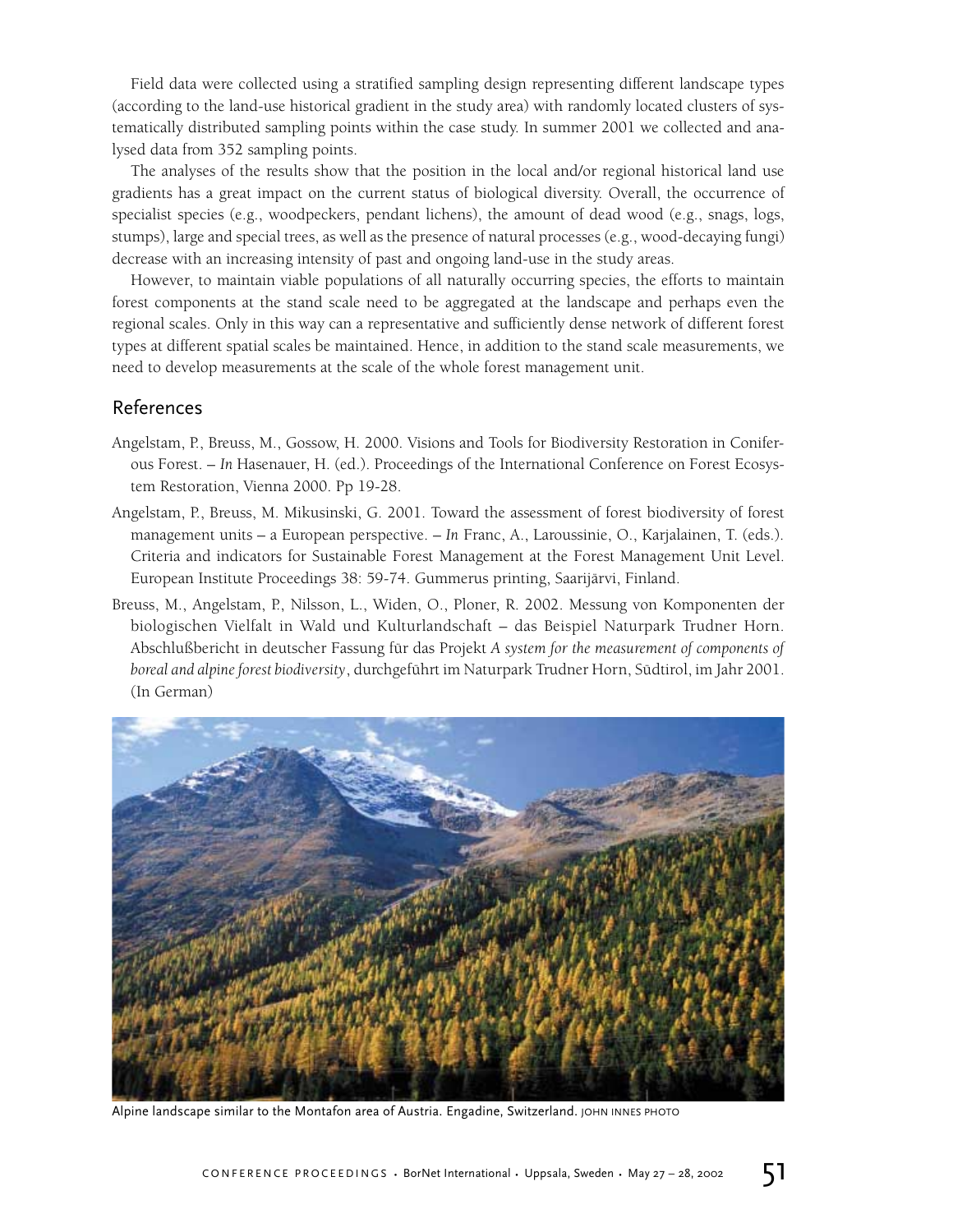## Geographical Information Systems and remote sensing as support tools for boreal conservation in central Alberta

## Jason Young, Earth Observation Systems Laboratory; Arturo Sanchez-Azofeifa, Earth Observation Systems Laboratory; and Olaf Jensen, Elk Island National Park

**ABSTRACT:** The issue of land-use and land-cover change (LUCC) has a significant impact on global environmental change. In the boreal ecosystem, increasing forestry, agriculture, and resource exploration are causing fragmentation and isolation of forest patches, which will affect the natural biotic and abiotic patterns. Elk Island Park represents aspen parkland, the southern limit of the boreal forests. Land-use changes in the region over the last several decades – due to agriculture and other factors – are isolating the park. The objectives of this study are to assess current land-cover of the Beaver Hills/ Cooking Lake region and to quantify the rate and extent of land-cover change in the region as tools for the identification of key areas for conservation management. Land-cover and change maps will be created by analysis of Landsat satellite images from 1977 to 2000. Areas of high conservation value are located by integration of remote sensing land-cover data with other data sources such as location of endangered species. The project is in cooperation with Parks Canada, as part of the Beaver Hills/Cooking Lake Stewardship Initiative to promote conservation in the Beaver Hills region of central Alberta.



Recreating the boreal forest at Glenmore, Scotland, by removing exotic conifers and encouraging Scots pine. JOHN INNES PHOTO

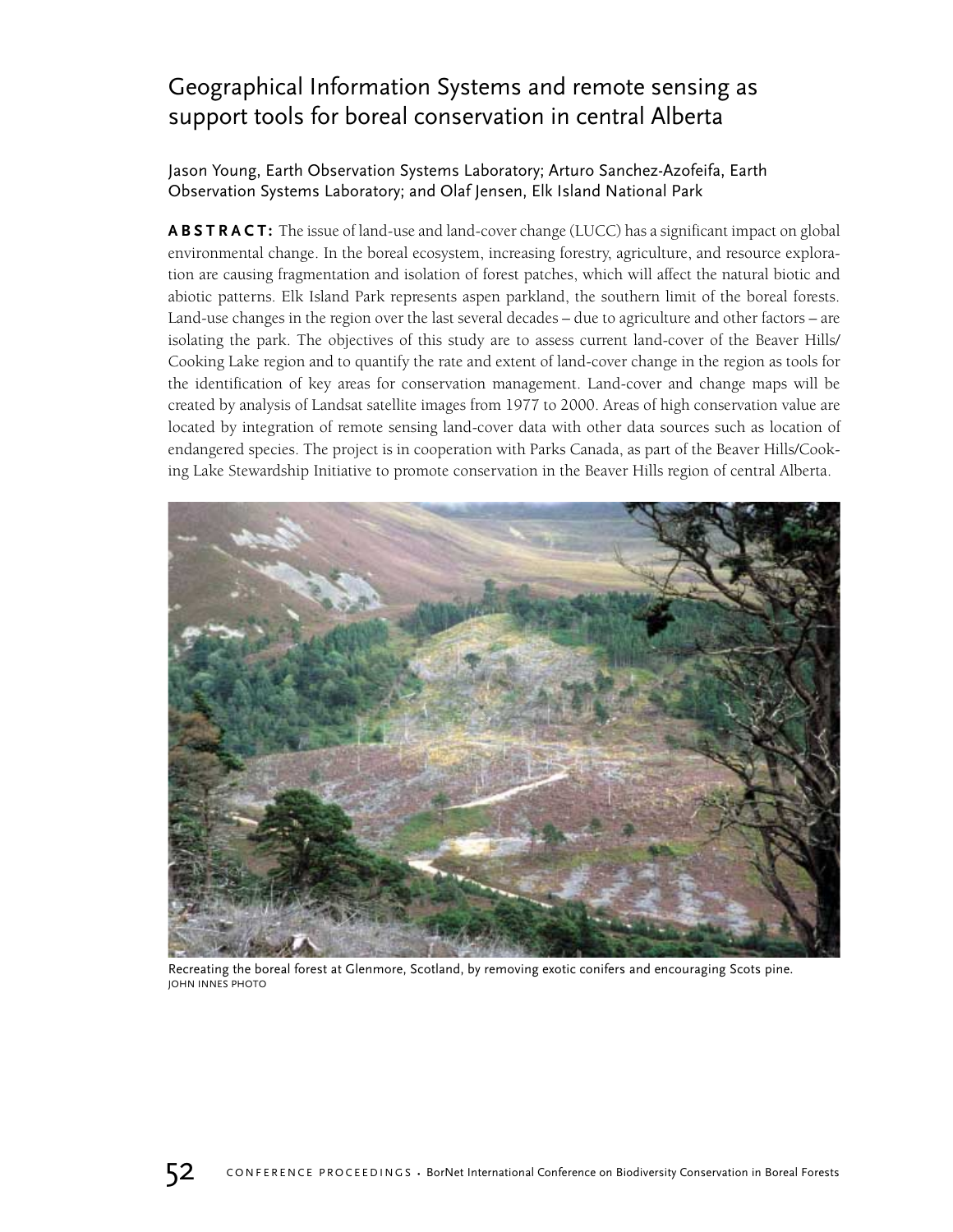## Adaptive management to sustain biological diversity on the Weyerhaeuser coastal tenure, British Columbia, Canada

Isabelle Houde, University of British Columbia, Canada

## **Context**

Weyerhaeuser has embarked on a forest project on its coastal tenure in British Columbia. The project zones the tenure into three intensities of timber harvest and employs variable retention (VR) harvesting that retains patches or individual trees during harvesting. VR is applied in all zones: the old growth zone (10 per cent of the tenure, high (e.g., 70 per cent) retention, harvesting only on one-third of the zone); the habitat zone (25 per cent of the tenure and retention levels 20 to 25 per cent); and the timber zone (65 per cent of the tenure, 15 to 20 per cent retention). The approach is intended to maintain biological richness while allowing economically viable timber harvesting. An adaptive management approach is used to assess the forest project's effectiveness.

## Criteria

Criteria are used to define the values provided by the sustainable forest management plan. We focus on the criterion related to ecological value: Biological diversity (biological richness and its associated values) is sustained within the Weyerhaeuser coastal tenure in British Columbia.

## Indicators

Indicators are used to assess the success in attaining the criterion.

- Indicator 1: Ecologically distinct ecosystem types are represented in the non-harvestable land base of the Weyerhaeuser coastal tenure to maintain lesser known species and ecological functions. Indicator 1 is intended primarily to ensure that little known species and functions that may not be assessed by indicators 2 and 3 are sustained. It also serves to identify unmanaged "benchmarks."
- Indicator 2: The amount, distribution, and heterogeneity of habitat and landscape structures important to sustain biological richness are maintained over time. Indicator 2 evaluates habitat elements and structures we know are required by many species, and projects consequences of changes in those habitat elements through time.
- Indicator 3: Productive populations of species are well distributed within Weyerhaeuser's coastal tenure. Indicator 3 assesses whether species naturally present on Weyerhaeuser's coastal tenure are likely to continue as well-distributed, productive populations. It serves as a test of the broader approaches of indicators 1 and 2.

## Adaptive management program: Evaluating success

Efforts to attain and evaluate success proceed best through the framework of adaptive management. For adaptive management to attain its theoretical promise, it must contain four broad elements.

- Clearly defined objectives: Objectives, or criteria of success, must be sufficiently clear that means of assessing proximity to objectives are likewise clear.
- Planning and practices to attain the objectives: Hierarchical planning can reduce the amount of planning required at the operational level by addressing some issues at the strategic or tactical levels (e.g., planning for the sustained provision of dead wood often proceeds best over tactical units, but has implications at the operational scale of individual stands).

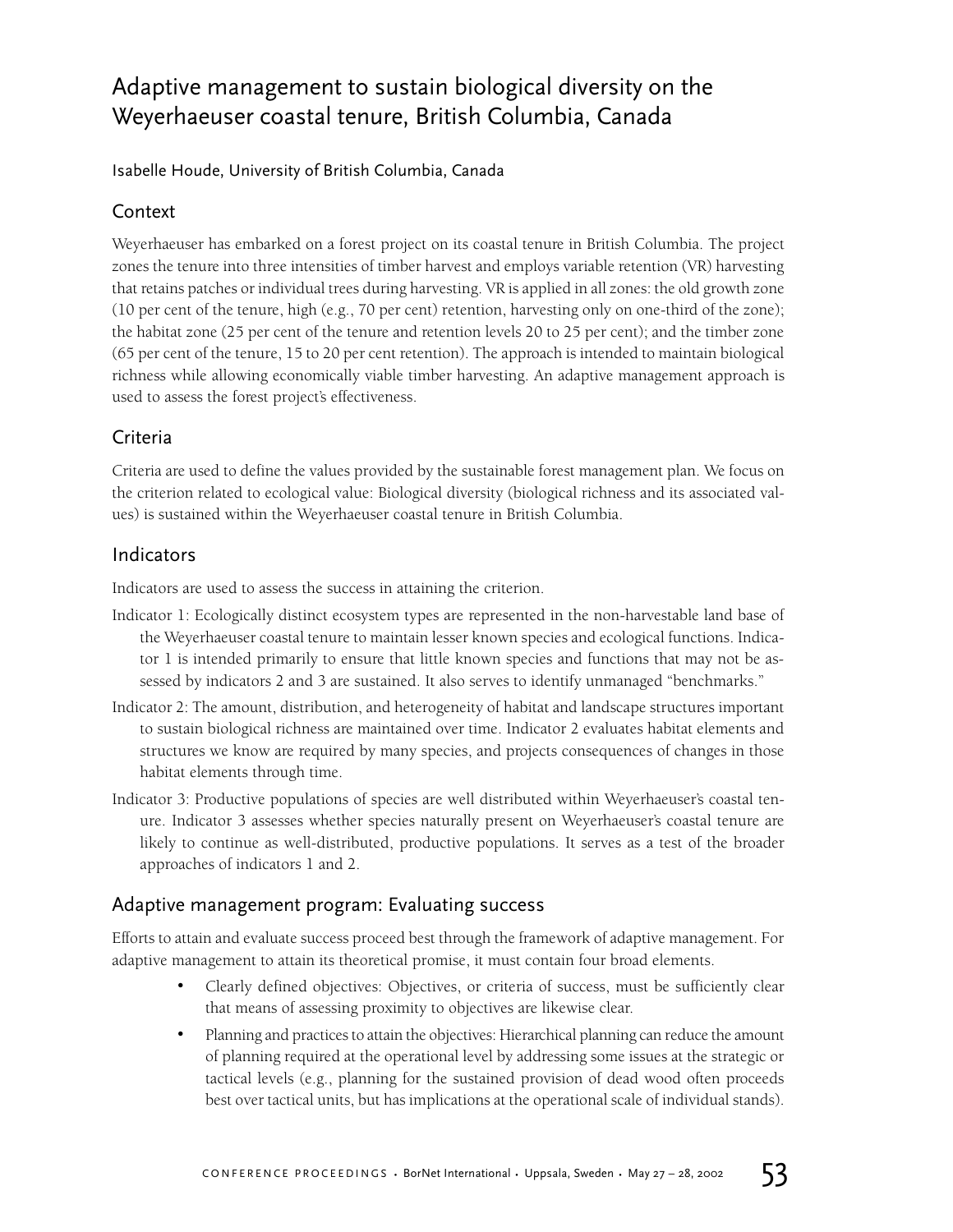- Ways to assess proximity to those objectives: The objective of sustaining biological richness must be evaluated for the entire tenure rather than to specific cutblocks. Assessments cannot occur everywhere, so they must be designed in a fashion that can be "scaled up" to apply to larger areas, and assessing proximity to an objective or its component features should be assessed by prediction. Prediction is not consistently possible. For large groups of organisms (e.g., invertebrates and fungi) we know too little to make useful predictions for more than a very small portion of the group. Effectiveness monitoring includes both active and passive adaptive management. ("Active adaptive management" refers to experiments specifically designed to better inform forest practices. "Passive adaptive management" indicates only the absence of a designed experiment, and includes retrospective sampling or computer simulation.)
- Ways to modify practices if objectives are not attained (links to management action): The evaluation system should assess the success of current management activities and track improvements in management through time (e.g., develop a scientifically-based scoring procedure providing scores for specific habitat elements, model species or "guilds" of vertebrates, other organisms, or landscape pattern). The evaluation system should employ a wide range of monitoring approaches that can be collected into two broad groups: implementation monitoring and effectiveness monitoring.

## Closing the loop

In this example we use old growth forest, associated structural components, and associated focal species.

## Indicator 1: Ecological representation (amount and location of old growth stewardship zones)

- Areas that contain higher amounts of poorly represented ecosystem types should be favoured for location of old growth zones or direct the location of mini-zones.
- The representation analysis shows that the drier warmer variants have fewer unmanaged areas than other variants, and the higher elevation variant, the MH, has a large proportion unmanaged.

Results suggest…

- Locations of zones should be adjusted to include more old growth, restoration, or habitat zones in the warmer, drier variants (CDF and CWHxm), and areas of old growth should be preserved or restored in these drier variants.
- Monitoring of structures and species should be careful to include the drier variants.

## Indicator 2: Habitat structure (old growth structure)

- Large trees (especially large Douglas-fir) and large snags had higher retention levels in dispersed VR.
- Dispersed VR retained substantially lower levels of many habitat elements than group VR. Total snag retention was particularly low in dispersed VR.

Results suggest…

The need for the whole range of habitat elements suggests not neglecting dispersed VR but putting most emphasis on mixed and group VR. Since mixed VR tended to have additional retention in the matrix, it should be favoured over group VR.

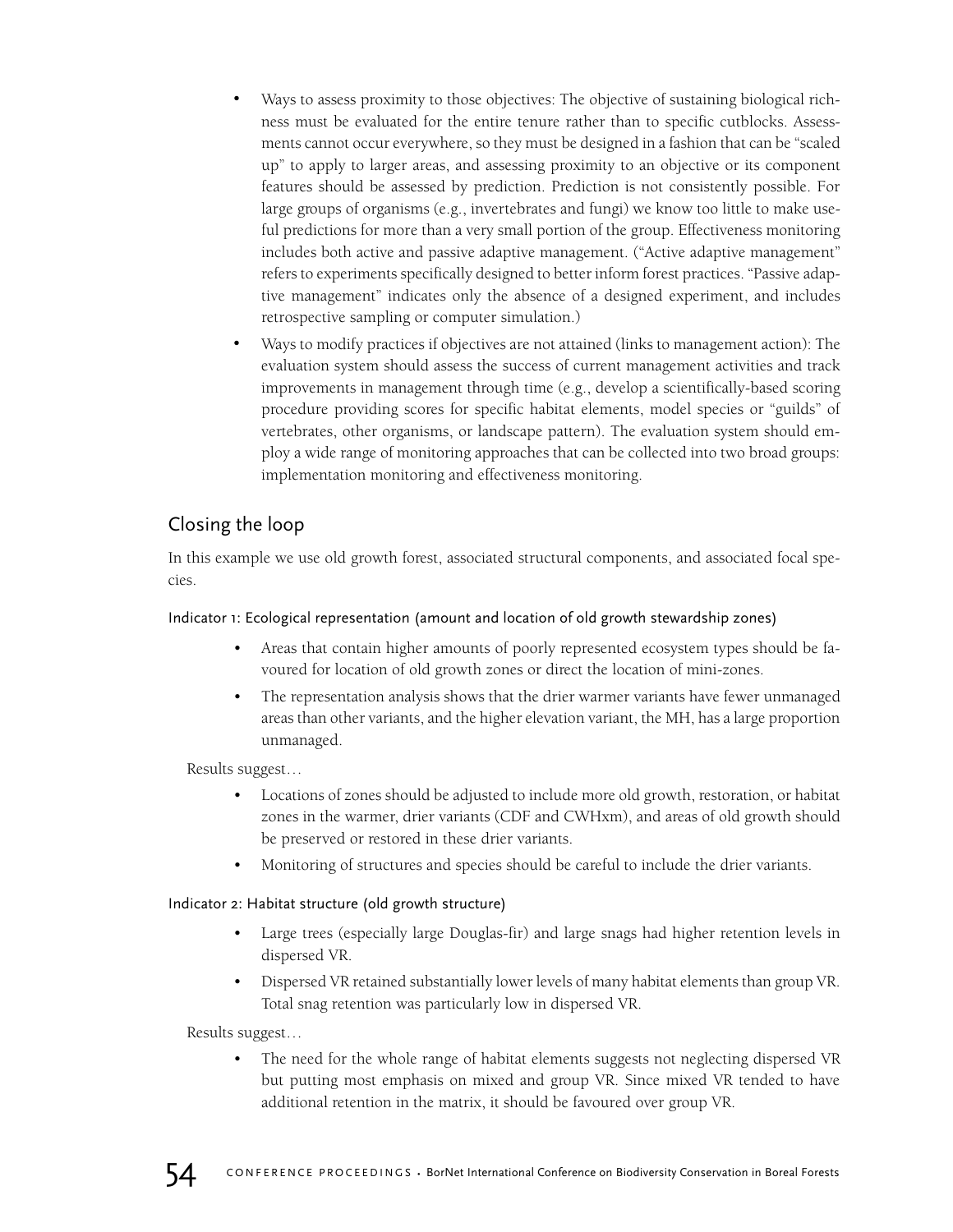Indicator 3: Focal species used as indicator organisms should…

- Be likely to provide useful information under a wide range of forest management options;
- Reflect the *range* of real organisms (e.g., poor dispersers, cavity users, shrub nesters…);
- Allow us to report on landscapes in a way that combines the effects of management options at a number of scales and is biologically meaningful; and
- Be from easily sampled groups (e.g., breeding birds, calling amphibians, and plants).
- Indices known to influence species were monitored for various patterns of retention (e.g., species' responses to stand-level practices, time to "recovery" of suitable habitat in managed stands, and organisms' abilities to move through non-suitable habitat, and their movement distances).

Red-Legged Frog (*Rana aurora*)

• The probability that a frog would leave a tree patch increased with decrease in patch size, and patches with streams were more likely to have frogs remain in them.

Western White Trillium (*Trillium ovatum*)

• Western White Trillium, a sensitive vascular plant, was found significantly more often in patches than in dispersed variable retention.

Other organisms

- Few carabid species were more abundant in old growth patches than in dispersed variable retention.
- Two gastropod species were found only in controls, several species re-colonized matrix within two years of harvest, suggesting that they moved underground while habitat was inadequate.
- Mycorrhizae were found to decrease significantly within the first 15 m from the edge of patches.
- Mixed variable retention was better that either patch or dispersed variable retention at maintaining bird communities.

Results suggest…

- Trends of abundance of organisms in different types of variable retention and around edges (e.g., mycorrhizal fungi) can help design patterns of retention within blocks.
- Management actions could include favouring larger retention patches or changing patterns of harvested blocks on the landscape to retain larger patches of forest.
- Focus on a modelling effort to help define relationships and allow modelling over long timeframes and large areas.
- Focus on further finer-scale monitoring for some species that may indicate productivity.

Contributing researchers: F.L. Bunnell, W. Campbell, A. Chan-McLeod, G. Dunsworth, D. Huggard, L. Kremsater, H. Kope, I.A. Pearsall, M.I. Preston, R. Outerbridge, K. Ovaska, L. Sopuck, J.A. Trofymow, and others.

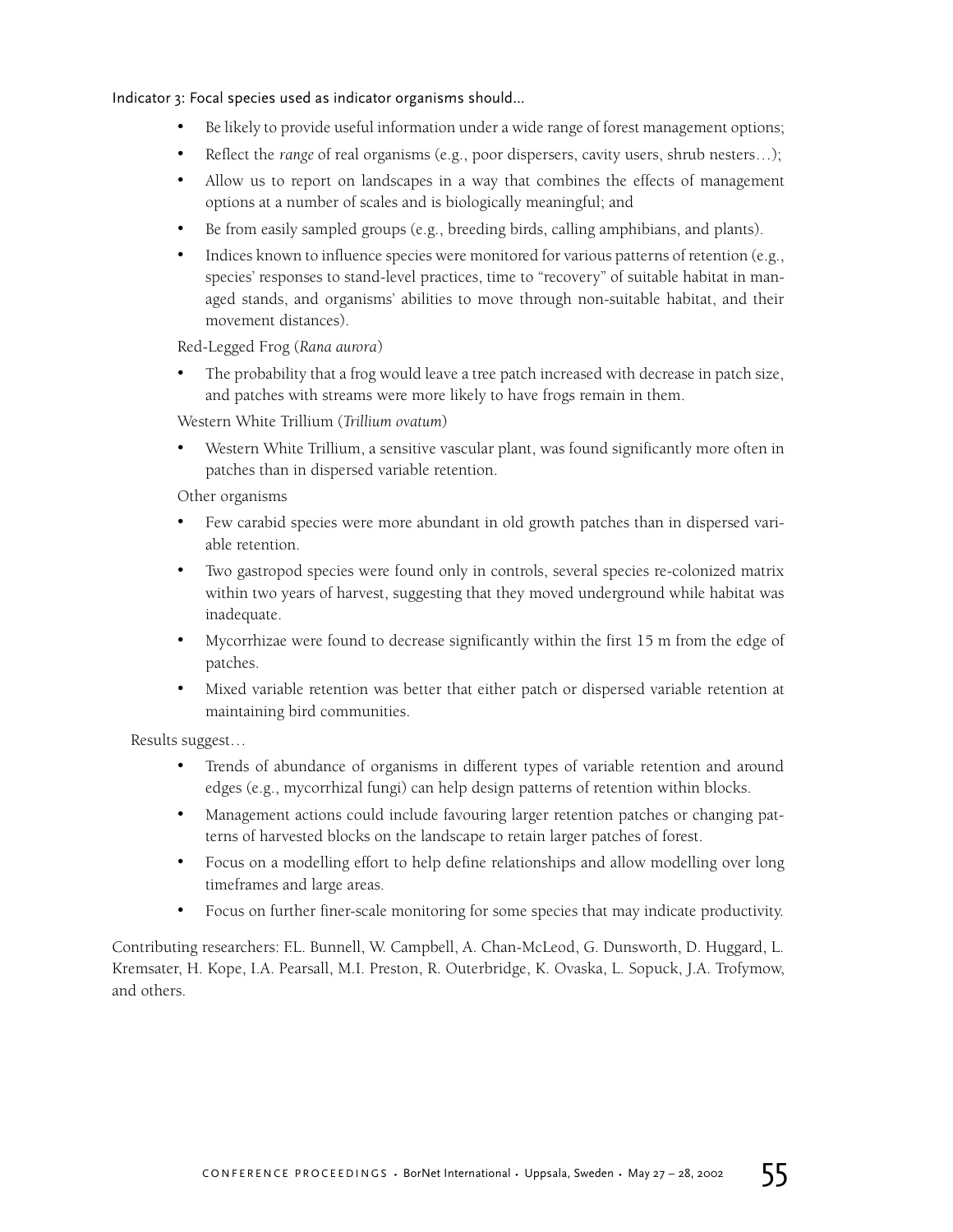## Overview of FORREX – Forest Research Extension Partnership, Canada

Susan Leech, FORREX Canada

**ABSTRACT:** This poster provides an overview of the mandate of FORREX – Forest Research Extension Partnership, a Canada-based organization whose goal is to provide extension services in natural resource management. Extension involves facilitating and improving the link between researchers, practitioners and policy-makers, and is particularly important in applied scientific fields such as forestry and conservation. The Forest Research Extension Partnership is helping to improve communication between different organizations and groups involved in natural resource management and conservation, through identifying knowledge gaps in our understanding of natural resource management, providing extension services (using synthesis papers, workshops, field tours, and other technology transfer tools), and making existing information more accessible through information management. The poster highlights some of the Forest Research Extension Partnership's ongoing projects and tools to help improve communication within natural resource management and conservation.

## High Conservation Value Forests: An assessment of forest condition

Tony Iacobelli, WWF Canada, and Rachel Holt, Veridian Ecological Research Ltd., WWF Canada

**ABSTRACT:** Conservation and management decision-makers worldwide are grappling with applying a burgeoning number of concepts aptly described by the Forest Stewardship Council "High Conservation Value Forests." Before these concepts can be applied to purchasing agreements, or management approaches, these forests need to be identified on maps. This pilot aims to identify a subset of HCV forests – those described as "large landscape level forests," for two ecosections in B.C. The project will be based on an assessment of current condition of forest types within this landscape using 1:20,000 forest cover mapping. Current seral stage distribution will be compared with the predicted distribution based on projecting stand-replacing disturbance interval. Steps in the analysis of forest condition include:

- Estimate the "natural" amount of each seral stage (particularly "old" forests), based on natural disturbance patterns;
- Calculate current seral stage distributions from the forest cover data;
- Determine risk classes and thresholds based on deviation from the expected distribution. This should include consideration of the scale of the analysis, veracity of the data available, the natural variability of natural disturbance processes, the biological fragility, uniqueness and richness of the ecosystems under consideration and the regional and global context; and
- Modify risk classes and outcomes based on analysis of patch metrics (size, interior forest habitat etc.), road density information and other context data.

This pilot may not definitively identify HCV forests, but the outcome will be compared to the results of similar studies using proxy measures (e.g., road density data) carried out by other groups using different methodologies and at different spatial scales (e.g., Global Forest Watch's "intact forest" analyses). This comparison should illuminate the implications of using different approaches and different thresholds to define High Conservation Value Forests.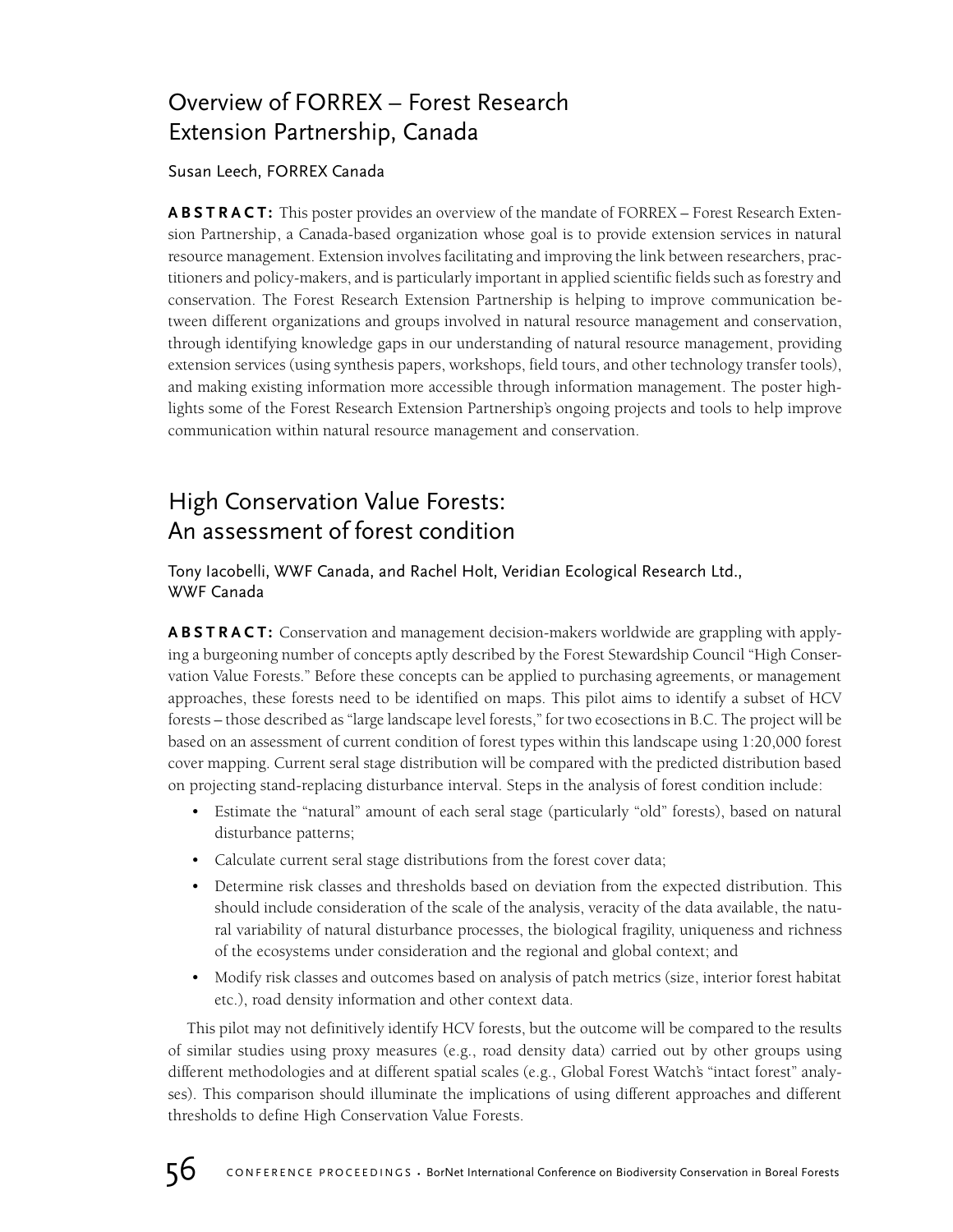## Appendix 3: Biographies of speakers and panel members

## Per Angelstam, Department of Conservation Biology at the Swedish University of Agricultural Sciences, WWF and Department of Natural Sciences at Örebro University, Sweden

Per Angelstam's research interests lie in the fields of landscape ecology, studies on the consequences of forest fragmentation on wildlife, and conservation biology with work on biodiversity maintenance and forest landscape management. Since 1990, Per Angelstam has been using the steep north European forest and land use history gradient from Scandinavia to Russia for studies of landscapes and their species composition. He is also involved in the European Union BEAR project. Finally, Per Angelstam is involved in the practical implementation of research by synthesizing existing knowledge, training forest and land use managers in ecological landscape planning, and educating students in landscape ecology.

## Petri Ahlroth, Finnish Ministry of Agriculture and Forestry, Finland

Dr. Ahlroth is currently working at the Ministry of Agriculture and Forestry. His job is to compile research related to conservation of forest biodiversity and to write a draft of a new related research program. This work is supposed to focus the use of resources at the conclusion of the FIBRE program.

## Stefan Bleckert, Sveaskog, Sweden

Bio not available

## Stan Boutin, University of Alberta, Canada

Stan Boutin has 23 years experience in the field of ecology and environmental biology, with four years direct forestry experience while working for Alberta-Pacific Forest Industries Inc. as a Research Ecologist, Program Leader, and Director of Science and Technology. Recent research work has focused on integrated landscape management issues directly related to cumulative effects and the influence these effects have on Alberta's environmental and economic sustainability. Currently, he holds an NSERC Industrial Research Chair in the Faculty of Science at the University of Alberta. He is also a Research Area Leader for the Sustainable Forest Management Network, one of Canada's Networks of Centres of Excellence. Stan Boutin has authored over 80 refereed publications and 12 book chapters. He also coedited "Ecosystem Dynamics of the Boreal Forest: The Kluane Project," a book that summarizes a largescale terrestrial research project in the boreal forest of the Yukon. Stan Boutin was co-winner of the Publication of the Year award in 1995 from the Wildlife Society for his collaborative work on a 10-year project designed to test hypotheses relating to the organization of the boreal forest vertebrate community. Finally, Dr. Boutin is also the Associate Editor of the Journal of Wildlife Management.

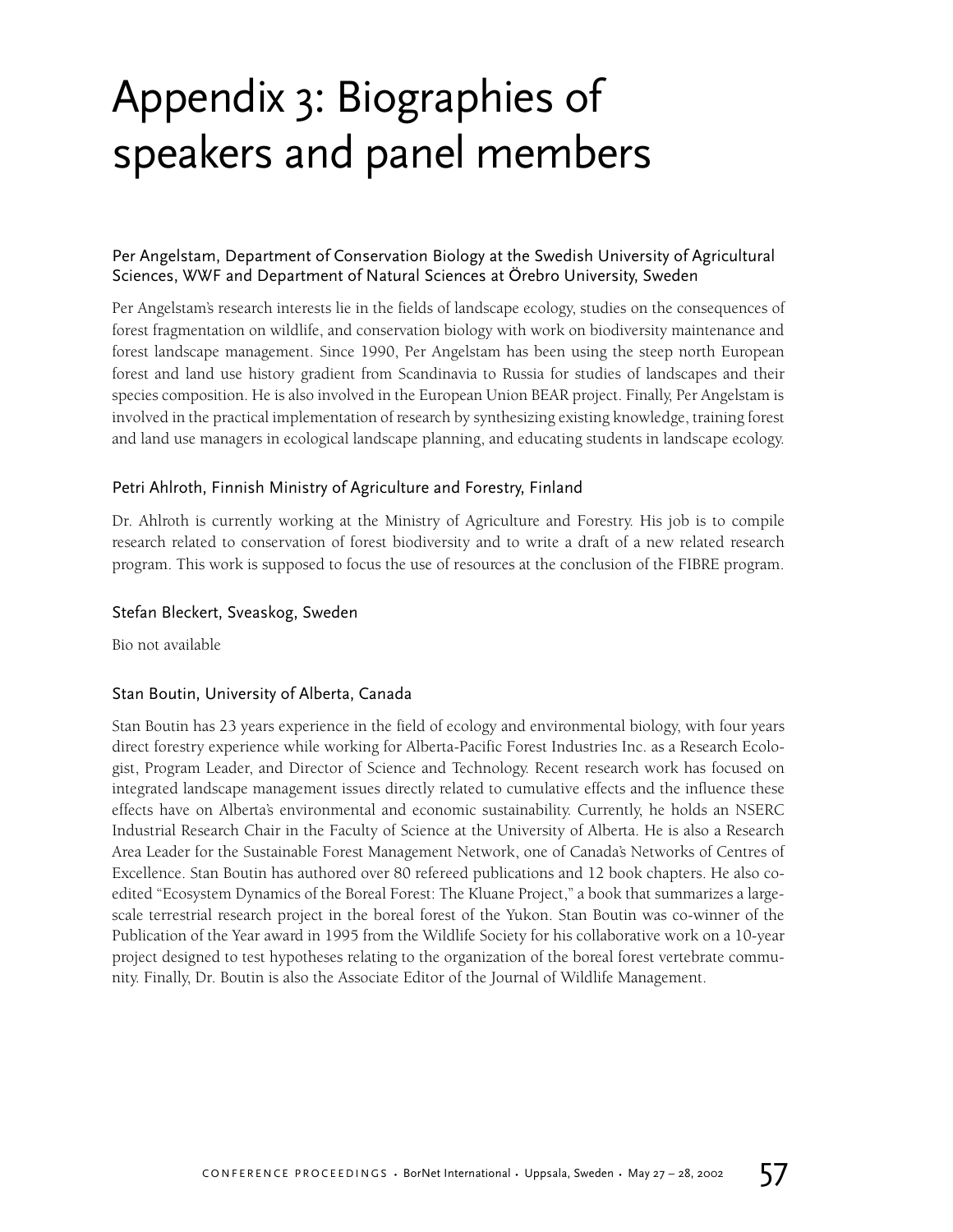## Hans Djurberg, Environmental Coordinator, IKEA

Hans joined IKEA in January 2001 as Environmental Coordinator for IKEA Trading Americas. He is responsible for the IKEA Forestry Action Plan implementation at IKEA suppliers in North and South America and works as lead auditor for ensuring supplier compliance with the IKEA Code of Conduct concerning Outside Environment, Working and Social Conditions and Forestry. Hans has a background in the Swedish forest products industry with experience working with Environment Management Systems, certification and Total Quality Management. He has an M.Sc. in Forestry from the Swedish University of Agricultural Sciences. Hans has previous experience working with the Swedish Forestry Association, Stockholm, Sweden. Project Manager (1996-1997); SCA Forest and Timber AB, Sundsvall, Sweden. Environmental Management Coordinator (1997-1998); SCA Forest and Timber, Sundsvall, Sweden. Project Manager Planning Systems (1998-1999); SCA Forest Products, Sundsvall, Sweden. Head of R&D (Forestry) (2000).

## Pierre Drapeau, Department of Biological Sciences, University of Quebec at Montreal, Canada

Pierre Drapeau is an Adjunct Professor in Biology at the University of Quebec at Montreal. He is also a member of the research team of the Canada Industrial Chair in Sustainable Forest Management (SFM) of University of Quebec at Abitibi-Témiscamingue (UQAT) and University of Quebec at Montreal (UQAM). He received a PhD in Biology at the University of Quebec at Montreal under the supervision of Dr. Raymond McNeil. His research focuses on the effects of landscape-scale changes in the forest cover (from both natural and human origin) on various taxa in the boreal mixedwood and black spruce forests of eastern Canada (Quebec and Ontario).

## Jean Paul Gladu, Aboriginal Forest Research Coordinator, National Aboriginal Forestry Association and Sustainable Forest Management Network, Canada

As a member of Sand Point First Nation, Jean Paul started down the forestry path, attending Sault College of Applied Arts and Technology and working the summers at Sleeping Giant Provincial Park. After graduating in 1993 from the Forestry Technician Program, he took a post with the Canadian Forest Service as a Silviculture Technician under the Reserve Lands Forestry Program Ontario. In the fall of 1996, he accepted a position with the Ministry of Forests in British Columbia as an Aboriginal Forestry Advisor. From 1997 through 1999, Jean Paul worked for the private sector in B.C. as a harvesting and road layout technician, ungulate surveyor and as a First Nation Program Manager. Jean Paul returned to school in the fall of 1998 at Northern Arizona University. The Native American Forestry Program (BSF) has helped prepare him for a position as a Policy Forester with the National Aboriginal Forestry Association, which began in January of 2000. Jean Paul has been involved in a number of national issues including the National Forest Strategy, Criteria and Indicators of Sustainable Forest Management in Canada, and the First Nation Forestry Program. He has also co-authored a discussion paper entitled "First Nations Governance and Forest Management" and was the lead author on a discussion paper entitled "Parks, Protected Areas and Aboriginal Communities." Jean Paul now holds the research portfolio at NAFA. In addition to his current duties, he accepted a half time position as the Aboriginal Forest Research Coordinator with the Sustainable Forest Management Network (SFMN) in May 2002.

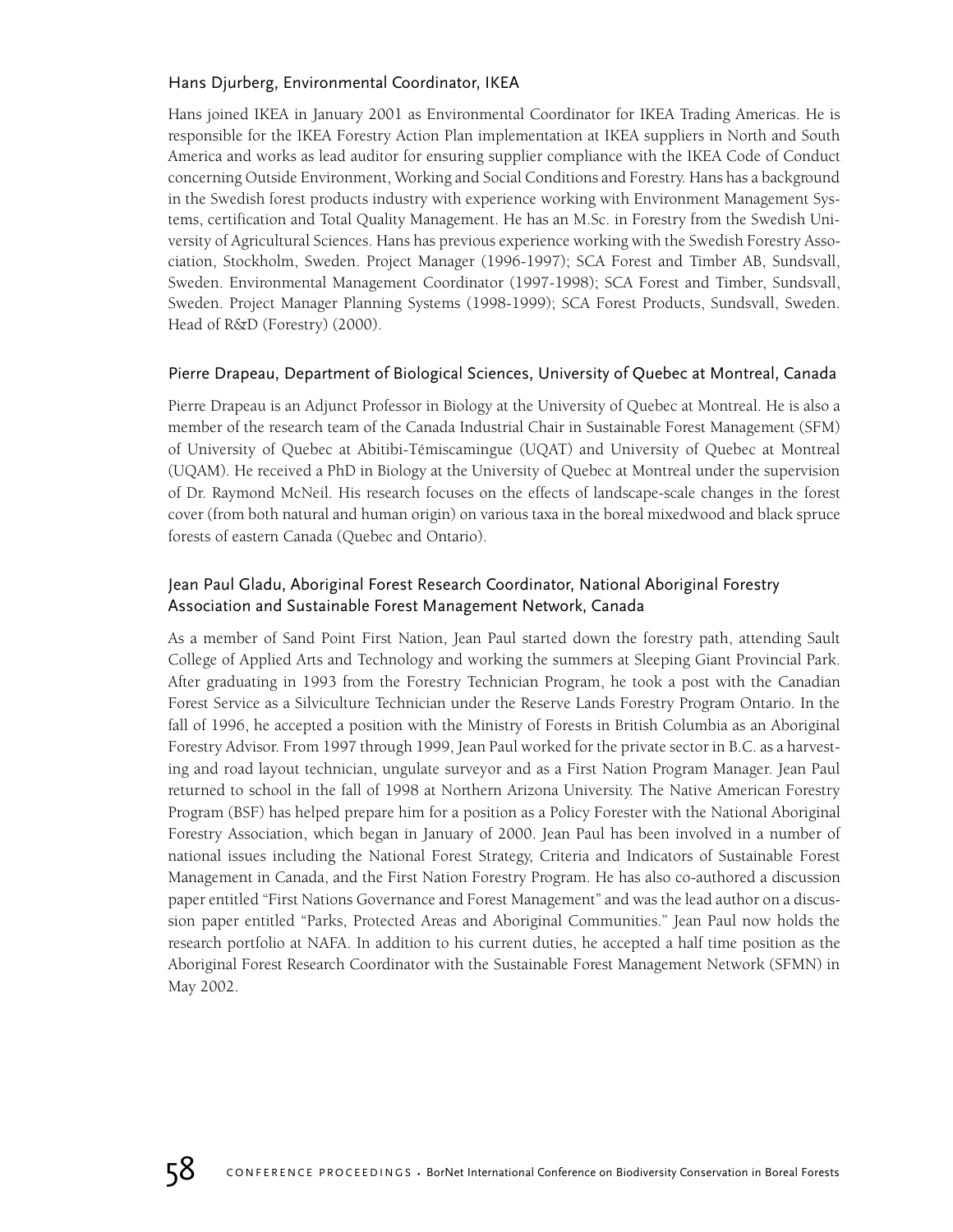## Russell Graham, USDA Forest Service, Rocky Mountain Research Station, United States

Russell Graham has over 27 years of research experience in the Rocky Mountains with the Rocky Mountain Research Station, USDA Forest Service. After receiving a B.S. in forestry in 1972 at the University of Montana, he started his professional career as a Forester, for the Bitterroot National Forest. In 1975, he transferred to the Research Station and completed an M.S. in silviculture in 1976 and a PhD in silviculture in 1981, both at the University of Idaho. His principle research involves long-term forest productivity and landscape processes, including a major study on forest structure and its impact on wildfire severity and intensity, and productivity research concentrated on the management of forest organic materials, primarily coarse woody debris and the material stored on the forest floor. In addition, Russ has been heavily involved with the management of the northern goshawk and involved with landscape level ecosystem projects throughout the central and western United States. He was the Deputy Science Team Leader for the Interior Columbia Basin Ecosystem Management Project and is presently the Leader of the Science Advisory Group for the project. Most importantly, Russ is a Research Silviculturist concentrating on providing information for the management of Rocky Mountain forests to meet a wide variety of management objectives.

## Jan-Erik Hällgren, Dean of Forestry at the Swedish University of Agricultural Sciences, Sweden

Bio not available.

## Daryll Hebert, Encompass Strategic Resources Limited, Canada

Bio not available.

## Rachel Holt, WWF Canada, Veridian Consulting Ltd., Nelson, British Columbia, Canada

Rachel Holt is a consultant applying ecological theory to forest management issues in B.C., both within the provincial legislative framework, and in application to forest stewardship certification. Her work involves applying natural disturbance ecology to ecological risk assessments in a number of ecosystems around the province – to determine the implications of "how much is enough" decisions. Dr. Holt has also been involved in the development of a provincial strategy to improve decision-making around forest management practices using habitat supply modelling. From this work, broad frameworks for improving ecological risk assessment procedures relevant to a wide variety of ecosystems are being developed.

## John Innes, FRBC Chair of Forest Management, Faculty of Forestry, University of British Columbia, Canada

John Innes holds the FRBC Chair of Forest Management in the Faculty of Forestry at the University of British Columbia. His research interests are centred on the assessment of sustainable forest management practices, particularly long-term monitoring of the impacts of forestry activities. Recently, he has been working on the use of terms such as "endangered forests," "frontier forests" and "old-growth forests," particularly in relation to the application of these to northern forests. John is the Principle Investigator for the Canadian BorNet project in collaboration with the other Canadian Steering Committee members.

## Steve Jennings, ProForest, United Kingdom

Bio not available.

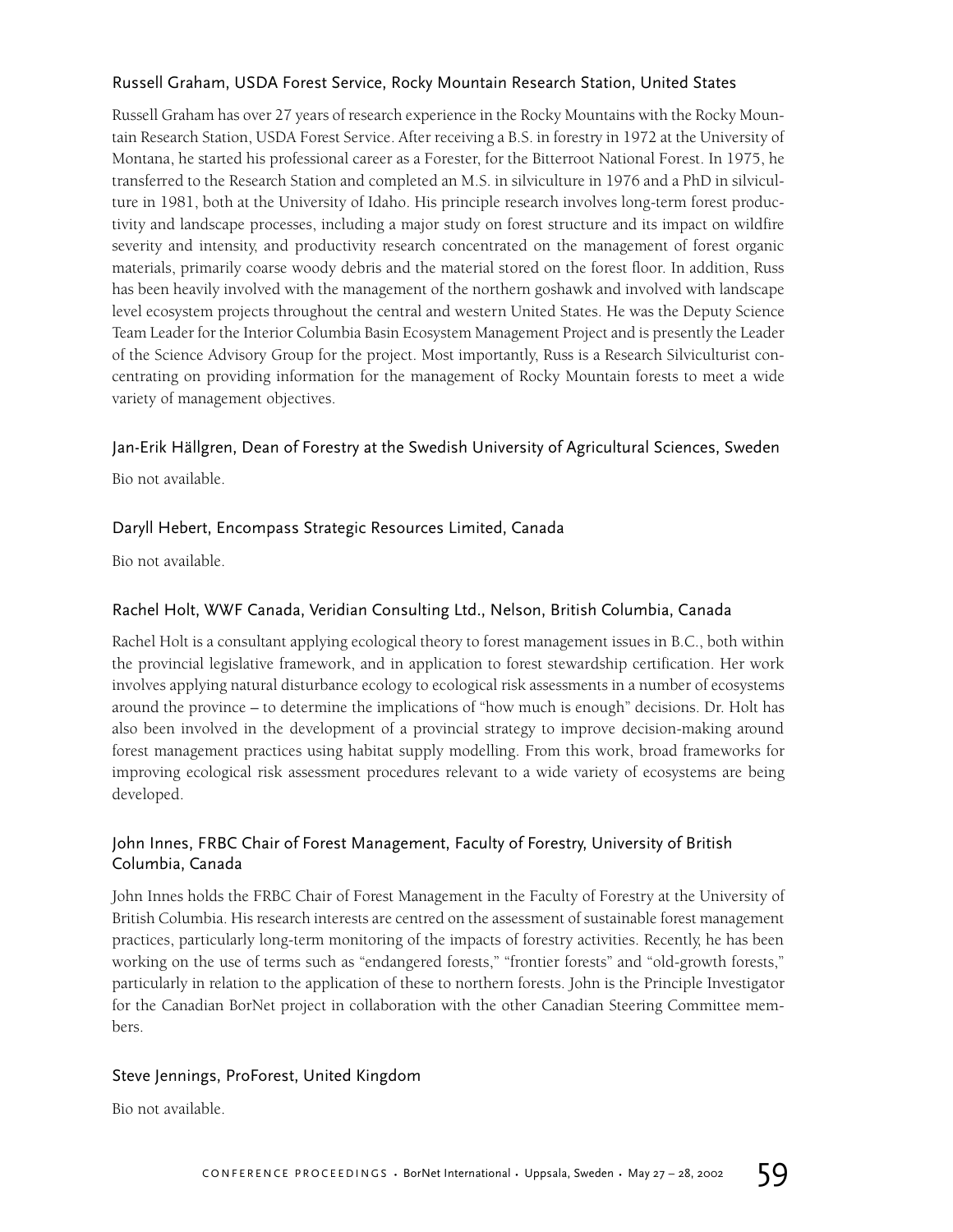## Stig Larsson, Department of Entomology, the Swedish University of Agricultural Sciences (SLU), Sweden

Stig Larsson's research focuses on two areas: the management of biodiversity in boreal forests, and the ecology of plant/herbivore interactions. Currently, he directs a research program aimed at determining to what extent the "new forestry" actually contributes to maintaining biodiversity. In particular, this research strives to understand whether the current practice in Swedish forestry of retaining coarse woody debris reduces the risk of local extinction of red-listed wood-living insects. Dr. Larsson's research on plant/herbivore interactions is primarily focused on variation in plant resistance to insects, in particular the role of environmental modification of genetically determined resistance.

## Susan Leech, FORREX – Forest Research Extension Partnership, British Columbia, Canada

Susan is a registered professional biologist with a background in research, education, wildlife monitoring and conservation biology. From her previous position as the Research Coordinator at the University of British Columbia Research Forests, she has hands-on experience in forest management within the context of local communities, and an ability to balance the values and needs of different groups across the landscape. Susan's current position focuses on fostering communication between all facets of the natural resource management community to improve biodiversity management within forested landscapes.

## Luigi Morgantini, Chief Biologist and Forest Ecologist Coordinator, Weyerhaeuser Company, Alberta, Canada

Luigi is the Chief Biologist and Forest Ecologist Coordinator for Weyerhaeuser Company in Alberta. Since 1988, he has been an Adjunct Professor in the Department of Renewable Resources at the University of Alberta, where he also teaches a course on the impact and mitigation of human activities on wildlife. Luigi holds a Doctor of Science degree from the University of Rome (Italy), and an M.Sc. and PhD in Wildlife Productivity and Management from the University of Alberta. Luigi has worked in wildlife conservation and management for over 30 years, initially with the World Wildlife Fund in Italy. During the last 26 years, he pursued research with the University of Alberta, and for various government agencies and private companies in Alberta and the Unites States. Luigi's main research interests focus on wildlife ecology and behaviour, on the impact and mitigation of land use practices on wildlife, and on the integration of wildlife habitat requirements in forest management. In 2001, Dr. Morgantini was awarded the Wildlife Habitat Canada Forest Stewardship Award for his leadership in caribou conservation in Alberta and, in 2002, the Alberta Emerald Award for life-long environmental stewardship.

## Jari Niemelä, Department of Ecology and Systematics, University of Helsinki, Finland

Jari Niemelä is the head of the Department of Ecology and Systematics at the University of Helsinki in Finland. His main research fields include forest biodiversity, conservation biology and urban ecology. He has published more than 80 scientific papers, and is member of the Editorial Board of Biodiversity and Conservation. He is currently leading two national research projects: the effect of the size of retention tree groups on biodiversity in forest regeneration (RETREE); and ecology and urban planning (ECOPLAN). Furthermore, Dr. Niemelä leads a global network for assessing biodiversity changes across urban-rural gradients (GLOBENET). He is also member of the steering group of the Finnish project Application of Biodiversity Research. Dr. Niemelä is a partner in three EU projects: BioAssess; Development of Urban Greenspaces to Improve the Quality of Life in Cities and Urban Regions (URGE); and European Biodiversity Forum – Implementing the Ecosystem Approach (Bioforum).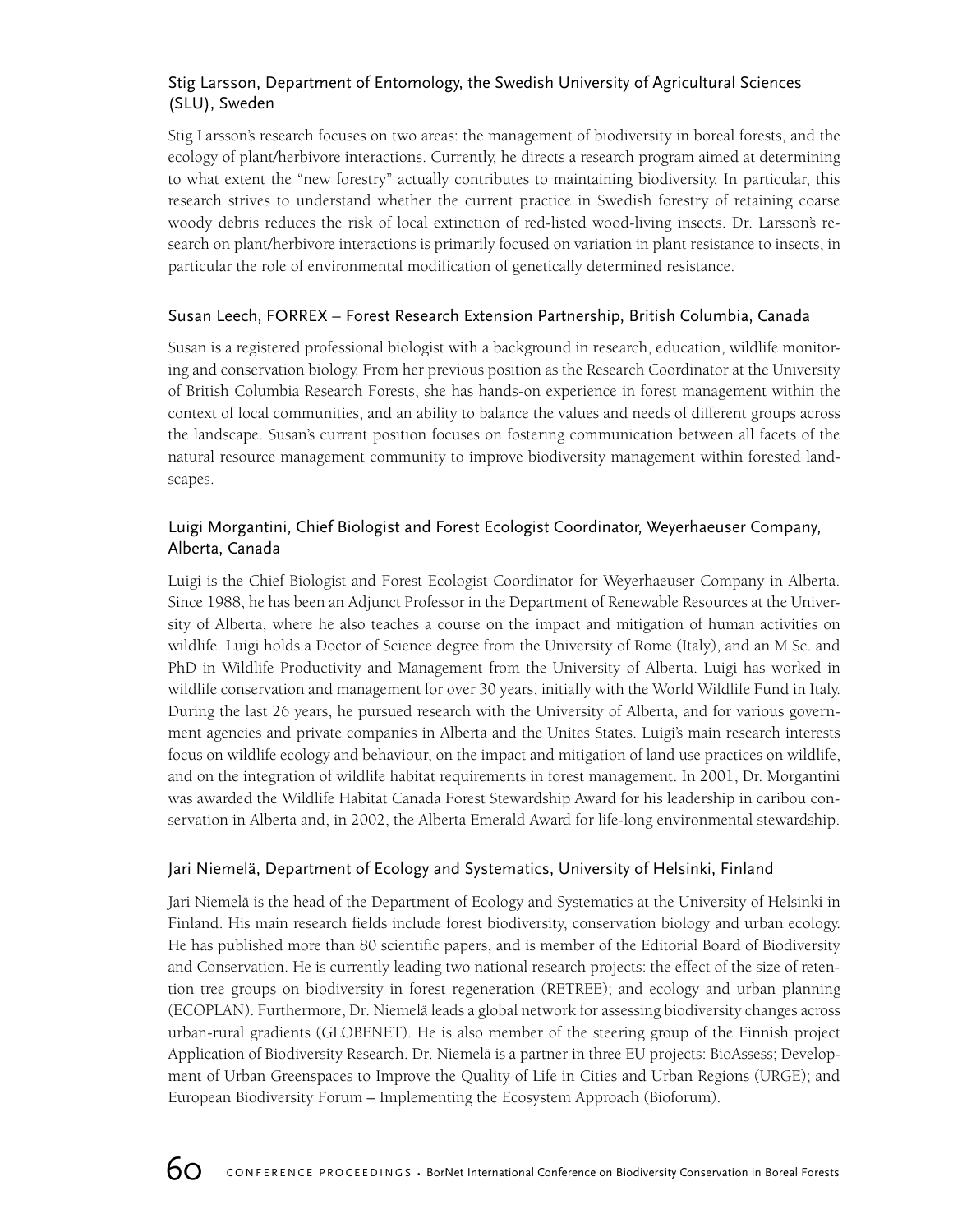## Suvi Raivio, Biodiversity Specialist, Finnish Forest Industries Federation, Finland

Suvi Raivio is currently working as Biodiversity Specialist in the Finnish Forest Industries Federation (FFIF), an interest organisation for the Finnish wood-processing industry. Her work includes several aspects of forest environment, ranging from threatened species, forest conservation and management practices to landscape ecological planning, climate change and forest policy. The largest part of her work is representing FFIF in several working groups and committees, including the steering committee of FIBRE, but she also tries to keep track of what is going on in research. Suvi's background is in animal ecology with a PhD from the University of Helsinki on the effects of forest fragmentation on birds. Since then she has worked for the Finnish Forest and Park Service and the Finnish Environment Institute as a senior research scientist on projects studying the effects of forest management practices on biodiversity and landscape ecological planning.

## Lauri Saaristo, University of Helsinki, Finland

Lauri Saaristo is currently working at the University of Helsinki. He is a researcher in the BITUMIproject (Applicability of biodiversity research 2000-2002). His job is to organize activities that enhance communication and interaction between forest managers and researchers.

## Marc Stevenson, Sustainable Forest Management Network, Alberta, Canada

Dr. Marc G. Stevenson is the Aboriginal Program Manager for the Sustainable Forest Management Network. Marc has for over 20 years of professional experience with Aboriginal social, economic, cultural, ecological and political issues. He has consulted for many Aboriginal organizations as well as government, NGOs and industry on a broad range of issues affecting Aboriginal communities across Canada. These experiences, combined with a Ph.D in applied anthropology, have allowed Marc to address, in an innovative manner, many of the environmental, social, political, economic and cultural issues facing Canada's First Nations', Inuit and Metis peoples. In particular, Marc has developed considerable expertise in indigenous knowledge and management systems, co-management, and sustainable development. Marc remains committed to balancing government's and industry's needs with those of Aboriginal peoples, and to fostering opportunities for Aboriginal communities to facilitate their own social, economic, and political development. Marc is an associate of the Canadian Circumpolar Institute, an adjunct professor at the Department of Anthropology (pending), a former director of the Independent Environmental Monitoring Agency for the BHP Diamond Mine, Northwest Territories, and the author and co-author of many publications and reports on Aboriginal issues.

## John Spence, Department of Renewable Resources, University of Alberta, Edmonton, Canada

John Spence is currently the Chair of the Department of Renewable Resources at the University of Alberta. His research encompasses three general areas bridging evolution and ecology: structure and dynamics of arthropod populations; integration of communities, especially those under anthropogenic influence; and the nature and evolution of arthropod species and their life histories. Issues in these foci are richly interconnected and Dr. Spence believes that a synthetic approach is central for full understanding of biological issues and for rational management of sustainable ecosystems. Thus, the research program in his lab couples broad scientific objectives with the promise of shorter-term applications in management and conservation of forests and wetlands. Work generally proceeds from a strong natural history base to develop experimental approaches to questions that apply to particular taxa. Generalization follows after common threads are discovered and confirmed experimentally.

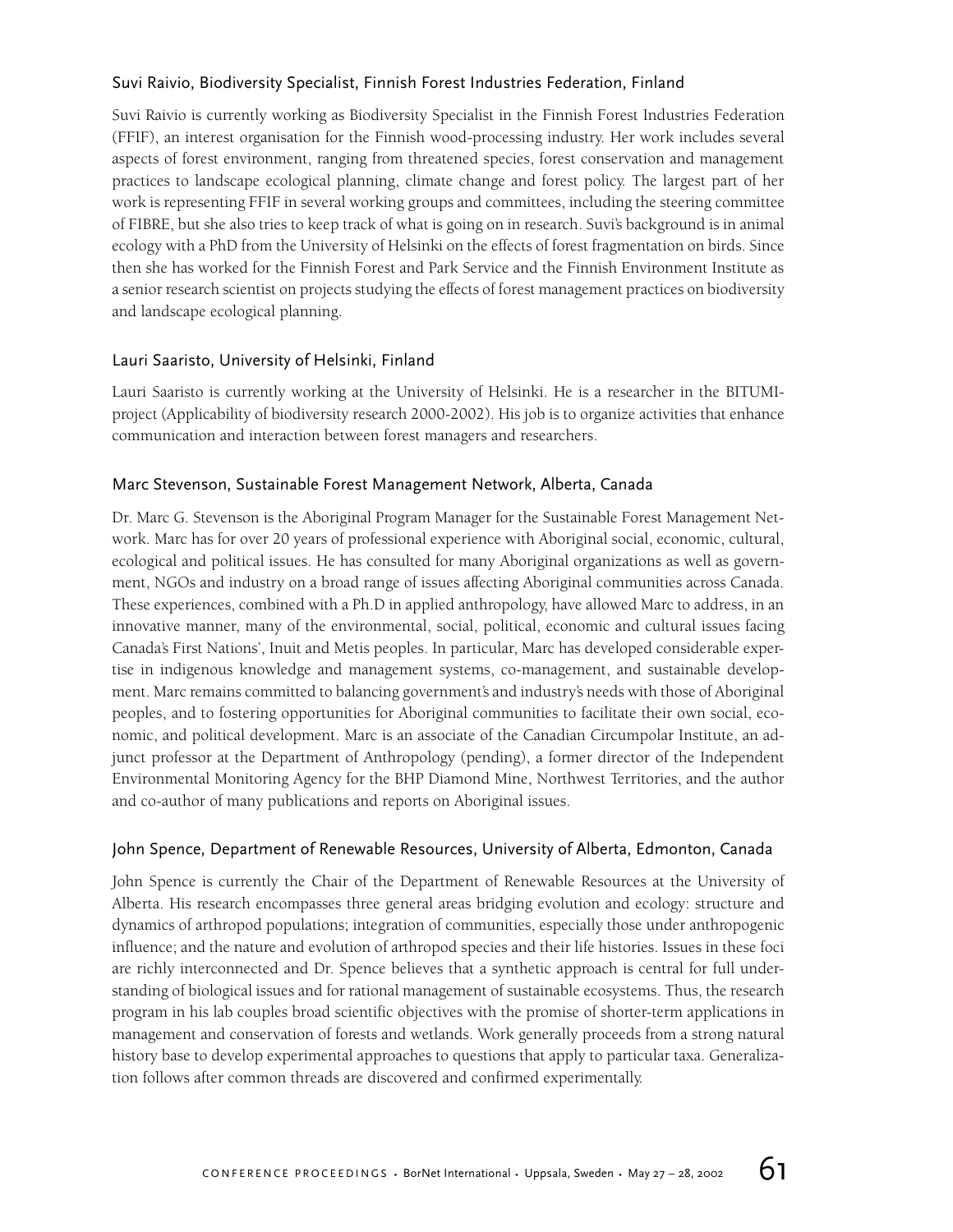## Bjørn Åge Tømmerås, Research Director, Division of Conservation Biology, Norwegian Institute for Nature Research (NINA), Norway

Bjørn Åge Tømmerås is focused on research and management concerning forestry, forest ecology and biodiversity and the impacts of the driving forces and activities on forests. His qualifications range from emphasizing ecology at the stand level, to landscape and ecosystem level and ultimately to the national, European and international levels on overall forest policy, management and scientific evaluation. His interests also include biodiversity, structure and processes in forest ecosystems with an emphasis on insects and host trees. His work has lead to: the development of indicators on and monitoring of biodiversity; the development of conservation biology criteria for conservation status of insects and evaluation and documentation of Red Data list; and follow-up on the Convention on Biological Diversity for use and conservation of biological resources.

## Ola Ullsten

Mr. Ullsten holds a Bachelor of Arts in Social Science, University of Stockholm ("Socialinstitutet"), Sweden, and an Honorary Degree of Doctor of Laws Honoris Causa at the University of Guelph, Canada. He has held a range of elected offices and political appointments including: Member of the Swedish Parliament (Stockholm) 1964-1983; Leader of the Swedish Liberal Party 1978-83; Minister for International Development Co-operation 1976-78; Minister of Immigration 1977-78; Prime Minister 1978-79; and Minister of Foreign Affairs (with International Development Co-operation) 1979-83. More recently, Mr. Ullsten has held the diplomatic posts of Ambassador to Canada 1983-89 and to Italy 1989-96. Mr. Ullsten is involved as Chairman of a working group on "Global Deforestation Trends" appointed by the InterAction Council 1987; Co-chairman of "The European Forum for Forest Protection" 1988-1990; Chairman of a review team on the "Tropical Forest Action Plan" appointed by FAO 1990; and Cochairman of the independent "World Commission on Forests and Sustainable Development" since 1995. Other roles that Mr. Ullsten plays are as member of the "InterAction Council" which is a think tank of some 30 former heads of government and state, 1983-1999; Member of the Board of Directors of the Woods Hole Research Center, Woods Hole, Massachusetts, USA since 1999; and Senior Fellow at the International Institute for Sustainable Development, Winnipeg, Canada since 2000.

## Marc-André Villard, Department of Biological Sciences, University of Moncton, New Brunswick, Canada

Marc-André Villard is an Associate Professor in Biology and holds the Canada Research Chair in Landscape Conservation at the University of Moncton. He received a PhD in Biology at Carleton University under the supervision of Dr. Gray Merriam. His research focuses on the effects of forest loss and fragmentation on various taxa in the Acadian forest of New Brunswick, the boreal mixedwood forest of Alberta, and the northern hardwoods forest of Quebec and Ontario.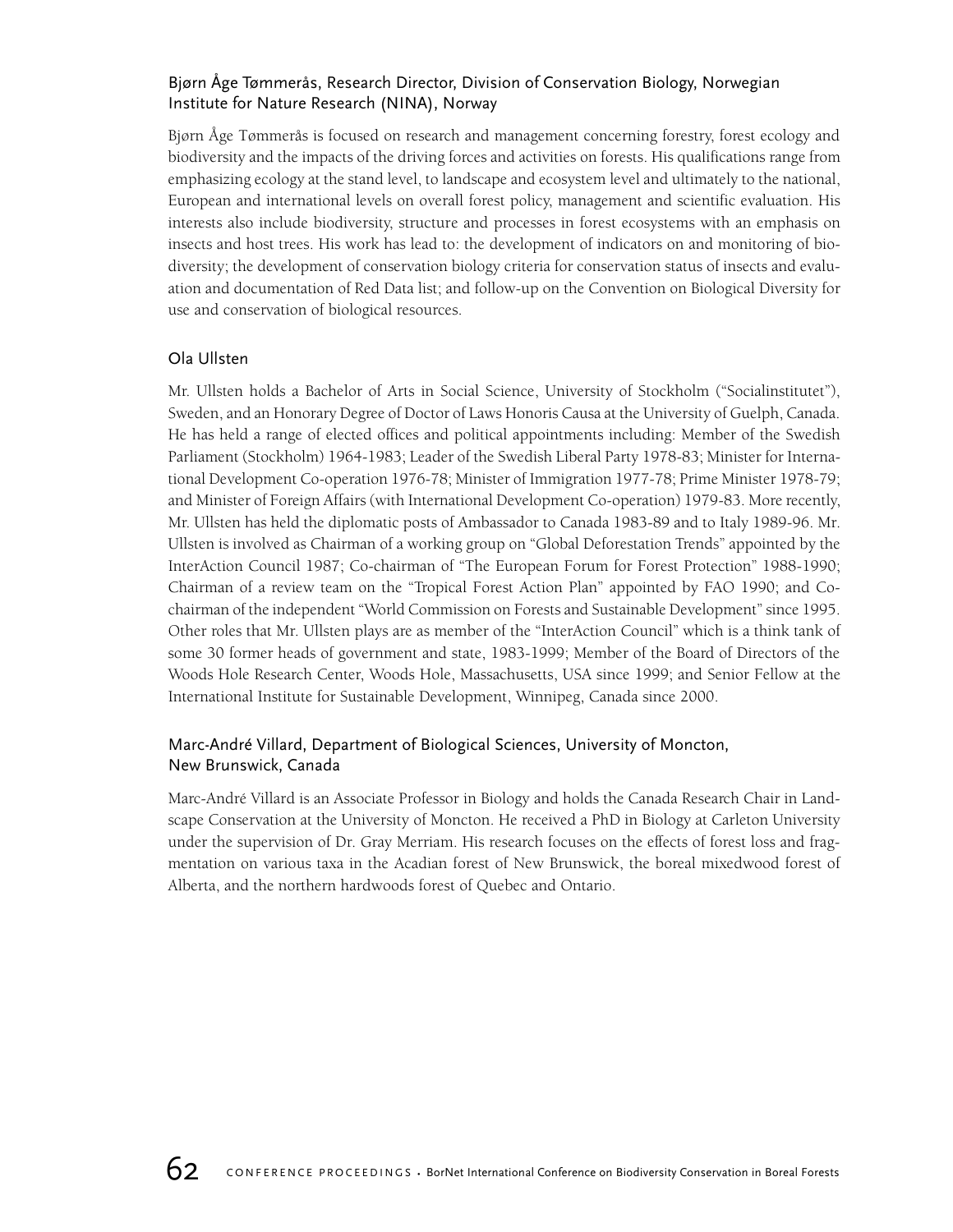## Jan Volney, Canadian Forest Service – Northwest Region, Alberta, Canada

Jan Volney is a Research Scientist with the Canadian Forest Service whose work aims to understand the changing impacts of insects on forest productivity. He earned degrees in forest entomology (BScF, University of New Brunswick, forest ecology (MFS, Yale University), mathematics and statistics (MA, UNB) and forest entomology (PhD, State University of New York, College of Environmental Science and Forestry at Syracuse). Prior to joining the Canadian Forest Service in 1985, he taught Forest Entomology and Insect Natural History at the University of California, Berkeley. He is also an Adjunct Professor in the Departments of Biological Sciences and Renewable Resources at the University of Alberta, Chair of the Forest Science and Technology Board of the Canadian Institute of Forestry, and Co-Editor of the Canadian Journal of Forest Research.

## Allan Watt, Centre for Ecology and Hydrology, Banchory Research Station, Scotland

Allan Watt joined CEH Banchory in 1999, taking up the posts of leader of the Population Ecology Section and Deputy Director of Site. His research interests focus on two areas: science underpinning the conservation of biodiversity, principally but not exclusively forest biodiversity; and the management of forest pests. He is currently involved in three European (EU-funded) projects on biodiversity and has previously worked on biodiversity in both European and tropical forests. Dr. Watt is particularly interested in developing methods for monitoring biodiversity (indicators and rapid biodiversity assessment) and in quantifying the impact of land use change on biodiversity e.g., forest clearance and conversion to plantation. He also currently works on the pine beauty moth, the most serious pest of established forests in the UK, and has previously worked on pests such as the mahogany shoot borer. Dr. Watt is currently the co-editor of Agricultural and Forest Entomology.

## Carolyn Whittaker, BorNet Coordinator, University of British Columbia, Canada

Over the past decade while working in resource management as a researcher and consultant, Carolyn Whittaker has had first hand experience in landscape ecology, wildlife management, conservation, and environmental policy in Canada and the Unites States; tropical forest conservations in Sierra Leone, W. Africa; and boreal forest ecology in circumpolar boreal countries. Carolyn is currently employed as a Research Manager at the University of British Columbia coordinating BorNet. Prior to working at UBC, Carolyn compiled a research synthesis of work relating to the sustainability of the boreal forest for the National Centres of Excellence – Sustainable Forest Management Network, part of a successful application for renewal of the network's funding (approximately \$49 million over seven years), completed while Carolyn worked with the University of Alberta as Research Integration Coordinator. This role built on Carolyn's previous experience working at Rutgers University in New Jersey as Manager of the New Jersey Center for Environmental Indicators (NJCEI) coordinating scientific input into state environmental policy. At NJCEI, she also led a research project on community based environmental processes examining capacity and resources of communities in New Jersey to develop and use indicators for monitoring environmental quality, prepared for the New Jersey Department of Environmental Protection and the Center for Environmental Indicators.

## Alexey Yarshenko, Greenpeace Russia

Bio not available.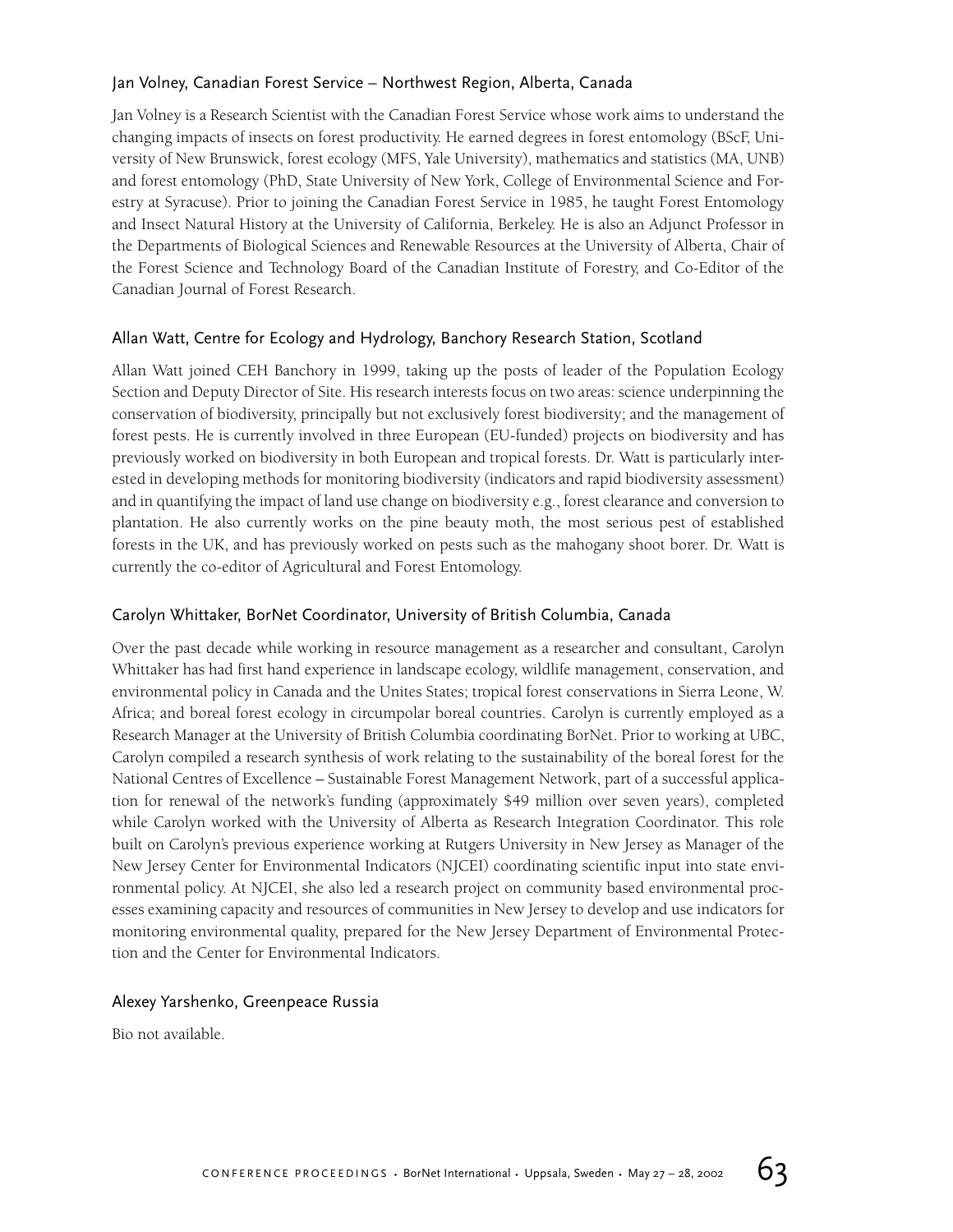## Appendix 4: Contact information for workshop participants

## BorNet Steering Committee

## Angelstam, Per

Grimsö Wildlife Research Station Swedish University of Agricultural Sciences (SLU) S-73091 Riddarhyttan, Sweden Tel: +46 581 697307; Fax: +46 581 697310 per.angelstam@nvb.slu.se

## Boutin, Stan

Z1021 Bio Sciences Department of Biological Sciences University of Alberta Edmonton, Alberta, Canada T6G 2E9 Tel: (780) 492-1297; Fax: (780) 492-9234 stan.boutin@ualberta.ca

## Drapeau, Pierre

Université du Québec à Montréal Case postale 8888, Succursale A Montréal, Québec, Canada H3C 3P8 Tel: (514) 987-3000 (x 1950); Fax: (514) 987-4647 drapeau.pierre@uqam.ca

## Innes, John

FRBC Chair, Forest Resources Management University of British Columbia 2045 – 2424 Main Mall Vancouver, B.C., Canada V6T 1Z4 Tel: (604) 822-6761; Fax: (604) 822-9106 innes@interchg.ubc.ca

## Morgantini, Luigi

Weyerhaeuser Company 11553 – 154 Street Edmonton, Alberta, Canada T5M 3N7 Tel: (780) 453-9782; Fax: (780) 453-9782 Luigi.Morgantini@Weyerhaeuser.com

## Niemelä, Jari

University of Helsinki Department of Ecology and Systematics Division of Biology PO Box 65, University of Helsinki Helsinki –00014, Finland Tel: +358 -9- 191 57849; Fax: +358-9-19157847 jari.niemela@helsinki.fi

## Raivio, Suvi

Finnish Forest Industries Federation Natural Resources and Forest Policy P.O.B. 336, FIN-00171 Helsinki, Finland Tel: +358 9 132 6671; Fax: +358 9 132 4448 suvi.raivio@forestindustries.fi www.forestindustries.fi

## Spence, John

Chair, Department of Renewable Resources 751 General Services Building University of Alberta Edmonton, Alberta, Canada T6G 2E9 Tel: (780) 492-1426; Fax: (780) 492-9234 jspence@gpu.srv.ualberta.ca

## Tømmerås, Bjørn Åge

Norwegian Institute for Nature Research (NINA) Tungasletta 2, Trondheim, N-7485 Norway Tel: 47 73 80 15 52; Fax: 47 73 80 14 10 bjorn.a.tommeras@nina.no

## Villard, Marc-André

Université de Moncton, Biologie, Moncton, Nouveau Brunswick, Canada E1A 3E9 Tel: (506) 858-4334; Fax: (506) 858-4541 villarm@umoncton.ca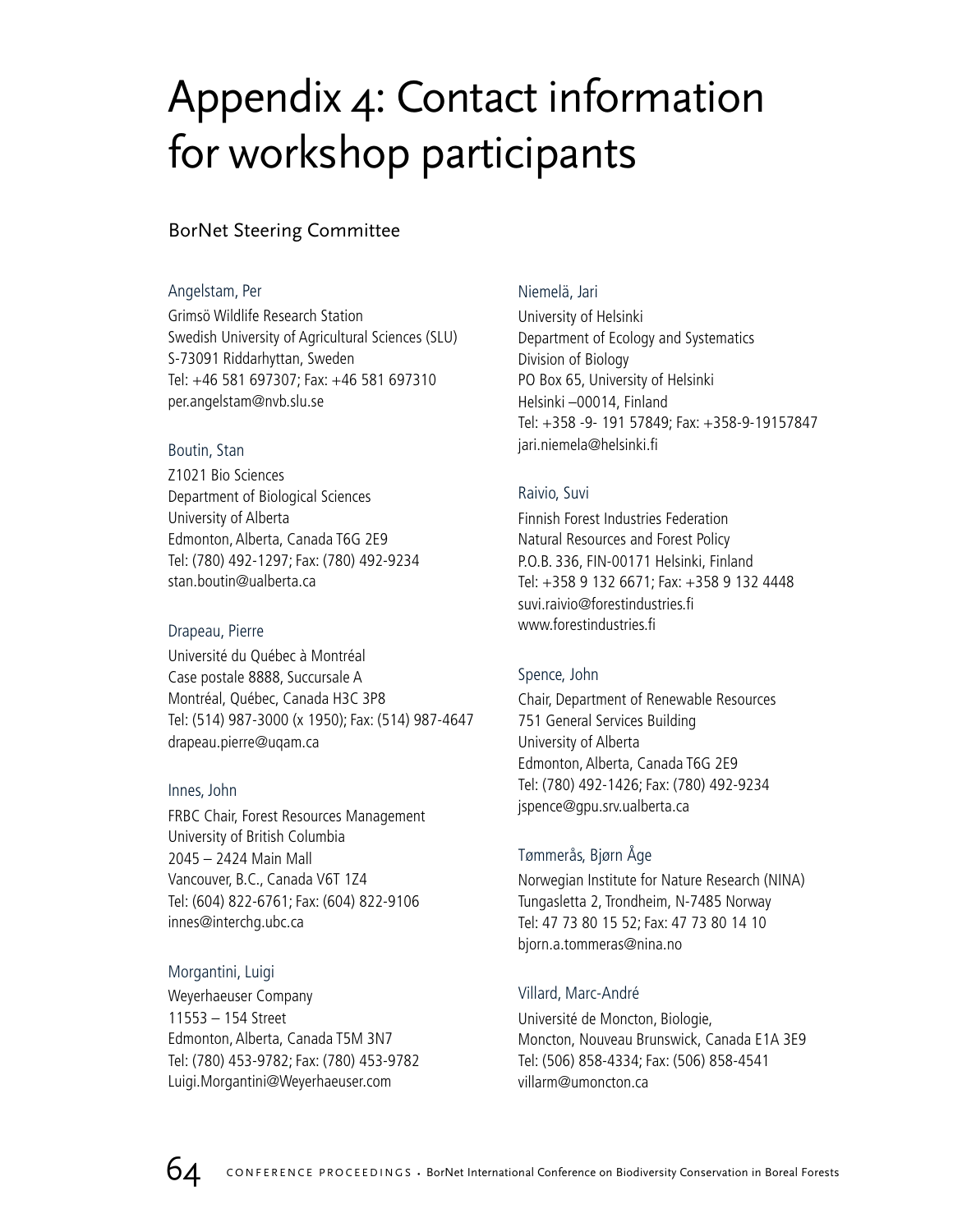W. Jan A. Volney Natural Resources Canada, Canadian Forest Service Northern Forestry Centre 5320 – 122 Street Edmonton, Alberta, Canada T6H 3S5 Tel: (780) 435-7329; Fax: (780) 435-7359 jvolney@NRCan.gc.ca www.nofc.cfs.nrcan.gc.ca

### Watt, Allan D

Centre for Ecology and Hydrology Hill of Brathens, Glassel Banchory AB31 4BW, Scotland, UK Tel: +44 (0)1330 826344 Fax: +44 (0)1330 823303 adw@ceh.ac.uk

### Whittaker, Carolyn

BorNet Coordinator, Forest Resource Management University of British Columbia 2045 – 2424 Main Mall Vancouver, B.C., Canada V6T 1Z4 Tel: (604) 822-3207; Fax: (604) 822-9106 cwhittak@interchange.ubc.ca

### Yaroshenko, Alexey

Greenpeace Novaja Bashilovka ste, 6 Moscow, Russia forest@rol.ru yaroshenko@cityline.ru

## Steering Committee Members Unable to attend

### Yuri Baranchikov

Russian Academy of Sciences V.N. Sukachev Institute of Forest Akademgorodok, 660036 Krasnoyarsk, Russia Tel: +7 3912 431429; Fax: +7 3912 433686 yuri@ifor.krasnoyarsk.ru

### Andrei Gromstev

Russian Academy of Science Petrozavodsk, Karelian Republic, Russia Tel: (814-2)77-95-00; Fax: (814-2)77-81-60 gromtsev@karelia.ru

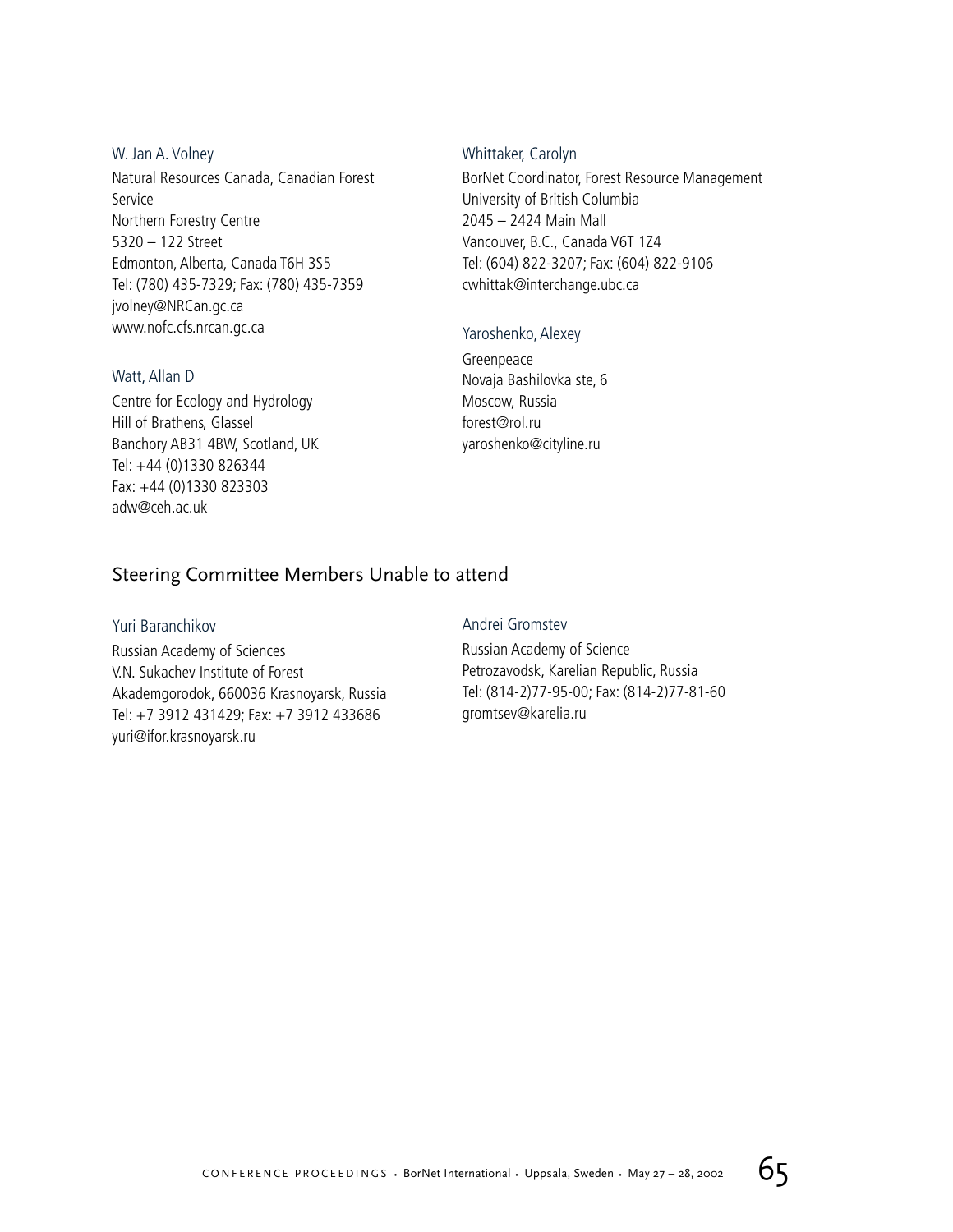## Workshop Participants

### Ahlroth, Petri

Ministry of Agriculture and Forestry P.O. Box 31 FIN-00023, Helsinki, Finland Tel: 358-400-231396; Fax: 358-9-16088372 petri.ahlroth@mmm.fi

## Aksenov, Dmitri

picea@online.ru

## Bergman, Peter

Sveaskog AB Gårdabo, Fänneslunda 523 99 Hökerum, Sverige Tel: 033/2734063 peter.bergman@brevet.nu

## Birkne, Ylva

Världsnaturfonden WWF Sverige Skogsprogrammet Ulriksdals Slott, 170 81 SOLNA, Sverige Tel: 08 – 624 74 23; Fax: 08 – 85 13 29 ylva.birkne@wwf.se

## Bleckert, Stefan

Sveaskog AB Gårdabo, Fänneslunda 523 99 Hökerum, Sverige Tel: 033/2734063 stefan.bleckert@sveaskog.se

## Breuss, Monika

Institut für Wildbiologie und Jagdwirtschaft Peter Jordan Str. 76 A – 1190 Vienna, Austria Tel: 43/1/476544450; Fax:43/664/1126131 monikabreuss@hotmail.com

## Djuberg, Hans

IKEA Trading Services, Canada 15 Provost Drive, North York, ON M2K 2X9 Tel: (416) 226-6600; Fax: (416) 226-4260 hadj@memo.ikea.com

## Gladu, Jean Paul

National Aboriginal Forestry Association/Sustainable Forest Management Network 875 Bank Street, Ottawa, Ontario, Canada K1S 3W4 Tel: (613) 233-5563; Fax: (613) 233-4329 jpgladu@nafaforestry.org www.nafaforestry.org

## Graham, Russell

USDA Forest Service Rocky Mountain Research Station 1221 South Main, Moscow, Idaho, 83843 USA Tel: (208) 883.2325; Fax: (208) 883-2318 rtgraham@fs.fed.us

## Hällgren, Jan-Erik

Faculty of Forestry Swedish University of Agricultural Sciences P.O. Box 7070, SE-750 07 Uppsala, Sverige Tel. +46-90-786 59 02 Jan-Erik.Hallgren@genfys.slu.se

## Hebert, Daryll

Encompass Strategic Resources Inc. RR#2 599 Highway 21 South Creston, British Columbia, Canada V0B 1G2 Tel: (250) 428-3092; Fax: (250) 428-7073

## Höjer, Olle

Swedish Environmental Protection Agency (SEPA) Blekholmsterrassen 36 106 48 Stockholm, Sweden Tel: 08/698 15 00; Fax: 08/698 16 62 olle.hojer@naturvardsverket.se

## Holt, Rachel

Veridian Ecological Consulting RR1 S8 C12 South Slocan, British Columbia, Canada V0G 2G0 Tel: (250) 359-6934; Fax: (250) 359-6935 rholt@netidea.com

## Houde, Isabelle

University of British Columbia Center for Applied Conservation Research 2424 Main Mall, Vancouver, B.C., Canada V6T 1Z4 houde@intergate.ca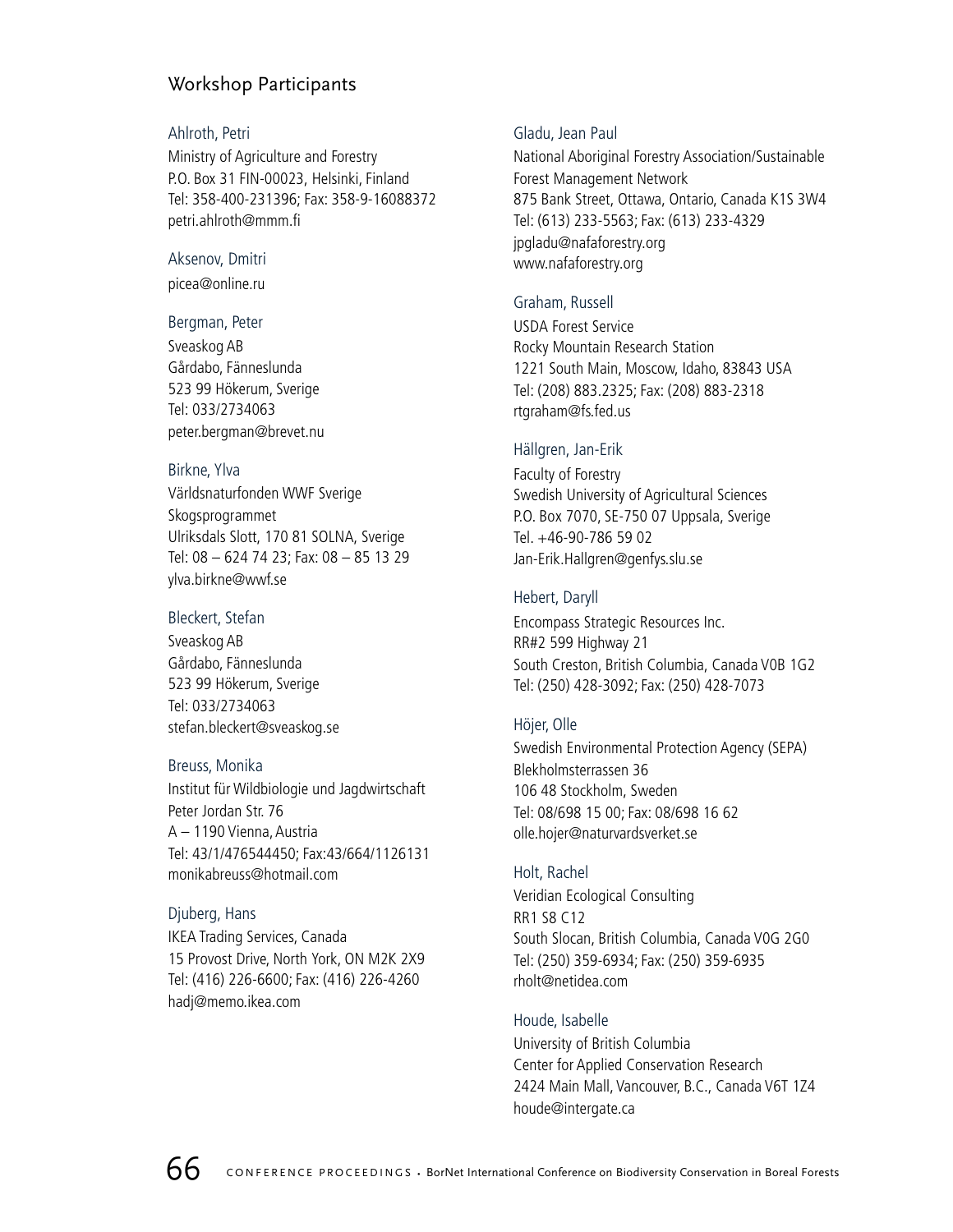Jennings, Steven ProForest 58 St. Aldates Oxford, United Kingdom 0XI 1FT ruth@proforest.net

### Laestadius, Lars

World Resources Institute 10 G. Street N.E., Washington, DC 20002, USA Tel: (202) 729-7633; Fax: (202) 729-7610 larsl@wri.org www.wri.org

Larsson, Stig Department of Entomology Swedish University of Agricultural Sciences Uppsala, Sweden 75007 Tel: 018/67 25 69; Fax: 018/67 28 90 Stig.Larsson@entom.slu.se

Lazdinis, Marius 1700 Carol Drive Marion, Illinois, 62959 USA mariusl@siu.edu

### Leech, Susan

FORREX – Forest Research Extension Partnership c/o UBC Centre for Applied Conservation Research 3004 – 2424 Main Mall Vancouver, B.C. Canada V6T 1Z4 Tel: (604) 822-3668; Fax: (604) 822-9102 susan.leech@forrex.org

### Majewski, Przemyslaw

WWF-Komi Project Office Syktyvkar, Komi, 167000, Russia P.O. Box 810 Tel: +7 8212 21 43 08; Fax: +7 8212 24 94 25/26 wwfkomi@online.ru

Mikusinski, Dr. Grzegorz Department of Natural Sciences Örebro University S-701 82 Örebro, Sweden Tel: +46 19 303943; Fax: +46 19 303566 grzegorz.mikusinski@nat.oru.se

### Roberge, Jean-Michel

Department of Conservation Biology Faculty of Forestry Swedish University of Agricultural Sciences Riddarhyttan, Sweden 73091 Jean-Michel.Roberge@nvb.slu.se

### Saaristo, Lauri

Department of Ecology and Systematics P.O Box 65 FIN-00014 University of Helsinki Tel: 358 9 191 57708; Fax: 358-9-19157694 Lauri.saaristo@helsinki.fi

### Squires, Kelly

University of British Columbia Center for Applied Conservation Research 2424 Main Mall Vancouver, British Columbia, Canada V6T 1Z4 ksquires@interchange.ubc.ca

### Stevenson, Marc

Sustainable Forest Management Network G – 208 Biological Sciences Building University of Alberta Edmonton, Alberta, Canada T6G 2E9 mstevenson@AFHE.ualberta.ca

## Thorell, Daniell Ofre Slottsg. 9

Uppsala, Sweden 75312 Tel: +46-18 762 711 danielthorell27@hotmail.com

### Ullsten, Ola

IEM Co-Chair; Co-Chair, World Commission on Forests and Sustainable Development 1941 Kerns Road Burlington, Ontario, Canada L7P 3J1 Tel: (905) 331-9972 Fax: (905) 331-8336 olaullsten@csi.com

Young, Jason University of Alberta Earth Observation Systems Laboratory 11125 – 81 Avenue Edmonton, Alberta, Canada T6G 0S6 Tel: (780) 988-0616 or (780) 492-4783 jey\_young\_42@yahoo.com